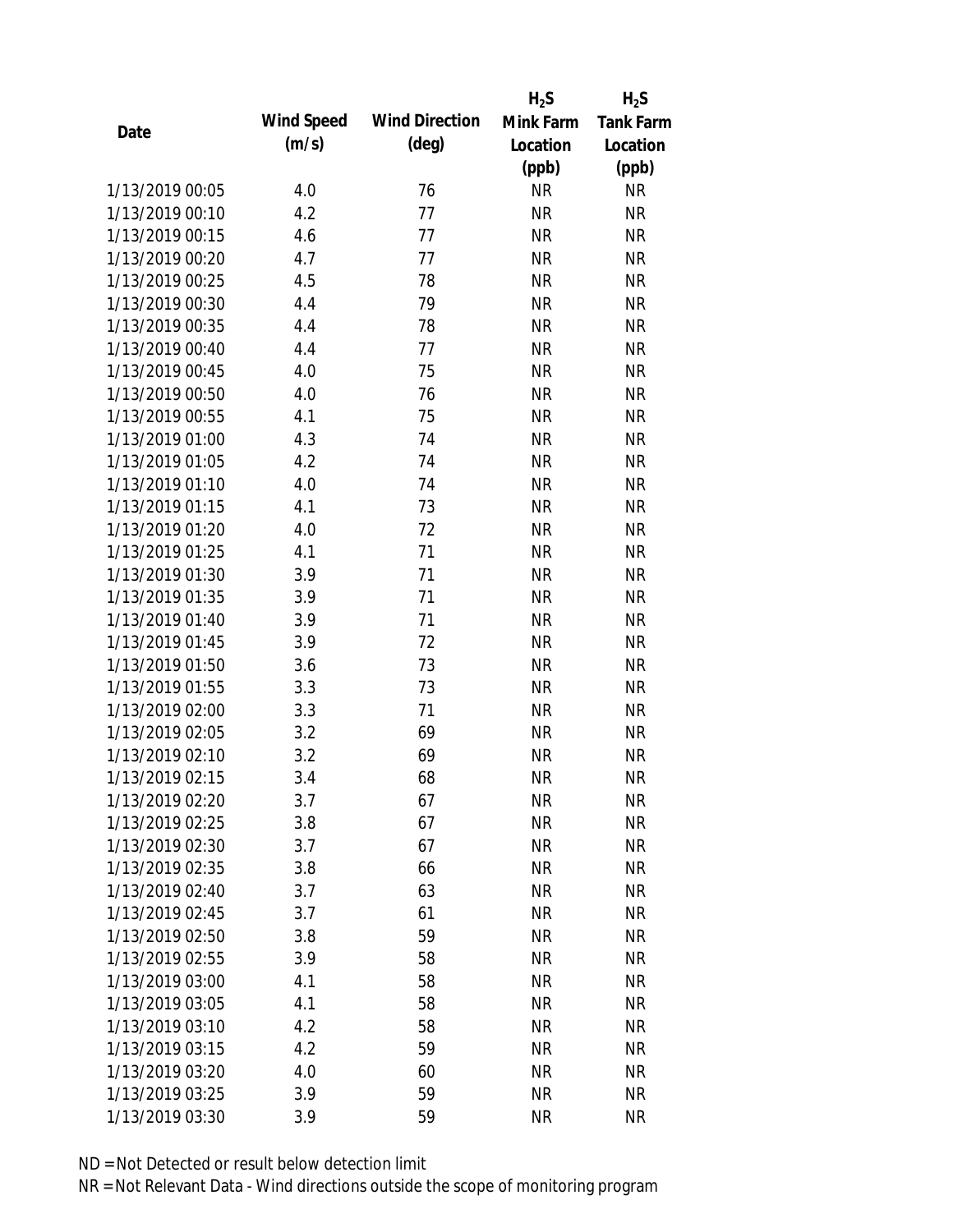|                 |            |                       | $H_2S$    | $H_2S$           |
|-----------------|------------|-----------------------|-----------|------------------|
| Date            | Wind Speed | <b>Wind Direction</b> | Mink Farm | <b>Tank Farm</b> |
|                 | (m/s)      | $(\text{deg})$        | Location  | Location         |
|                 |            |                       | (ppb)     | (ppb)            |
| 1/13/2019 03:35 | 3.9        | 60                    | <b>NR</b> | NR               |
| 1/13/2019 03:40 | 3.8        | 60                    | <b>NR</b> | <b>NR</b>        |
| 1/13/2019 03:45 | 3.9        | 60                    | <b>NR</b> | <b>NR</b>        |
| 1/13/2019 03:50 | 4.1        | 60                    | <b>NR</b> | <b>NR</b>        |
| 1/13/2019 03:55 | 4.1        | 60                    | <b>NR</b> | <b>NR</b>        |
| 1/13/2019 04:00 | 4.2        | 61                    | <b>NR</b> | <b>NR</b>        |
| 1/13/2019 04:05 | 4.3        | 61                    | <b>NR</b> | <b>NR</b>        |
| 1/13/2019 04:10 | 4.4        | 61                    | <b>NR</b> | <b>NR</b>        |
| 1/13/2019 04:15 | 4.3        | 62                    | <b>NR</b> | <b>NR</b>        |
| 1/13/2019 04:20 | 4.2        | 62                    | <b>NR</b> | <b>NR</b>        |
| 1/13/2019 04:25 | 4.2        | 61                    | <b>NR</b> | <b>NR</b>        |
| 1/13/2019 04:30 | 4.1        | 61                    | <b>NR</b> | <b>NR</b>        |
| 1/13/2019 04:35 | 4.1        | 60                    | <b>NR</b> | <b>NR</b>        |
| 1/13/2019 04:40 | 4.1        | 58                    | <b>NR</b> | <b>NR</b>        |
| 1/13/2019 04:45 | 4.2        | 57                    | <b>NR</b> | <b>NR</b>        |
| 1/13/2019 04:50 | 4.3        | 57                    | <b>NR</b> | <b>NR</b>        |
| 1/13/2019 04:55 | 4.5        | 57                    | <b>NR</b> | <b>NR</b>        |
| 1/13/2019 05:00 | 4.6        | 56                    | <b>NR</b> | <b>NR</b>        |
| 1/13/2019 05:05 | 4.8        | 55                    | <b>NR</b> | <b>NR</b>        |
| 1/13/2019 05:10 | 4.9        | 55                    | <b>NR</b> | <b>NR</b>        |
| 1/13/2019 05:15 | 5.0        | 56                    | <b>NR</b> | <b>NR</b>        |
| 1/13/2019 05:20 | 5.0        | 55                    | <b>NR</b> | <b>NR</b>        |
| 1/13/2019 05:25 | 4.9        | 55                    | <b>NR</b> | <b>NR</b>        |
| 1/13/2019 05:30 | 4.8        | 54                    | <b>NR</b> | <b>NR</b>        |
| 1/13/2019 05:35 | 4.6        | 55                    | <b>NR</b> | <b>NR</b>        |
| 1/13/2019 05:40 | 4.6        | 55                    | <b>NR</b> | <b>NR</b>        |
| 1/13/2019 05:45 | 4.3        | 56                    | <b>NR</b> | <b>NR</b>        |
| 1/13/2019 05:50 | 4.2        | 57                    | <b>NR</b> | <b>NR</b>        |
| 1/13/2019 05:55 | 4.2        | 58                    | <b>NR</b> | <b>NR</b>        |
| 1/13/2019 06:00 | 4.0        | 60                    | <b>NR</b> | <b>NR</b>        |
| 1/13/2019 06:05 | 3.9        | 61                    | <b>NR</b> | <b>NR</b>        |
| 1/13/2019 06:10 | 3.8        | 61                    | <b>NR</b> | NR               |
| 1/13/2019 06:15 | 3.8        | 61                    | <b>NR</b> | <b>NR</b>        |
| 1/13/2019 06:20 | 3.8        | 60                    | <b>NR</b> | <b>NR</b>        |
| 1/13/2019 06:25 | 3.8        | 59                    | <b>NR</b> | NR               |
| 1/13/2019 06:30 | 3.9        | 58                    | <b>NR</b> | <b>NR</b>        |
| 1/13/2019 06:35 | 3.8        | 58                    | <b>NR</b> | NR               |
| 1/13/2019 06:40 | 3.6        | 57                    | <b>NR</b> | <b>NR</b>        |
| 1/13/2019 06:45 | 3.6        | 57                    | <b>NR</b> | NR               |
| 1/13/2019 06:50 | 3.5        | 56                    | <b>NR</b> | NR               |
| 1/13/2019 06:55 | 3.5        | 56                    | <b>NR</b> | <b>NR</b>        |
| 1/13/2019 07:00 | 3.4        | 56                    | <b>NR</b> | <b>NR</b>        |
|                 |            |                       |           |                  |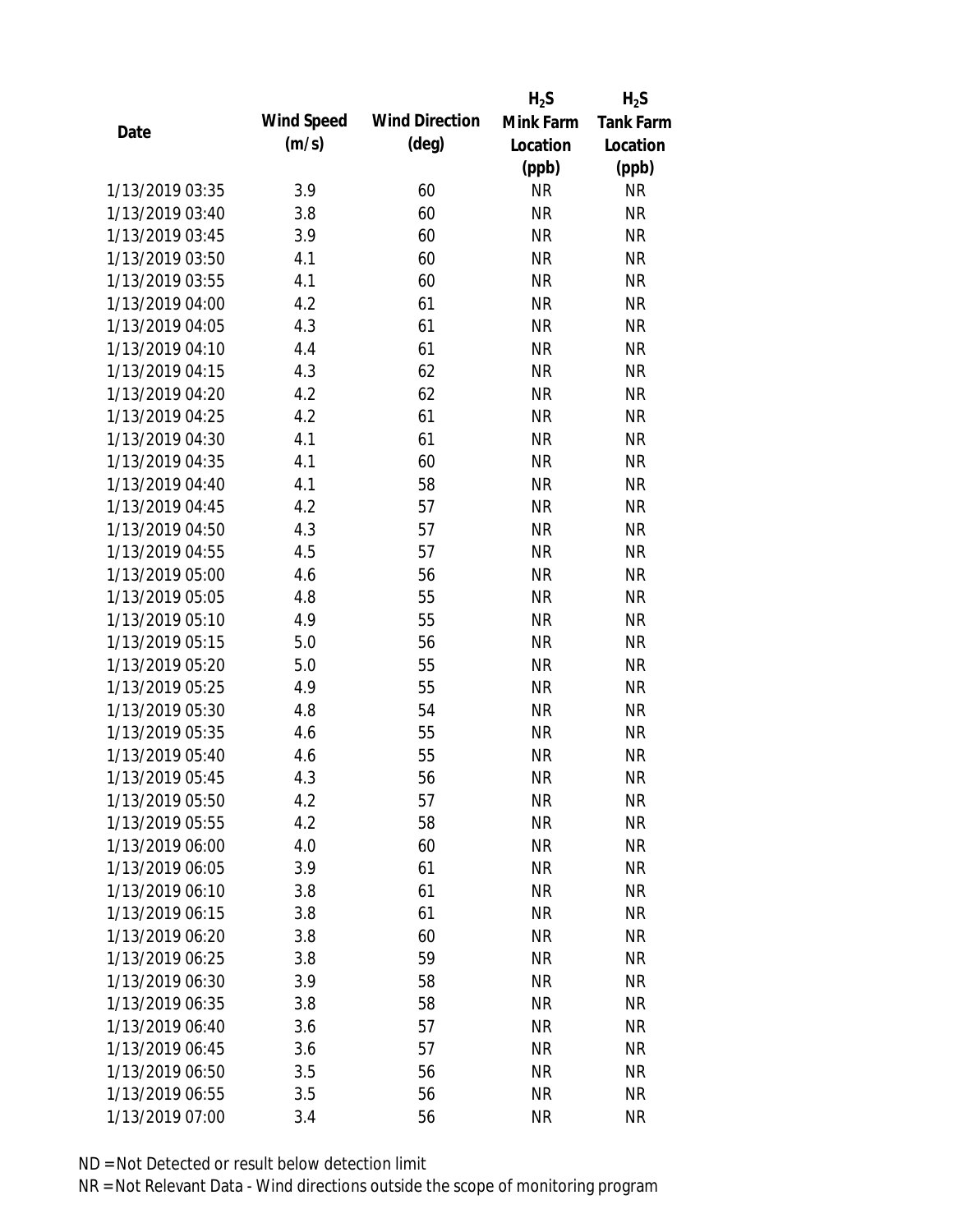|                 |            |                       | $H_2S$    | $H_2S$           |
|-----------------|------------|-----------------------|-----------|------------------|
|                 | Wind Speed | <b>Wind Direction</b> | Mink Farm | <b>Tank Farm</b> |
| Date            | (m/s)      | $(\text{deg})$        | Location  | Location         |
|                 |            |                       | (ppb)     | (ppb)            |
| 1/13/2019 07:05 | 3.5        | 56                    | <b>NR</b> | <b>NR</b>        |
| 1/13/2019 07:10 | 3.5        | 55                    | <b>NR</b> | <b>NR</b>        |
| 1/13/2019 07:15 | 3.5        | 54                    | <b>NR</b> | <b>NR</b>        |
| 1/13/2019 07:20 | 3.5        | 54                    | <b>NR</b> | <b>NR</b>        |
| 1/13/2019 07:25 | 3.4        | 53                    | <b>NR</b> | <b>NR</b>        |
| 1/13/2019 07:30 | 3.4        | 52                    | <b>NR</b> | <b>NR</b>        |
| 1/13/2019 07:35 | 3.3        | 50                    | <b>NR</b> | <b>NR</b>        |
| 1/13/2019 07:40 | 3.3        | 50                    | <b>NR</b> | <b>NR</b>        |
| 1/13/2019 07:45 | 3.3        | 51                    | <b>NR</b> | <b>NR</b>        |
| 1/13/2019 07:50 | 3.2        | 50                    | <b>NR</b> | <b>NR</b>        |
| 1/13/2019 07:55 | 3.2        | 50                    | <b>NR</b> | <b>NR</b>        |
| 1/13/2019 08:00 | 3.2        | 50                    | <b>NR</b> | <b>NR</b>        |
| 1/13/2019 08:05 | 3.2        | 50                    | <b>NR</b> | <b>NR</b>        |
| 1/13/2019 08:10 | 3.1        | 50                    | <b>NR</b> | <b>NR</b>        |
| 1/13/2019 08:15 | 3.1        | 50                    | <b>NR</b> | <b>NR</b>        |
| 1/13/2019 08:20 | 3.2        | 50                    | <b>NR</b> | <b>NR</b>        |
| 1/13/2019 08:25 | 3.4        | 50                    | <b>NR</b> | <b>NR</b>        |
| 1/13/2019 08:30 | 3.5        | 49                    | <b>NR</b> | <b>NR</b>        |
| 1/13/2019 08:35 | 3.7        | 50                    | <b>NR</b> | <b>NR</b>        |
| 1/13/2019 08:40 | 3.9        | 49                    | <b>NR</b> | <b>NR</b>        |
| 1/13/2019 08:45 | 4.0        | 49                    | <b>NR</b> | <b>NR</b>        |
| 1/13/2019 08:50 | 4.0        | 48                    | <b>NR</b> | <b>NR</b>        |
| 1/13/2019 08:55 | 4.0        | 49                    | <b>NR</b> | <b>NR</b>        |
| 1/13/2019 09:00 | 4.0        | 49                    | <b>NR</b> | <b>NR</b>        |
| 1/13/2019 09:05 | 4.0        | 48                    | <b>NR</b> | <b>NR</b>        |
| 1/13/2019 09:10 | 3.8        | 46                    | <b>NR</b> | <b>NR</b>        |
| 1/13/2019 09:15 | 3.8        | 45                    | <b>NR</b> | <b>NR</b>        |
| 1/13/2019 09:20 | 3.8        | 43                    | <b>NR</b> | <b>NR</b>        |
| 1/13/2019 09:25 | 3.7        | 42                    | <b>NR</b> | <b>NR</b>        |
| 1/13/2019 09:30 | 3.6        | 41                    | <b>NR</b> | <b>NR</b>        |
| 1/13/2019 09:35 | 3.6        | 41                    | <b>NR</b> | <b>NR</b>        |
| 1/13/2019 09:40 | 3.5        | 41                    | <b>NR</b> | NR               |
| 1/13/2019 09:45 | 3.6        | 42                    | <b>NR</b> | NR               |
| 1/13/2019 09:50 | 3.6        | 43                    | <b>NR</b> | <b>NR</b>        |
| 1/13/2019 09:55 | 3.6        | 44                    | <b>NR</b> | <b>NR</b>        |
| 1/13/2019 10:00 | 3.6        | 44                    | <b>NR</b> | <b>NR</b>        |
| 1/13/2019 10:05 | 3.6        | 44                    | <b>NR</b> | NR               |
| 1/13/2019 10:10 | 3.7        | 43                    | <b>NR</b> | NR               |
| 1/13/2019 10:15 | 3.6        | 43                    | <b>NR</b> | NR               |
| 1/13/2019 10:20 | 3.5        | 43                    | <b>NR</b> | NR               |
| 1/13/2019 10:25 | 3.6        | 44                    | <b>NR</b> | <b>NR</b>        |
|                 |            | 46                    | <b>NR</b> | <b>NR</b>        |
| 1/13/2019 10:30 | 3.6        |                       |           |                  |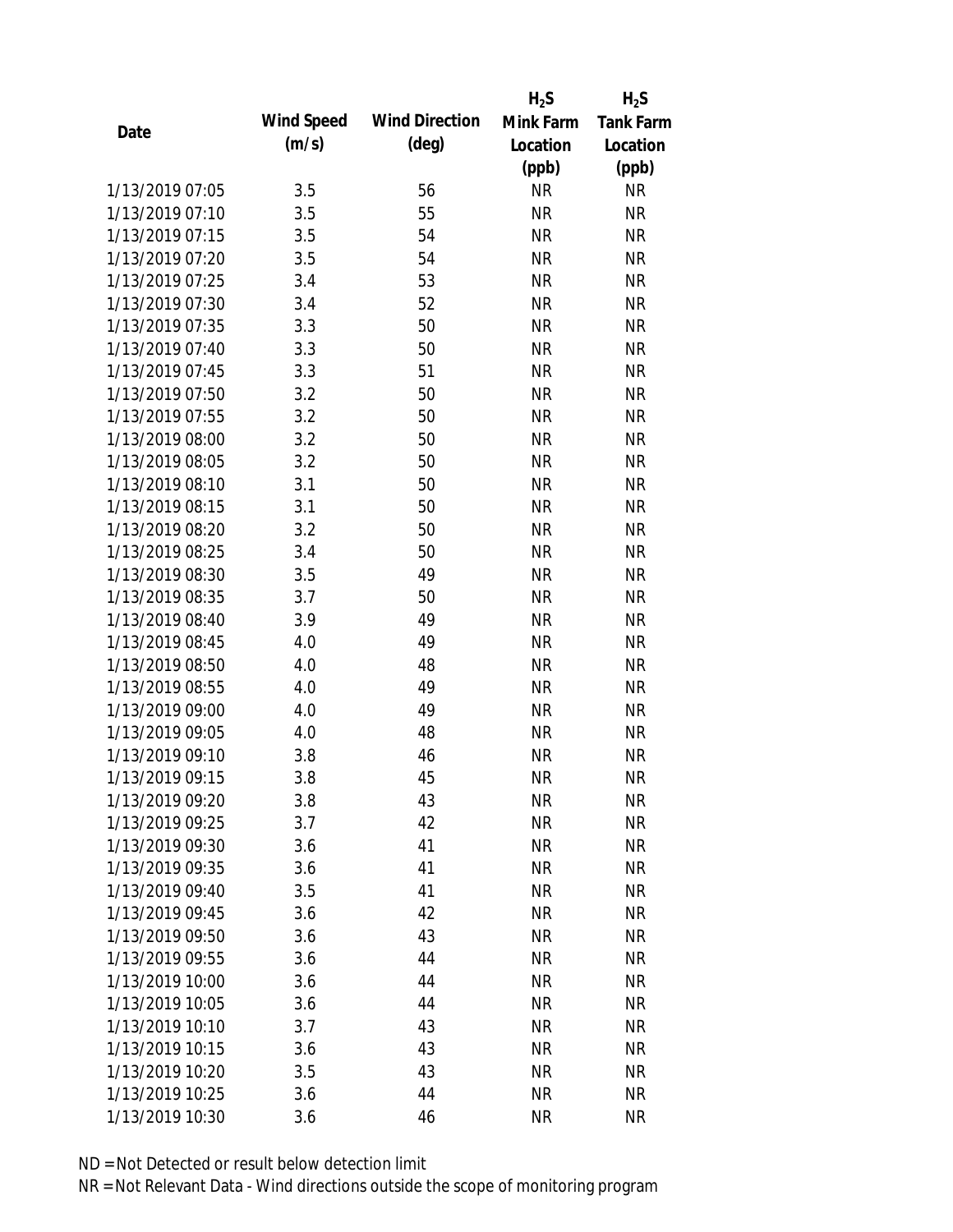|                 |            |                       | $H_2S$    | $H_2S$           |
|-----------------|------------|-----------------------|-----------|------------------|
| Date            | Wind Speed | <b>Wind Direction</b> | Mink Farm | <b>Tank Farm</b> |
|                 | (m/s)      | $(\text{deg})$        | Location  | Location         |
|                 |            |                       | (ppb)     | (ppb)            |
| 1/13/2019 10:35 | 3.6        | 47                    | <b>NR</b> | NR               |
| 1/13/2019 10:40 | 3.5        | 49                    | <b>NR</b> | <b>NR</b>        |
| 1/13/2019 10:45 | 3.6        | 49                    | <b>NR</b> | <b>NR</b>        |
| 1/13/2019 10:50 | 3.8        | 49                    | <b>NR</b> | <b>NR</b>        |
| 1/13/2019 10:55 | 3.7        | 49                    | <b>NR</b> | <b>NR</b>        |
| 1/13/2019 11:00 | 3.8        | 47                    | <b>NR</b> | <b>NR</b>        |
| 1/13/2019 11:05 | 3.9        | 47                    | <b>NR</b> | <b>NR</b>        |
| 1/13/2019 11:10 | 4.1        | 44                    | <b>NR</b> | <b>NR</b>        |
| 1/13/2019 11:15 | 4.2        | 44                    | <b>NR</b> | <b>NR</b>        |
| 1/13/2019 11:20 | 4.0        | 43                    | <b>NR</b> | <b>NR</b>        |
| 1/13/2019 11:25 | 4.3        | 43                    | <b>NR</b> | <b>NR</b>        |
| 1/13/2019 11:30 | 4.3        | 44                    | <b>NR</b> | <b>NR</b>        |
| 1/13/2019 11:35 | 4.4        | 42                    | <b>NR</b> | <b>NR</b>        |
| 1/13/2019 11:40 | 4.3        | 43                    | <b>NR</b> | <b>NR</b>        |
| 1/13/2019 11:45 | 4.4        | 42                    | <b>NR</b> | <b>NR</b>        |
| 1/13/2019 11:50 | 4.6        | 41                    | <b>NR</b> | <b>NR</b>        |
| 1/13/2019 11:55 | 4.6        | 41                    | <b>NR</b> | <b>NR</b>        |
| 1/13/2019 12:00 | 4.6        | 41                    | <b>NR</b> | <b>NR</b>        |
| 1/13/2019 12:05 | 4.5        | 42                    | <b>NR</b> | <b>NR</b>        |
| 1/13/2019 12:10 | 4.6        | 41                    | <b>NR</b> | <b>NR</b>        |
| 1/13/2019 12:15 | 4.7        | 41                    | <b>NR</b> | <b>NR</b>        |
| 1/13/2019 12:20 | 4.6        | 42                    | <b>NR</b> | <b>NR</b>        |
| 1/13/2019 12:25 | 4.6        | 41                    | <b>NR</b> | <b>NR</b>        |
| 1/13/2019 12:30 | 4.7        | 40                    | 1         | <b>NR</b>        |
| 1/13/2019 12:35 | 4.8        | 38                    | 1         | <b>NR</b>        |
| 1/13/2019 12:40 | 4.6        | 36                    | 1         | <b>NR</b>        |
| 1/13/2019 12:45 | 4.5        | 35                    | 1         | <b>NR</b>        |
| 1/13/2019 12:50 | 4.5        | 33                    | 1         | <b>NR</b>        |
| 1/13/2019 12:55 | 4.5        | 31                    | 1         | <b>NR</b>        |
| 1/13/2019 13:00 | 4.4        | 31                    | 1         | NR               |
| 1/13/2019 13:05 | 4.4        | 31                    | 1         | <b>NR</b>        |
| 1/13/2019 13:10 | 4.6        | 34                    | 1         | NR               |
| 1/13/2019 13:15 | 4.6        | 37                    | 1         | NR               |
| 1/13/2019 13:20 | 4.5        | 40                    | 1         | NR               |
| 1/13/2019 13:25 | 4.3        | 43                    | <b>NR</b> | NR               |
| 1/13/2019 13:30 | 4.1        | 46                    | <b>NR</b> | <b>NR</b>        |
| 1/13/2019 13:35 | 4.0        | 47                    | <b>NR</b> | <b>NR</b>        |
| 1/13/2019 13:40 | 3.9        | 43                    | <b>NR</b> | NR               |
| 1/13/2019 13:45 | 4.0        | 40                    | 1         | NR               |
| 1/13/2019 13:50 | 4.3        | 37                    | 1         | NR               |
| 1/13/2019 13:55 | 4.5        | 36                    | 1         | <b>NR</b>        |
| 1/13/2019 14:00 | 4.8        | 35                    | 1         | <b>NR</b>        |
|                 |            |                       |           |                  |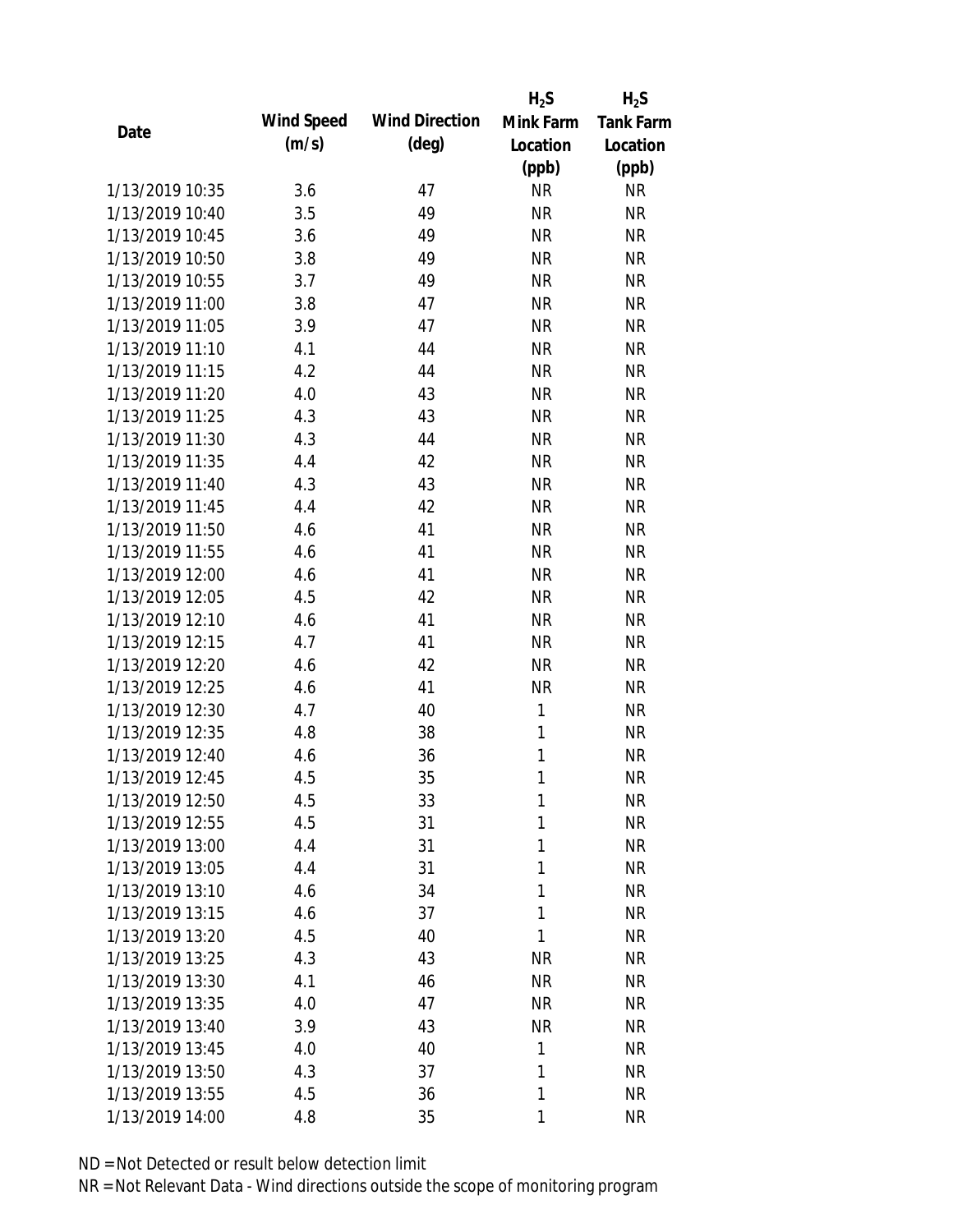|                 |            |                       | $H_2S$       | $H_2S$           |
|-----------------|------------|-----------------------|--------------|------------------|
| Date            | Wind Speed | <b>Wind Direction</b> | Mink Farm    | <b>Tank Farm</b> |
|                 | (m/s)      | $(\text{deg})$        | Location     | Location         |
|                 |            |                       | (ppb)        | (ppb)            |
| 1/13/2019 14:05 | 4.8        | 37                    | 1            | <b>NR</b>        |
| 1/13/2019 14:10 | 4.7        | 37                    | 1            | <b>NR</b>        |
| 1/13/2019 14:15 | 4.5        | 39                    | 1            | <b>NR</b>        |
| 1/13/2019 14:20 | 4.2        | 37                    | 1            | <b>NR</b>        |
| 1/13/2019 14:25 | 4.0        | 35                    | 1            | <b>NR</b>        |
| 1/13/2019 14:30 | 4.0        | 31                    | 1            | <b>NR</b>        |
| 1/13/2019 14:35 | 4.0        | 28                    | 1            | <b>NR</b>        |
| 1/13/2019 14:40 | 4.2        | 27                    | 1            | <b>NR</b>        |
| 1/13/2019 14:45 | 4.4        | 27                    | 1            | <b>NR</b>        |
| 1/13/2019 14:50 | 4.7        | 28                    | 1            | <b>NR</b>        |
| 1/13/2019 14:55 | 4.8        | 30                    | 1            | <b>NR</b>        |
| 1/13/2019 15:00 | 4.7        | 32                    | 1            | <b>NR</b>        |
| 1/13/2019 15:05 | 4.7        | 34                    | $\mathbf{1}$ | <b>NR</b>        |
| 1/13/2019 15:10 | 4.6        | 37                    | <b>ND</b>    | <b>NR</b>        |
| 1/13/2019 15:15 | 4.5        | 39                    | <b>ND</b>    | <b>NR</b>        |
| 1/13/2019 15:20 | 4.4        | 38                    | <b>ND</b>    | <b>NR</b>        |
| 1/13/2019 15:25 | 4.3        | 40                    | 1            | <b>NR</b>        |
| 1/13/2019 15:30 | 4.3        | 40                    | $\mathbf{1}$ | <b>NR</b>        |
| 1/13/2019 15:35 | 4.3        | 41                    | <b>NR</b>    | <b>NR</b>        |
| 1/13/2019 15:40 | 4.3        | 42                    | <b>NR</b>    | <b>NR</b>        |
| 1/13/2019 15:45 | 4.3        | 42                    | <b>NR</b>    | <b>NR</b>        |
| 1/13/2019 15:50 | 4.4        | 44                    | <b>NR</b>    | <b>NR</b>        |
| 1/13/2019 15:55 | 4.5        | 42                    | <b>NR</b>    | <b>NR</b>        |
| 1/13/2019 16:00 | 4.7        | 42                    | <b>NR</b>    | <b>NR</b>        |
| 1/13/2019 16:05 | 4.5        | 41                    | <b>NR</b>    | <b>NR</b>        |
| 1/13/2019 16:10 | 4.3        | 38                    | <b>ND</b>    | <b>NR</b>        |
| 1/13/2019 16:15 | 4.1        | 38                    | 1            | <b>NR</b>        |
| 1/13/2019 16:20 | 4.0        | 38                    | 1            | <b>NR</b>        |
| 1/13/2019 16:25 | 3.7        | 38                    | 1            | <b>NR</b>        |
| 1/13/2019 16:30 | 3.5        | 40                    | 1            | <b>NR</b>        |
| 1/13/2019 16:35 | 3.5        | 42                    | <b>NR</b>    | <b>NR</b>        |
| 1/13/2019 16:40 | 3.5        | 42                    | <b>NR</b>    | <b>NR</b>        |
| 1/13/2019 16:45 | 3.6        | 42                    | <b>NR</b>    | <b>NR</b>        |
| 1/13/2019 16:50 | 3.7        | 40                    | 1            | <b>NR</b>        |
| 1/13/2019 16:55 | 4.0        | 38                    | 1            | <b>NR</b>        |
| 1/13/2019 17:00 | 4.2        | 36                    | 1            | <b>NR</b>        |
| 1/13/2019 17:05 | 4.2        | 32                    | 1            | <b>NR</b>        |
| 1/13/2019 17:10 | 4.3        | 31                    | <b>ND</b>    | <b>NR</b>        |
| 1/13/2019 17:15 | 4.3        | 29                    | 1            | <b>NR</b>        |
| 1/13/2019 17:20 | 4.4        | 28                    | 1            | <b>NR</b>        |
| 1/13/2019 17:25 | 4.3        | 27                    | <b>ND</b>    | <b>NR</b>        |
| 1/13/2019 17:30 | 4.3        | 25                    | $\mathbf{1}$ | <b>NR</b>        |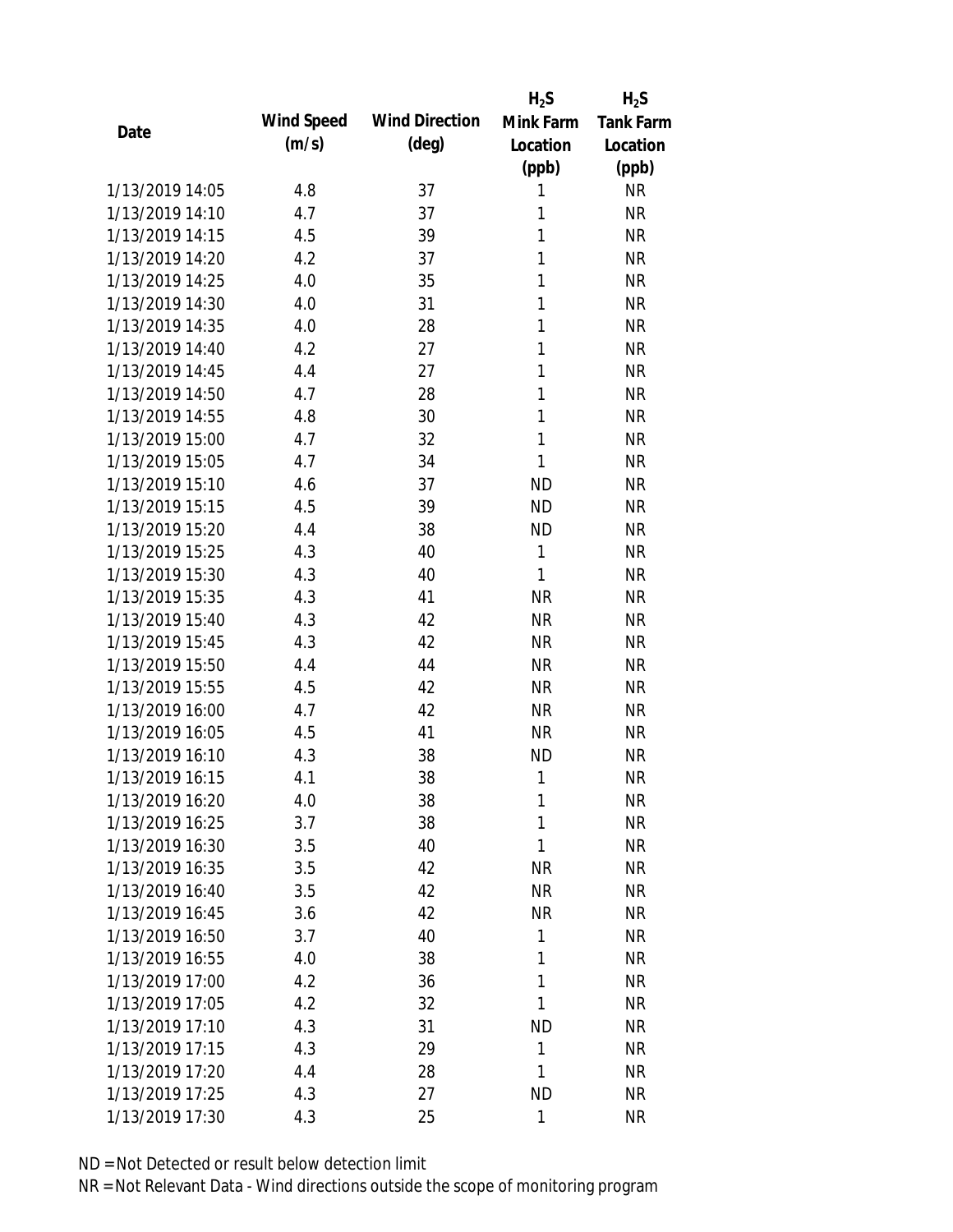|                 |            |                       | $H_2S$       | $H_2S$           |
|-----------------|------------|-----------------------|--------------|------------------|
| Date            | Wind Speed | <b>Wind Direction</b> | Mink Farm    | <b>Tank Farm</b> |
|                 | (m/s)      | $(\text{deg})$        | Location     | Location         |
|                 |            |                       | (ppb)        | (ppb)            |
| 1/13/2019 17:35 | 4.3        | 25                    | 1            | <b>NR</b>        |
| 1/13/2019 17:40 | 4.2        | 25                    | 1            | <b>NR</b>        |
| 1/13/2019 17:45 | 4.2        | 23                    | 1            | <b>NR</b>        |
| 1/13/2019 17:50 | 4.1        | 22                    | 1            | <b>NR</b>        |
| 1/13/2019 17:55 | 3.9        | 22                    | 1            | <b>NR</b>        |
| 1/13/2019 18:00 | 3.9        | 21                    | 1            | <b>NR</b>        |
| 1/13/2019 18:05 | 4.0        | 20                    | 1            | <b>NR</b>        |
| 1/13/2019 18:10 | 3.9        | 20                    | 1            | <b>NR</b>        |
| 1/13/2019 18:15 | 3.8        | 20                    | 1            | <b>NR</b>        |
| 1/13/2019 18:20 | 3.7        | 19                    | 1            | <b>NR</b>        |
| 1/13/2019 18:25 | 3.7        | 18                    | 1            | <b>NR</b>        |
| 1/13/2019 18:30 | 3.6        | 18                    | 1            | <b>NR</b>        |
| 1/13/2019 18:35 | 3.4        | 18                    | 1            | <b>NR</b>        |
| 1/13/2019 18:40 | 3.4        | 17                    | 1            | <b>NR</b>        |
| 1/13/2019 18:45 | 3.3        | 16                    | 1            | <b>NR</b>        |
| 1/13/2019 18:50 | 3.2        | 15                    | 1            | <b>NR</b>        |
| 1/13/2019 18:55 | 3.1        | 15                    | 1            | <b>NR</b>        |
| 1/13/2019 19:00 | 3.1        | 14                    | 1            | <b>NR</b>        |
| 1/13/2019 19:05 | 3.0        | 13                    | 1            | <b>NR</b>        |
| 1/13/2019 19:10 | 2.9        | 12                    | 1            | <b>NR</b>        |
| 1/13/2019 19:15 | 2.9        | 12                    | 1            | <b>NR</b>        |
| 1/13/2019 19:20 | 3.0        | 12                    | 1            | <b>NR</b>        |
| 1/13/2019 19:25 | 3.1        | 11                    | 1            | <b>NR</b>        |
| 1/13/2019 19:30 | 3.2        | 10                    | 1            | <b>NR</b>        |
| 1/13/2019 19:35 | 3.2        | 10                    | <b>ND</b>    | <b>NR</b>        |
| 1/13/2019 19:40 | 3.2        | 11                    | <b>ND</b>    | <b>NR</b>        |
| 1/13/2019 19:45 | 3.1        | 10                    | <b>ND</b>    | <b>NR</b>        |
| 1/13/2019 19:50 | 3.0        | 9                     | <b>ND</b>    | <b>NR</b>        |
| 1/13/2019 19:55 | 2.8        | 10                    | <b>ND</b>    | <b>NR</b>        |
| 1/13/2019 20:00 | 2.7        | 10                    | $\mathbf{1}$ | <b>NR</b>        |
| 1/13/2019 20:05 | 2.6        | 9                     | 1            | <b>NR</b>        |
| 1/13/2019 20:10 | 2.5        | 8                     | 1            | <b>NR</b>        |
| 1/13/2019 20:15 | 2.5        | 7                     | 1            | <b>NR</b>        |
| 1/13/2019 20:20 | 2.4        | 6                     | 1            | <b>NR</b>        |
| 1/13/2019 20:25 | 2.4        | 5                     | 1            | <b>NR</b>        |
| 1/13/2019 20:30 | 2.2        | 4                     | 1            | <b>NR</b>        |
| 1/13/2019 20:35 | 2.2        | 5                     | 1            | <b>NR</b>        |
| 1/13/2019 20:40 | 2.1        | 4                     | 1            | <b>NR</b>        |
| 1/13/2019 20:45 | 2.1        | 4                     | 1            | <b>NR</b>        |
| 1/13/2019 20:50 | 2.0        | $\overline{2}$        | 1            | <b>NR</b>        |
| 1/13/2019 20:55 | 1.9        | 1                     | 1            | <b>NR</b>        |
| 1/13/2019 21:00 | 1.7        | 357                   | 1            | <b>NR</b>        |
|                 |            |                       |              |                  |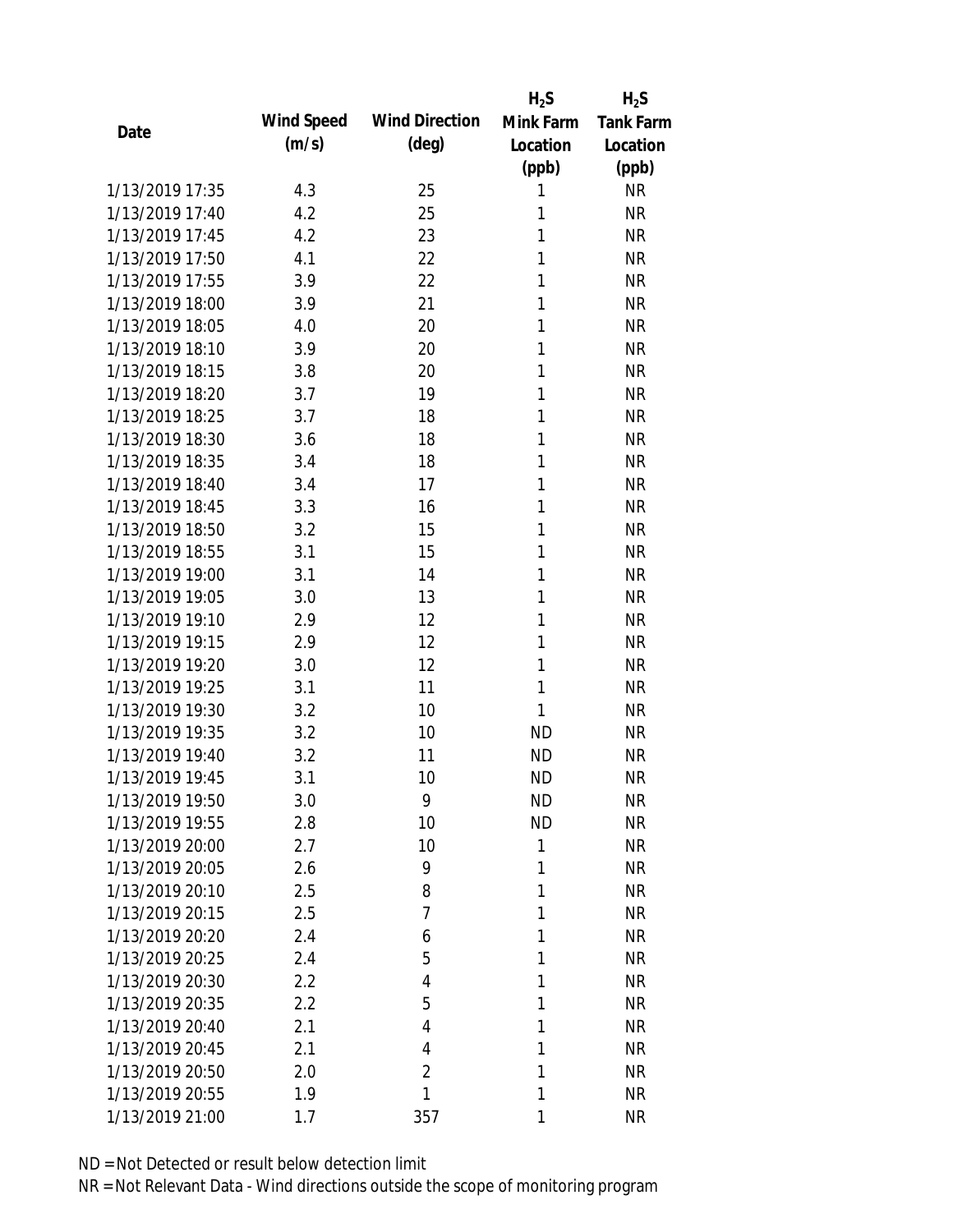|                 |            |                       | $H_2S$         | $H_2S$           |
|-----------------|------------|-----------------------|----------------|------------------|
| Date            | Wind Speed | <b>Wind Direction</b> | Mink Farm      | <b>Tank Farm</b> |
|                 | (m/s)      | $(\text{deg})$        | Location       | Location         |
|                 |            |                       | (ppb)          | (ppb)            |
| 1/13/2019 21:05 | 1.6        | 352                   | 1              | <b>NR</b>        |
| 1/13/2019 21:10 | 1.5        | 348                   | 1              | <b>NR</b>        |
| 1/13/2019 21:15 | 1.4        | 343                   | 1              | <b>NR</b>        |
| 1/13/2019 21:20 | 1.3        | 339                   | 2              | <b>NR</b>        |
| 1/13/2019 21:25 | 1.4        | 336                   | $\overline{2}$ | <b>NR</b>        |
| 1/13/2019 21:30 | 1.4        | 336                   | $\mathbf{1}$   | <b>NR</b>        |
| 1/13/2019 21:35 | 1.5        | 339                   | 1              | <b>NR</b>        |
| 1/13/2019 21:40 | 1.5        | 339                   | 1              | <b>NR</b>        |
| 1/13/2019 21:45 | 1.5        | 341                   | 1              | <b>NR</b>        |
| 1/13/2019 21:50 | 1.4        | 345                   | 1              | <b>NR</b>        |
| 1/13/2019 21:55 | 1.4        | 347                   | 1              | <b>NR</b>        |
| 1/13/2019 22:00 | 1.3        | 345                   | 1              | <b>NR</b>        |
| 1/13/2019 22:05 | 1.1        | 343                   | 1              | <b>NR</b>        |
| 1/13/2019 22:10 | 1.2        | 341                   | 1              | <b>NR</b>        |
| 1/13/2019 22:15 | 1.3        | 340                   | 1              | <b>NR</b>        |
| 1/13/2019 22:20 | 1.3        | 338                   | 1              | <b>NR</b>        |
| 1/13/2019 22:25 | 1.3        | 335                   | 1              | <b>NR</b>        |
| 1/13/2019 22:30 | 1.5        | 335                   | 1              | <b>NR</b>        |
| 1/13/2019 22:35 | 1.7        | 336                   | 1              | <b>NR</b>        |
| 1/13/2019 22:40 | 1.7        | 336                   | 1              | <b>NR</b>        |
| 1/13/2019 22:45 | 1.8        | 336                   | 1              | <b>NR</b>        |
| 1/13/2019 22:50 | 1.9        | 335                   | 1              | <b>NR</b>        |
| 1/13/2019 22:55 | 1.9        | 335                   | 1              | <b>NR</b>        |
| 1/13/2019 23:00 | 1.9        | 335                   | 1              | <b>NR</b>        |
| 1/13/2019 23:05 | 1.9        | 334                   | 1              | <b>NR</b>        |
| 1/13/2019 23:10 | 1.9        | 333                   | 1              | <b>NR</b>        |
| 1/13/2019 23:15 | 1.9        | 332                   | 1              | <b>NR</b>        |
| 1/13/2019 23:20 | 1.8        | 332                   | 1              | <b>NR</b>        |
| 1/13/2019 23:25 | 1.8        | 332                   | 1              | <b>NR</b>        |
| 1/13/2019 23:30 | 1.7        | 332                   | 1              | <b>NR</b>        |
| 1/13/2019 23:35 | 1.7        | 332                   | 1              | <b>NR</b>        |
| 1/13/2019 23:40 | 1.7        | 334                   | 1              | <b>NR</b>        |
| 1/13/2019 23:45 | 1.8        | 335                   | 1              | NR               |
| 1/13/2019 23:50 | 1.9        | 333                   | $\overline{2}$ | <b>NR</b>        |
| 1/13/2019 23:55 | 1.9        | 334                   | $\overline{2}$ | <b>NR</b>        |
| 1/13/2019 24:00 | 1.9        | 337                   | $\overline{2}$ | <b>NR</b>        |
| 1/14/2019 00:05 | 1.9        | 341                   | $\overline{2}$ | <b>NR</b>        |
| 1/14/2019 00:10 | 1.8        | 343                   | $\overline{2}$ | <b>NR</b>        |
| 1/14/2019 00:15 | 1.7        | 347                   | 1              | <b>NR</b>        |
| 1/14/2019 00:20 | 1.7        | 351                   | 1              | <b>NR</b>        |
| 1/14/2019 00:25 | 1.7        | 354                   | 1              | <b>NR</b>        |
| 1/14/2019 00:30 | 1.8        | 355                   | 1              | <b>NR</b>        |
|                 |            |                       |                |                  |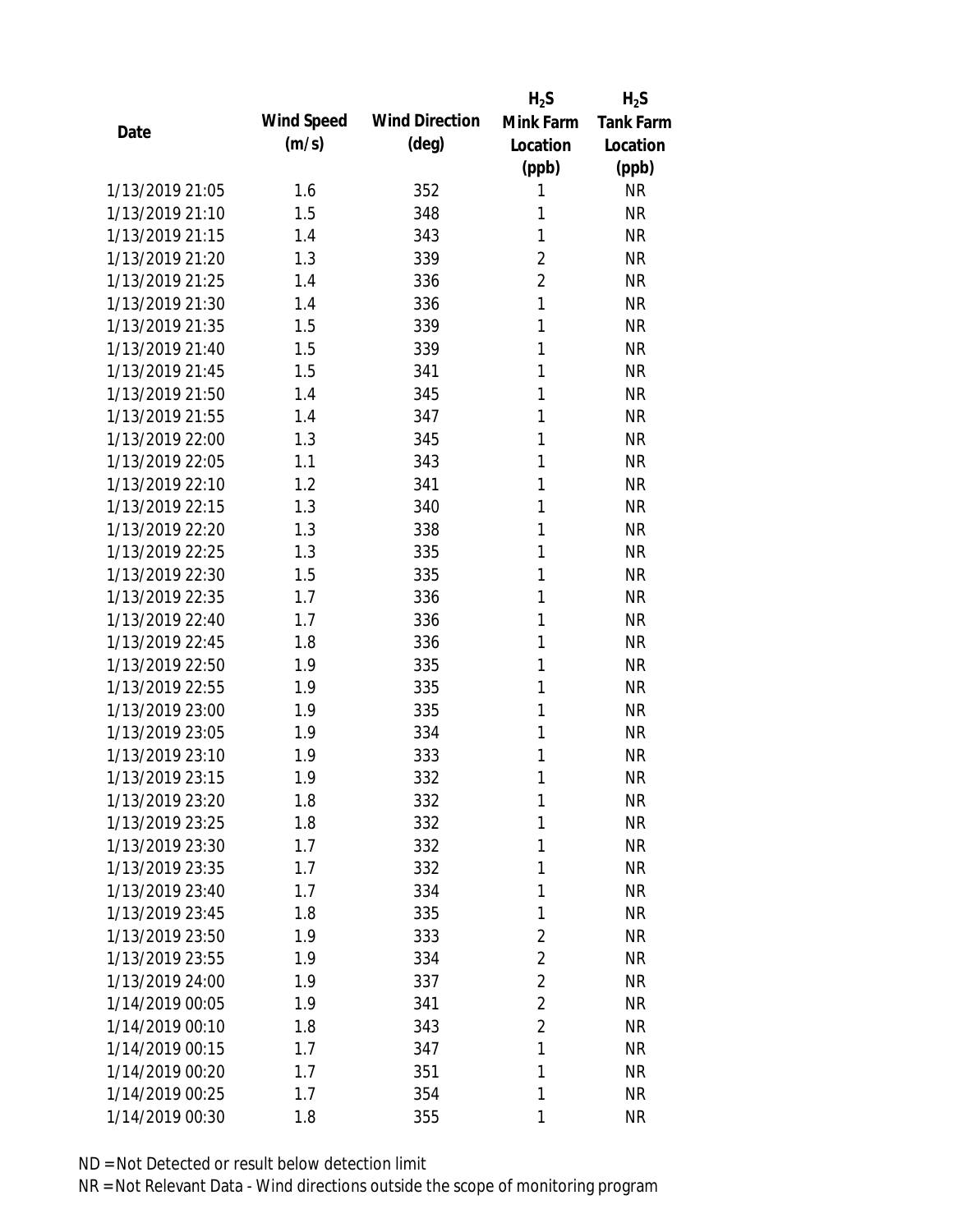|                 |            |                       | $H_2S$         | $H_2S$           |
|-----------------|------------|-----------------------|----------------|------------------|
| Date            | Wind Speed | <b>Wind Direction</b> | Mink Farm      | <b>Tank Farm</b> |
|                 | (m/s)      | $(\text{deg})$        | Location       | Location         |
|                 |            |                       | (ppb)          | (ppb)            |
| 1/14/2019 00:35 | 1.9        | 354                   | 1              | <b>NR</b>        |
| 1/14/2019 00:40 | 1.9        | 353                   | 1              | <b>NR</b>        |
| 1/14/2019 00:45 | 1.8        | 353                   | 1              | <b>NR</b>        |
| 1/14/2019 00:50 | 1.8        | 353                   | 1              | <b>NR</b>        |
| 1/14/2019 00:55 | 1.7        | 352                   | 1              | <b>NR</b>        |
| 1/14/2019 01:00 | 1.7        | 348                   | 1              | <b>NR</b>        |
| 1/14/2019 01:05 | 1.6        | 345                   | 1              | <b>NR</b>        |
| 1/14/2019 01:10 | 1.7        | 344                   | 1              | <b>NR</b>        |
| 1/14/2019 01:15 | 1.7        | 343                   | 1              | <b>NR</b>        |
| 1/14/2019 01:20 | 1.7        | 339                   | 1              | <b>NR</b>        |
| 1/14/2019 01:25 | 1.7        | 333                   | 1              | <b>NR</b>        |
| 1/14/2019 01:30 | 1.7        | 329                   | 1              | <b>NR</b>        |
| 1/14/2019 01:35 | 1.6        | 324                   | 1              | <b>NR</b>        |
| 1/14/2019 01:40 | 1.5        | 319                   | 1              | <b>NR</b>        |
| 1/14/2019 01:45 | 1.4        | 314                   | 1              | <b>NR</b>        |
| 1/14/2019 01:50 | 1.5        | 313                   | 1              | <b>NR</b>        |
| 1/14/2019 01:55 | 1.7        | 316                   | 1              | <b>NR</b>        |
| 1/14/2019 02:00 | 1.8        | 320                   | 1              | <b>NR</b>        |
| 1/14/2019 02:05 | 2.0        | 321                   | 1              | <b>NR</b>        |
| 1/14/2019 02:10 | 2.1        | 325                   | 1              | <b>NR</b>        |
| 1/14/2019 02:15 | 2.1        | 328                   | 1              | <b>NR</b>        |
| 1/14/2019 02:20 | 2.3        | 332                   | 1              | <b>NR</b>        |
| 1/14/2019 02:25 | 2.3        | 333                   | 1              | <b>NR</b>        |
| 1/14/2019 02:30 | 2.4        | 335                   | 1              | <b>NR</b>        |
| 1/14/2019 02:35 | 2.4        | 337                   | 1              | <b>NR</b>        |
| 1/14/2019 02:40 | 2.6        | 336                   | 1              | <b>NR</b>        |
| 1/14/2019 02:45 | 2.7        | 335                   | 1              | <b>NR</b>        |
| 1/14/2019 02:50 | 2.7        | 333                   | 1              | <b>NR</b>        |
| 1/14/2019 02:55 | 2.6        | 331                   | 1              | <b>NR</b>        |
| 1/14/2019 03:00 | 2.3        | 324                   | 1              | <b>NR</b>        |
| 1/14/2019 03:05 | 2.1        | 320                   | 1              | <b>NR</b>        |
| 1/14/2019 03:10 | 1.9        | 319                   | 1              | <b>NR</b>        |
| 1/14/2019 03:15 | 1.7        | 316                   | 1              | <b>NR</b>        |
| 1/14/2019 03:20 | 1.7        | 314                   | 1              | <b>NR</b>        |
| 1/14/2019 03:25 | 1.6        | 315                   | 1              | <b>NR</b>        |
| 1/14/2019 03:30 | 1.8        | 320                   | 1              | <b>NR</b>        |
| 1/14/2019 03:35 | 1.9        | 323                   | 1              | <b>NR</b>        |
| 1/14/2019 03:40 | 2.0        | 324                   | 1              | <b>NR</b>        |
| 1/14/2019 03:45 | 2.0        | 327                   | 1              | <b>NR</b>        |
| 1/14/2019 03:50 | 2.0        | 331                   | 1              | <b>NR</b>        |
| 1/14/2019 03:55 | 2.0        | 334                   | 1              | <b>NR</b>        |
| 1/14/2019 04:00 | 1.8        | 336                   | $\overline{2}$ | <b>NR</b>        |
|                 |            |                       |                |                  |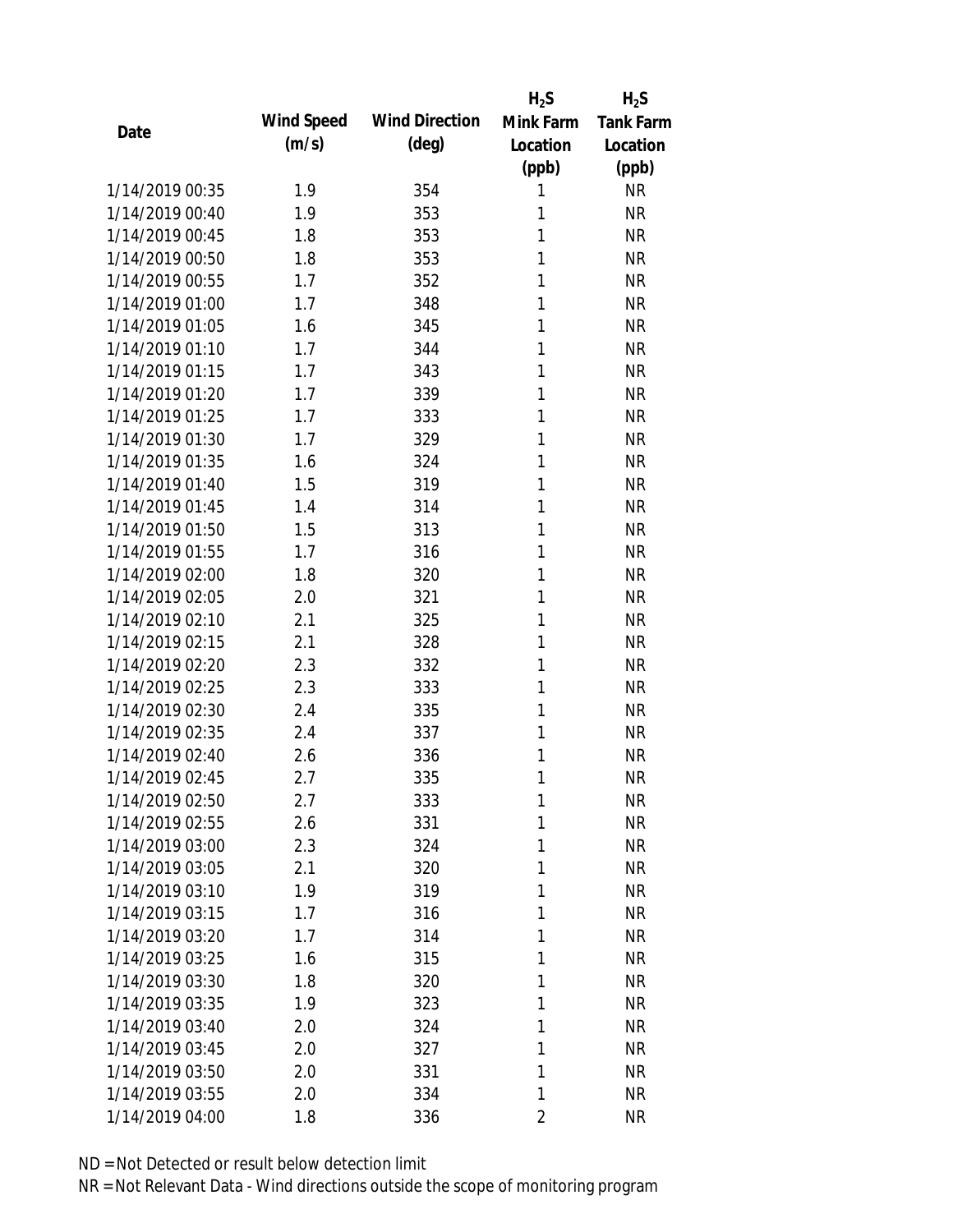|                 |            |                       | $H_2S$         | $H_2S$           |
|-----------------|------------|-----------------------|----------------|------------------|
| Date            | Wind Speed | <b>Wind Direction</b> | Mink Farm      | <b>Tank Farm</b> |
|                 | (m/s)      | $(\text{deg})$        | Location       | Location         |
|                 |            |                       | (ppb)          | (ppb)            |
| 1/14/2019 04:05 | 1.7        | 338                   | $\overline{2}$ | <b>NR</b>        |
| 1/14/2019 04:10 | 1.6        | 341                   | $\overline{2}$ | <b>NR</b>        |
| 1/14/2019 04:15 | 1.5        | 345                   | $\mathbf{1}$   | <b>NR</b>        |
| 1/14/2019 04:20 | 1.5        | 346                   | $\overline{2}$ | <b>NR</b>        |
| 1/14/2019 04:25 | 1.4        | 346                   | $\mathbf{1}$   | <b>NR</b>        |
| 1/14/2019 04:30 | 1.4        | 346                   | 1              | <b>NR</b>        |
| 1/14/2019 04:35 | 1.6        | 344                   | 1              | <b>NR</b>        |
| 1/14/2019 04:40 | 1.7        | 342                   | 1              | <b>NR</b>        |
| 1/14/2019 04:45 | 1.9        | 338                   | 1              | <b>NR</b>        |
| 1/14/2019 04:50 | 2.0        | 336                   | 1              | <b>NR</b>        |
| 1/14/2019 04:55 | 2.2        | 335                   | 2              | <b>NR</b>        |
| 1/14/2019 05:00 | 2.4        | 335                   | $\overline{2}$ | <b>NR</b>        |
| 1/14/2019 05:05 | 2.4        | 336                   | 1              | <b>NR</b>        |
| 1/14/2019 05:10 | 2.4        | 337                   | 1              | <b>NR</b>        |
| 1/14/2019 05:15 | 2.4        | 339                   | 1              | <b>NR</b>        |
| 1/14/2019 05:20 | 2.4        | 340                   | 1              | <b>NR</b>        |
| 1/14/2019 05:25 | 2.3        | 340                   | 1              | <b>NR</b>        |
| 1/14/2019 05:30 | 2.3        | 338                   | 1              | <b>NR</b>        |
| 1/14/2019 05:35 | 2.3        | 338                   | 1              | <b>NR</b>        |
| 1/14/2019 05:40 | 2.3        | 335                   | $\overline{2}$ | <b>NR</b>        |
| 1/14/2019 05:45 | 2.2        | 332                   | $\mathbf{1}$   | <b>NR</b>        |
| 1/14/2019 05:50 | 2.1        | 329                   | 1              | <b>NR</b>        |
| 1/14/2019 05:55 | 2.0        | 328                   | 1              | <b>NR</b>        |
| 1/14/2019 06:00 | 1.9        | 328                   | 1              | <b>NR</b>        |
| 1/14/2019 06:05 | 1.9        | 324                   | 1              | <b>NR</b>        |
| 1/14/2019 06:10 | 1.9        | 322                   | 1              | <b>NR</b>        |
| 1/14/2019 06:15 | 1.9        | 320                   | 1              | <b>NR</b>        |
| 1/14/2019 06:20 | 1.9        | 317                   | 1              | <b>NR</b>        |
| 1/14/2019 06:25 | 2.0        | 312                   | 1              | <b>NR</b>        |
| 1/14/2019 06:30 | 2.3        | 306                   | 1              | <b>NR</b>        |
| 1/14/2019 06:35 | 2.5        | 303                   | 1              | <b>NR</b>        |
| 1/14/2019 06:40 | 2.4        | 299                   | 1              | <b>NR</b>        |
| 1/14/2019 06:45 | 2.6        | 294                   | 1              | <b>NR</b>        |
| 1/14/2019 06:50 | 2.8        | 291                   | 1              | <b>NR</b>        |
| 1/14/2019 06:55 | 2.8        | 288                   | 1              | <b>NR</b>        |
| 1/14/2019 07:00 | 2.6        | 284                   | 1              | <b>NR</b>        |
| 1/14/2019 07:05 | 2.6        | 282                   | 1              | NR               |
| 1/14/2019 07:10 | 2.6        | 279                   | 1              | NR               |
| 1/14/2019 07:15 | 2.5        | 279                   | 1              | NR               |
| 1/14/2019 07:20 | 2.3        | 281                   | <b>ND</b>      | NR               |
| 1/14/2019 07:25 | 2.1        | 278                   | 1              | <b>NR</b>        |
| 1/14/2019 07:30 | 2.0        | 277                   | 1              | <b>NR</b>        |
|                 |            |                       |                |                  |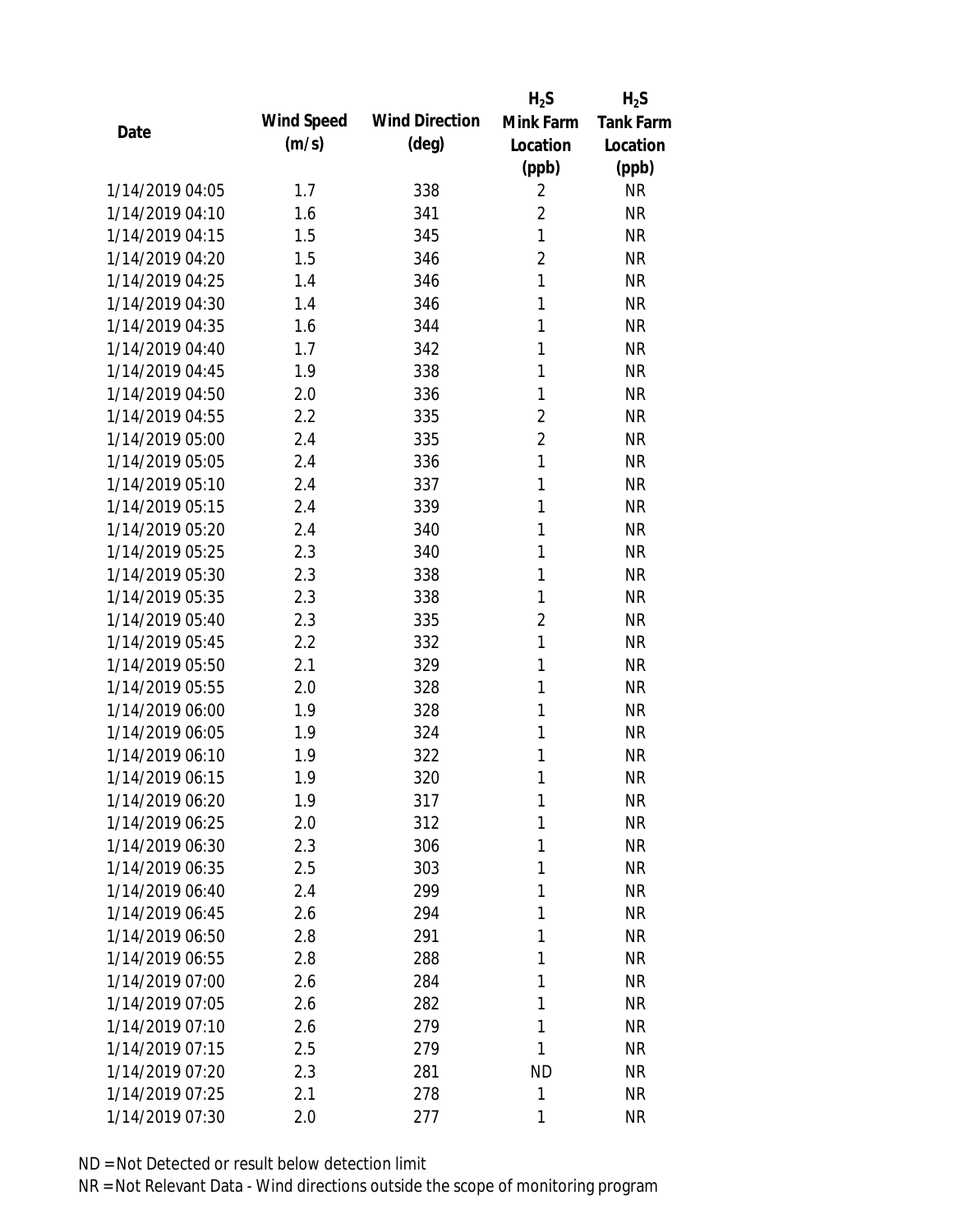|                 |            |                       | $H_2S$    | $H_2S$           |
|-----------------|------------|-----------------------|-----------|------------------|
| Date            | Wind Speed | <b>Wind Direction</b> | Mink Farm | <b>Tank Farm</b> |
|                 | (m/s)      | $(\text{deg})$        | Location  | Location         |
|                 |            |                       | (ppb)     | (ppb)            |
| 1/14/2019 07:35 | 2.0        | 274                   | 1         | 1                |
| 1/14/2019 07:40 | 2.1        | 277                   | 1         | <b>NR</b>        |
| 1/14/2019 07:45 | 2.3        | 277                   | 1         | <b>NR</b>        |
| 1/14/2019 07:50 | 2.5        | 274                   | 1         | 1                |
| 1/14/2019 07:55 | 2.5        | 279                   | 1         | <b>NR</b>        |
| 1/14/2019 08:00 | 2.7        | 280                   | 1         | <b>NR</b>        |
| 1/14/2019 08:05 | 2.8        | 286                   | 1         | <b>NR</b>        |
| 1/14/2019 08:10 | 2.9        | 285                   | 1         | <b>NR</b>        |
| 1/14/2019 08:15 | 2.9        | 285                   | 1         | <b>NR</b>        |
| 1/14/2019 08:20 | 2.9        | 285                   | 1         | <b>NR</b>        |
| 1/14/2019 08:25 | 3.1        | 285                   | 1         | <b>NR</b>        |
| 1/14/2019 08:30 | 3.0        | 286                   | 1         | <b>NR</b>        |
| 1/14/2019 08:35 | 3.3        | 288                   | 1         | <b>NR</b>        |
| 1/14/2019 08:40 | 3.3        | 290                   | 1         | <b>NR</b>        |
| 1/14/2019 08:45 | 3.5        | 293                   | 1         | <b>NR</b>        |
| 1/14/2019 08:50 | 3.7        | 297                   | 1         | <b>NR</b>        |
| 1/14/2019 08:55 | 3.9        | 301                   | 1         | <b>NR</b>        |
| 1/14/2019 09:00 | 4.0        | 303                   | 1         | <b>NR</b>        |
| 1/14/2019 09:05 | 3.6        | 302                   | 1         | <b>NR</b>        |
| 1/14/2019 09:10 | 3.6        | 302                   | 1         | <b>NR</b>        |
| 1/14/2019 09:15 | 3.4        | 301                   | 1         | <b>NR</b>        |
| 1/14/2019 09:20 | 3.4        | 299                   | 1         | <b>NR</b>        |
| 1/14/2019 09:25 | 3.3        | 299                   | 1         | <b>NR</b>        |
| 1/14/2019 09:30 | 3.1        | 296                   | 1         | <b>NR</b>        |
| 1/14/2019 09:35 | 3.2        | 292                   | 1         | <b>NR</b>        |
| 1/14/2019 09:40 | 3.0        | 293                   | 1         | <b>NR</b>        |
| 1/14/2019 09:45 | 2.9        | 289                   | <b>ND</b> | <b>NR</b>        |
| 1/14/2019 09:50 | 2.8        | 285                   | 1         | <b>NR</b>        |
| 1/14/2019 09:55 | 2.7        | 284                   | 1         | <b>NR</b>        |
| 1/14/2019 10:00 | 2.8        | 288                   | 1         | <b>NR</b>        |
| 1/14/2019 10:05 | 2.7        | 287                   | 1         | <b>NR</b>        |
| 1/14/2019 10:10 | 2.8        | 289                   | 1         | NR               |
| 1/14/2019 10:15 | 2.9        | 287                   | 1         | <b>NR</b>        |
| 1/14/2019 10:20 | 2.8        | 289                   | 1         | <b>NR</b>        |
| 1/14/2019 10:25 | 2.8        | 284                   | 1         | <b>NR</b>        |
| 1/14/2019 10:30 | 2.9        | 279                   | 1         | <b>NR</b>        |
| 1/14/2019 10:35 | 2.8        | 277                   | 1         | <b>NR</b>        |
| 1/14/2019 10:40 | 2.9        | 273                   | 1         | 1                |
| 1/14/2019 10:45 | 2.8        | 272                   | 1         | 1                |
| 1/14/2019 10:50 | 2.9        | 269                   | 1         | 2                |
| 1/14/2019 10:55 | 3.0        | 270                   | 1         | $\overline{2}$   |
| 1/14/2019 11:00 | 2.8        | 272                   | 1         | 1                |
|                 |            |                       |           |                  |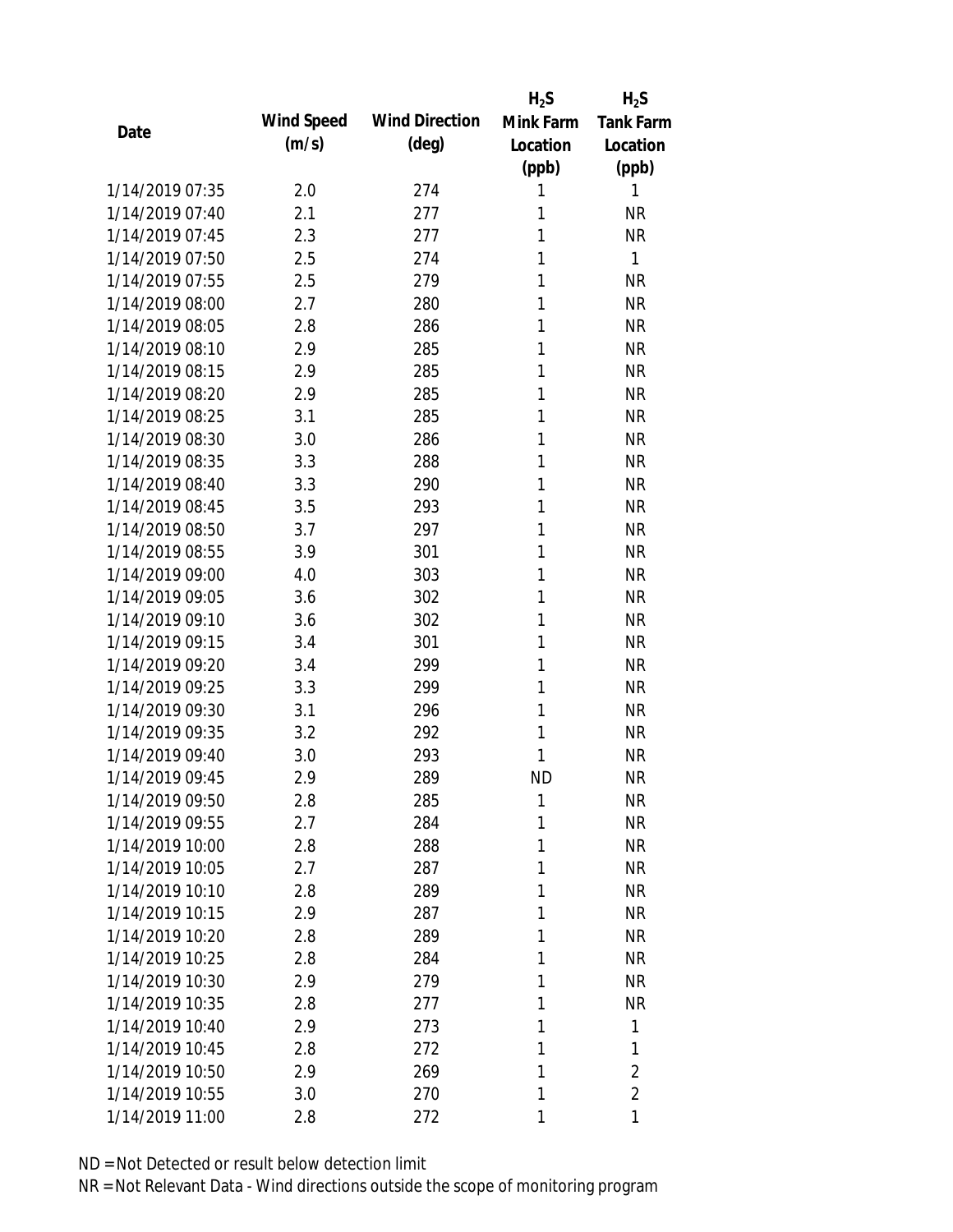|                 |            |                       | $H_2S$    | $H_2S$           |
|-----------------|------------|-----------------------|-----------|------------------|
| Date            | Wind Speed | <b>Wind Direction</b> | Mink Farm | <b>Tank Farm</b> |
|                 | (m/s)      | $(\text{deg})$        | Location  | Location         |
|                 |            |                       | (ppb)     | (ppb)            |
| 1/14/2019 11:05 | 2.9        | 271                   | 1         | 1                |
| 1/14/2019 11:10 | 2.9        | 272                   | 1         | 1                |
| 1/14/2019 11:15 | 3.0        | 272                   | 1         | 1                |
| 1/14/2019 11:20 | 3.0        | 275                   | 1         | 1                |
| 1/14/2019 11:25 | 2.9        | 274                   | 1         | 1                |
| 1/14/2019 11:30 | 3.1        | 270                   | 1         | 1                |
| 1/14/2019 11:35 | 3.1        | 271                   | 1         | 1                |
| 1/14/2019 11:40 | 3.1        | 268                   | 1         | 1                |
| 1/14/2019 11:45 | 3.2        | 268                   | 1         | 1                |
| 1/14/2019 11:50 | 3.2        | 264                   | 1         | 1                |
| 1/14/2019 11:55 | 3.2        | 266                   | 1         | 1                |
| 1/14/2019 12:00 | 3.1        | 269                   | 1         | 1                |
| 1/14/2019 12:05 | 3.2        | 266                   | 1         | 1                |
| 1/14/2019 12:10 | 3.3        | 265                   | <b>ND</b> | 1                |
| 1/14/2019 12:15 | 3.2        | 261                   | 1         | 1                |
| 1/14/2019 12:20 | 3.2        | 260                   | 1         | 1                |
| 1/14/2019 12:25 | 3.2        | 253                   | 1         | 1                |
| 1/14/2019 12:30 | 3.4        | 251                   | 1         | 1                |
| 1/14/2019 12:35 | 3.4        | 254                   | 1         | $\overline{2}$   |
| 1/14/2019 12:40 | 3.2        | 254                   | 1         | 1                |
| 1/14/2019 12:45 | 3.3        | 258                   | 1         | $\overline{2}$   |
| 1/14/2019 12:50 | 3.4        | 261                   | 1         | $\overline{2}$   |
| 1/14/2019 12:55 | 3.4        | 269                   | 1         | 2                |
| 1/14/2019 13:00 | 3.5        | 274                   | 1         | $\overline{2}$   |
| 1/14/2019 13:05 | 3.5        | 276                   | 1         | <b>NR</b>        |
| 1/14/2019 13:10 | 3.5        | 279                   | 1         | <b>NR</b>        |
| 1/14/2019 13:15 | 3.5        | 281                   | 1         | <b>NR</b>        |
| 1/14/2019 13:20 | 3.5        | 282                   | 1         | <b>NR</b>        |
| 1/14/2019 13:25 | 3.4        | 278                   | 1         | <b>NR</b>        |
| 1/14/2019 13:30 | 3.4        | 275                   | 1         | 1                |
| 1/14/2019 13:35 | 3.5        | 270                   | 1         | 1                |
| 1/14/2019 13:40 | 3.7        | 266                   | 1         | 1                |
| 1/14/2019 13:45 | 3.7        | 262                   | 1         | 1                |
| 1/14/2019 13:50 | 3.8        | 258                   | 1         | 1                |
| 1/14/2019 13:55 | 3.9        | 260                   | 1         | 1                |
| 1/14/2019 14:00 | 3.9        | 260                   | 1         | 1                |
| 1/14/2019 14:05 | 3.9        | 264                   | ND        | 1                |
| 1/14/2019 14:10 | 3.9        | 267                   | 1         | 1                |
| 1/14/2019 14:15 | 4.0        | 268                   | 1         | 1                |
| 1/14/2019 14:20 |            |                       | 1         | 1                |
|                 | 4.0        | 267                   |           | 1                |
| 1/14/2019 14:25 | 4.1        | 262                   | 1         |                  |
| 1/14/2019 14:30 | 4.2        | 258                   | <b>ND</b> | 1                |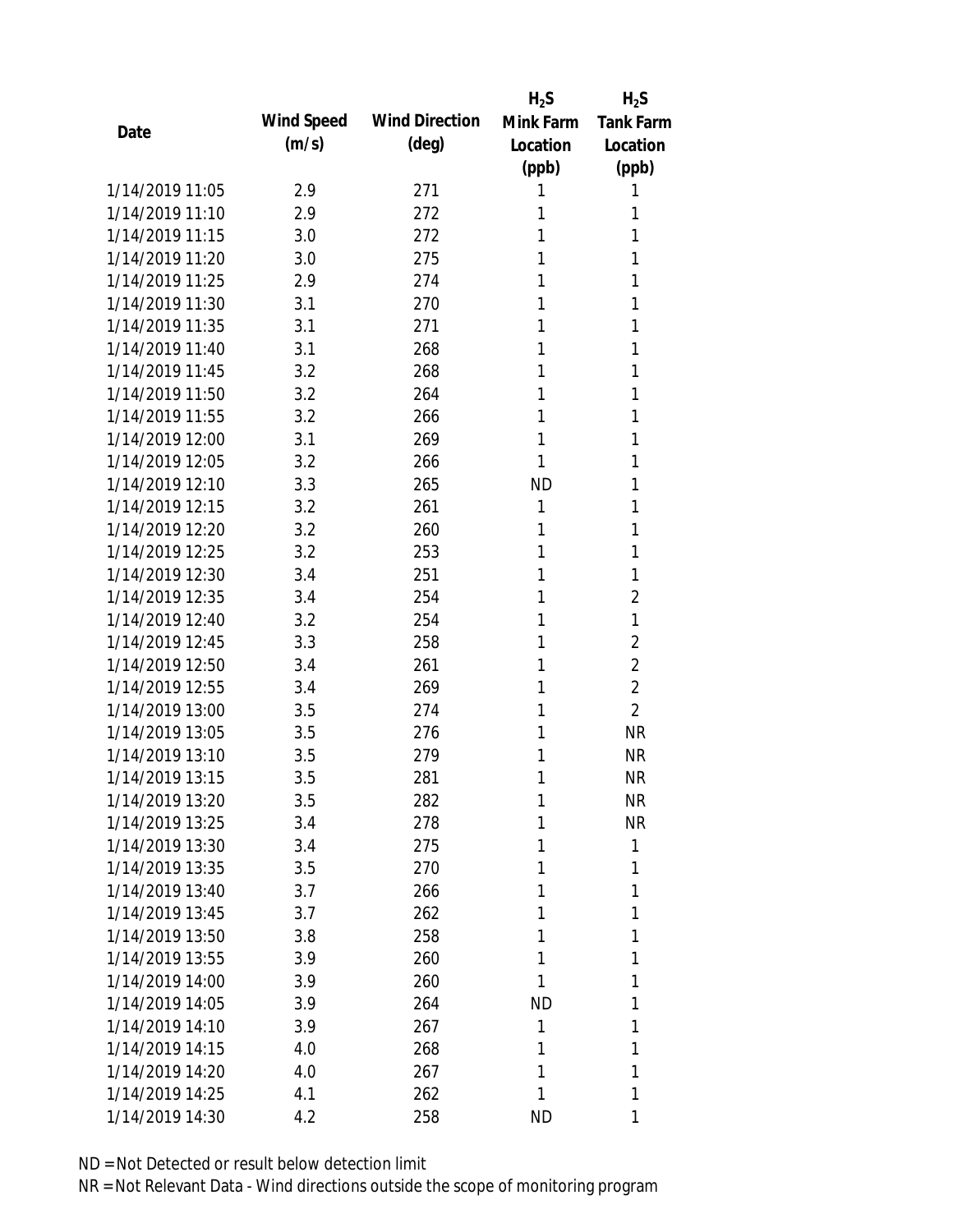|                 |            |                       | $H_2S$       | $H_2S$           |
|-----------------|------------|-----------------------|--------------|------------------|
| Date            | Wind Speed | <b>Wind Direction</b> | Mink Farm    | <b>Tank Farm</b> |
|                 | (m/s)      | $(\text{deg})$        | Location     | Location         |
|                 |            |                       | (ppb)        | (ppb)            |
| 1/14/2019 14:35 | 4.2        | 255                   | <b>ND</b>    | 1                |
| 1/14/2019 14:40 | 4.2        | 255                   | $\mathbf{1}$ | 1                |
| 1/14/2019 14:45 | 4.1        | 256                   | <b>ND</b>    | 1                |
| 1/14/2019 14:50 | 4.1        | 259                   | <b>ND</b>    | 1                |
| 1/14/2019 14:55 | 4.0        | 258                   | <b>ND</b>    | 1                |
| 1/14/2019 15:00 | 4.1        | 259                   | <b>ND</b>    | 1                |
| 1/14/2019 15:05 | 4.2        | 259                   | 1            | 1                |
| 1/14/2019 15:10 | 4.2        | 257                   | 1            | 1                |
| 1/14/2019 15:15 | 4.3        | 256                   | 1            | 1                |
| 1/14/2019 15:20 | 4.3        | 255                   | 1            | 1                |
| 1/14/2019 15:25 | 4.4        | 260                   | 1            | 1                |
| 1/14/2019 15:30 | 4.4        | 263                   | 1            | 1                |
| 1/14/2019 15:35 | 4.3        | 263                   | 1            | 1                |
| 1/14/2019 15:40 | 4.2        | 265                   | 1            | 1                |
| 1/14/2019 15:45 | 4.2        | 263                   | 1            | 1                |
| 1/14/2019 15:50 | 4.1        | 262                   | 1            | 1                |
| 1/14/2019 15:55 | 3.9        | 256                   | 1            | 1                |
| 1/14/2019 16:00 | 4.1        | 253                   | 1            | 1                |
| 1/14/2019 16:05 | 4.3        | 252                   | 1            | 1                |
| 1/14/2019 16:10 | 4.4        | 248                   | 1            | 1                |
| 1/14/2019 16:15 | 4.5        | 249                   | 1            | 1                |
| 1/14/2019 16:20 | 4.5        | 252                   | 1            | 1                |
| 1/14/2019 16:25 | 4.6        | 253                   | 1            | 1                |
| 1/14/2019 16:30 | 4.4        | 252                   | 1            | 1                |
| 1/14/2019 16:35 | 4.2        | 253                   | 1            | 1                |
| 1/14/2019 16:40 | 4.0        | 254                   | 1            | 1                |
| 1/14/2019 16:45 | 3.7        | 254                   | 1            | 1                |
| 1/14/2019 16:50 | 3.7        | 251                   | 1            | 1                |
| 1/14/2019 16:55 | 3.5        | 251                   | 1            | 1                |
| 1/14/2019 17:00 | 3.3        | 256                   | 1            | 1                |
| 1/14/2019 17:05 | 3.3        | 258                   | <b>ND</b>    | 1                |
| 1/14/2019 17:10 | 3.5        | 261                   | <b>ND</b>    | 1                |
| 1/14/2019 17:15 | 3.5        | 265                   | 1            | 1                |
| 1/14/2019 17:20 | 3.6        | 268                   | 1            | 1                |
| 1/14/2019 17:25 | 3.8        | 270                   | 1            | 1                |
| 1/14/2019 17:30 | 3.7        | 268                   | 1            | 1                |
| 1/14/2019 17:35 | 3.7        | 266                   | 1            | 1                |
| 1/14/2019 17:40 | 3.6        | 265                   | 1            | 1                |
| 1/14/2019 17:45 | 3.5        | 259                   | 1            | 1                |
| 1/14/2019 17:50 | 3.5        | 256                   | 1            | 1                |
| 1/14/2019 17:55 | 3.5        | 248                   | 1            | 1                |
| 1/14/2019 18:00 | 3.7        | 241                   | 1            | <b>ND</b>        |
|                 |            |                       |              |                  |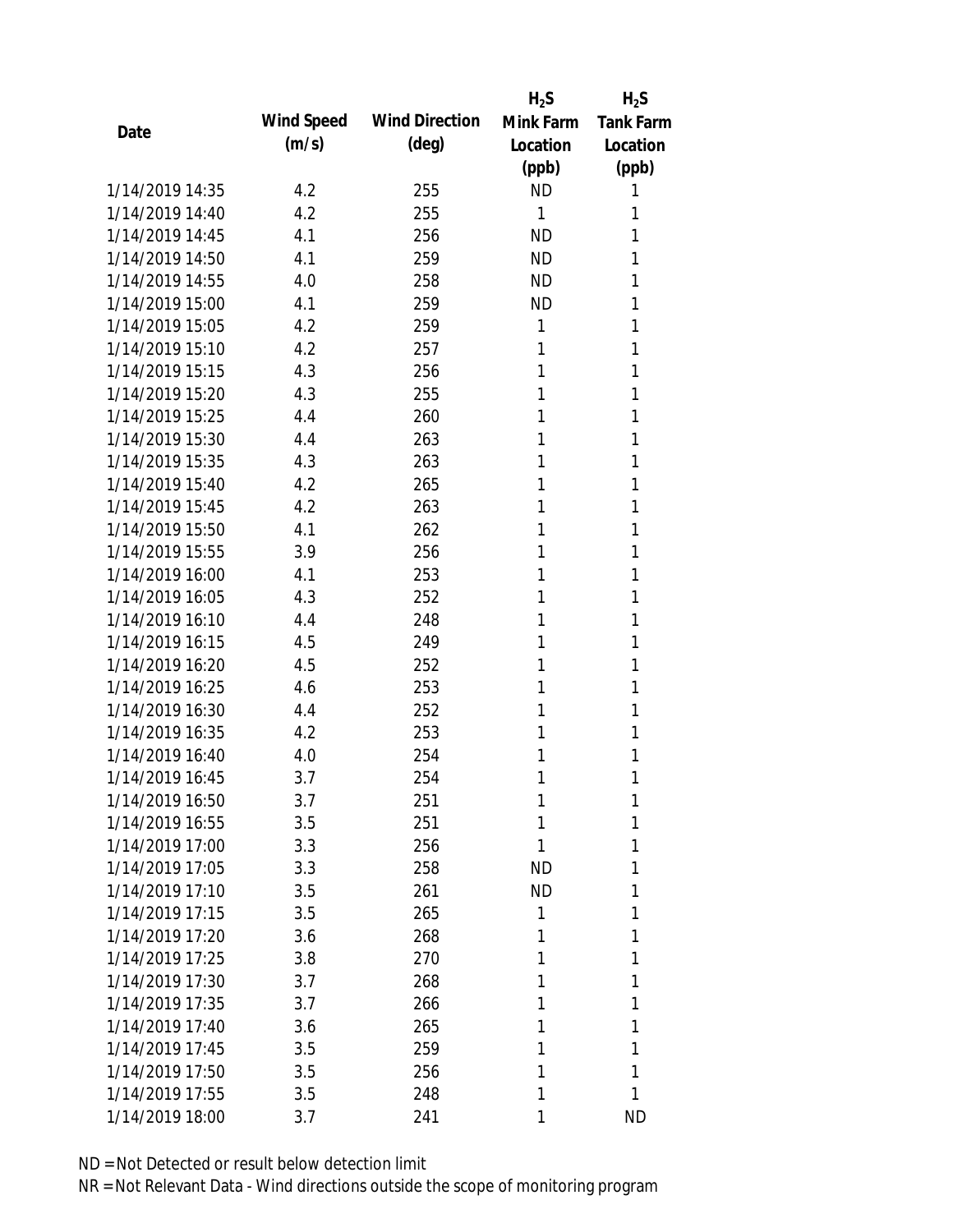|                 |            |                       | $H_2S$    | $H_2S$           |
|-----------------|------------|-----------------------|-----------|------------------|
|                 | Wind Speed | <b>Wind Direction</b> | Mink Farm | <b>Tank Farm</b> |
| Date            | (m/s)      | $(\text{deg})$        | Location  | Location         |
|                 |            |                       | (ppb)     | (ppb)            |
| 1/14/2019 18:05 | 3.6        | 236                   | 1         | 1                |
| 1/14/2019 18:10 | 3.6        | 233                   | 1         | <b>ND</b>        |
| 1/14/2019 18:15 | 3.7        | 233                   | 1         | 1                |
| 1/14/2019 18:20 | 3.7        | 229                   | <b>NR</b> | 1                |
| 1/14/2019 18:25 | 3.7        | 235                   | 1         | 1                |
| 1/14/2019 18:30 | 3.8        | 242                   | 1         | 1                |
| 1/14/2019 18:35 | 4.0        | 247                   | 1         | 1                |
| 1/14/2019 18:40 | 4.3        | 249                   | 1         | 1                |
| 1/14/2019 18:45 | 4.6        | 250                   | 1         | 1                |
| 1/14/2019 18:50 | 4.7        | 253                   | 1         | 1                |
| 1/14/2019 18:55 | 4.9        | 253                   | 1         | 1                |
| 1/14/2019 19:00 | 5.0        | 252                   | 1         | 1                |
| 1/14/2019 19:05 | 5.1        | 250                   | 1         | 1                |
| 1/14/2019 19:10 | 5.1        | 250                   | 1         | 1                |
| 1/14/2019 19:15 | 5.0        | 252                   | 1         | 1                |
| 1/14/2019 19:20 | 4.9        | 254                   | 1         | 1                |
| 1/14/2019 19:25 | 4.9        | 257                   | 1         | 1                |
| 1/14/2019 19:30 | 4.8        | 258                   | 1         | 1                |
| 1/14/2019 19:35 | 4.7        | 258                   | 1         | 1                |
| 1/14/2019 19:40 | 4.6        | 258                   | 1         | 1                |
| 1/14/2019 19:45 | 4.7        | 257                   | 1         | 1                |
| 1/14/2019 19:50 | 4.8        | 256                   | 1         | 1                |
| 1/14/2019 19:55 | 4.9        | 252                   | 1         | 1                |
| 1/14/2019 20:00 | 5.0        | 251                   | 1         | 1                |
| 1/14/2019 20:05 | 5.1        | 252                   | 1         | 1                |
| 1/14/2019 20:10 | 5.2        | 253                   | 1         | 1                |
| 1/14/2019 20:15 | 5.1        | 254                   | 1         | 1                |
| 1/14/2019 20:20 | 5.1        | 255                   | 1         | 1                |
| 1/14/2019 20:25 | 5.1        | 254                   | 1         | 1                |
| 1/14/2019 20:30 | 5.1        | 254                   | 1         | 1                |
| 1/14/2019 20:35 | 4.9        | 253                   | 1         | 1                |
| 1/14/2019 20:40 | 4.7        | 251                   | 1         | 1                |
| 1/14/2019 20:45 | 4.7        | 250                   | 1         | 1                |
| 1/14/2019 20:50 | 4.7        | 249                   | 1         | 2                |
| 1/14/2019 20:55 | 4.6        | 249                   | 1         | 1                |
| 1/14/2019 21:00 | 4.6        | 251                   | 1         | 1                |
| 1/14/2019 21:05 | 4.5        | 256                   | 1         | 1                |
| 1/14/2019 21:10 | 4.6        | 259                   | 1         | 1                |
| 1/14/2019 21:15 | 4.5        | 262                   | 1         | 1                |
| 1/14/2019 21:20 | 4.6        | 263                   | 1         | 1                |
| 1/14/2019 21:25 | 4.5        | 263                   | 1         | 1                |
| 1/14/2019 21:30 | 4.5        | 262                   | 1         | 1                |
|                 |            |                       |           |                  |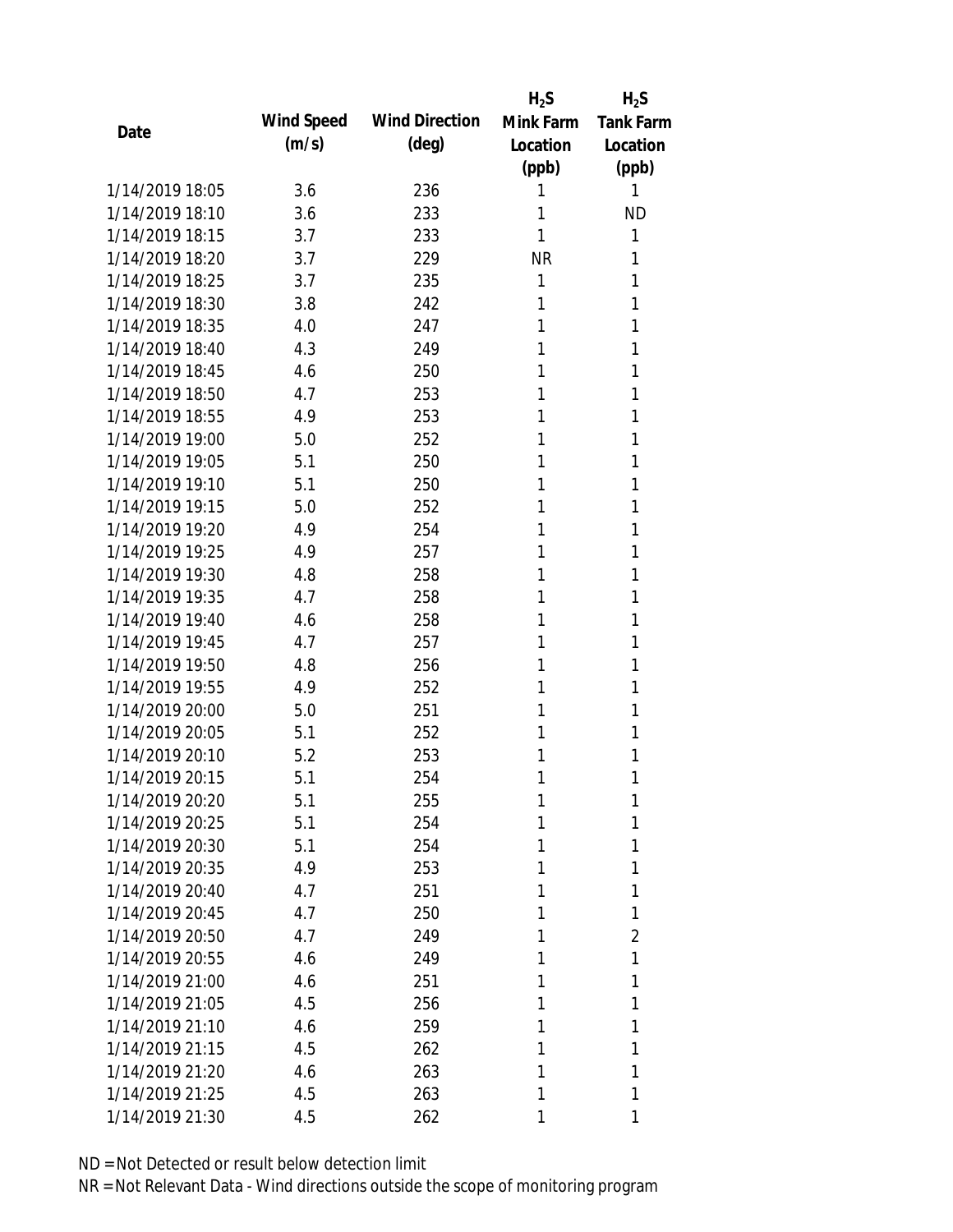|      |                 |            |                       | $H_2S$    | $H_2S$           |
|------|-----------------|------------|-----------------------|-----------|------------------|
|      |                 | Wind Speed | <b>Wind Direction</b> | Mink Farm | <b>Tank Farm</b> |
| Date |                 | (m/s)      | $(\text{deg})$        | Location  | Location         |
|      |                 |            |                       | (ppb)     | (ppb)            |
|      | 1/14/2019 21:35 | 4.7        | 259                   | 1         | 2                |
|      | 1/14/2019 21:40 | 4.7        | 261                   | 1         | 1                |
|      | 1/14/2019 21:45 | 4.7        | 261                   | 1         | 1                |
|      | 1/14/2019 21:50 | 4.5        | 265                   | 1         | 1                |
|      | 1/14/2019 21:55 | 4.3        | 267                   | 1         | 1                |
|      | 1/14/2019 22:00 | 4.1        | 268                   | 1         | 1                |
|      | 1/14/2019 22:05 | 3.9        | 269                   | 1         | 1                |
|      | 1/14/2019 22:10 | 3.7        | 265                   | 1         | 1                |
|      | 1/14/2019 22:15 | 3.5        | 263                   | 1         | $\overline{2}$   |
|      | 1/14/2019 22:20 | 3.4        | 263                   | 1         | $\overline{2}$   |
|      | 1/14/2019 22:25 | 3.4        | 262                   | 1         | $\overline{2}$   |
|      | 1/14/2019 22:30 | 3.3        | 262                   | 1         | 1                |
|      | 1/14/2019 22:35 | 3.3        | 262                   | 1         | $\overline{2}$   |
|      | 1/14/2019 22:40 | 3.4        | 261                   | 1         | 1                |
|      | 1/14/2019 22:45 | 3.5        | 261                   | <b>ND</b> | 1                |
|      | 1/14/2019 22:50 | 3.6        | 258                   | <b>ND</b> | 1                |
|      | 1/14/2019 22:55 | 3.7        | 259                   | <b>ND</b> | 1                |
|      | 1/14/2019 23:00 | 3.9        | 262                   | 1         | $\overline{2}$   |
|      | 1/14/2019 23:05 | 3.9        | 263                   | 1         | 1                |
|      | 1/14/2019 23:10 | 3.7        | 267                   | 1         | 1                |
|      | 1/14/2019 23:15 | 3.7        | 268                   | 1         | 1                |
|      | 1/14/2019 23:20 | 3.7        | 269                   | 1         | 1                |
|      | 1/14/2019 23:25 | 3.6        | 269                   | 1         | 2                |
|      | 1/14/2019 23:30 | 3.6        | 266                   | 1         | $\overline{2}$   |
|      | 1/14/2019 23:35 | 3.7        | 265                   | 1         | $\overline{2}$   |
|      | 1/14/2019 23:40 | 3.8        | 262                   | 1         | 1                |
|      | 1/14/2019 23:45 | 3.9        | 263                   | 1         | 1                |
|      | 1/14/2019 23:50 | 4.0        | 262                   | ND        | 1                |
|      | 1/14/2019 23:55 | 4.2        | 263                   | 1         | 1                |
|      | 1/14/2019 24:00 | 4.1        | 263                   | 1         | 1                |
|      | 1/15/2019 00:05 | 4.1        | 263                   | 1         | 1                |
|      | 1/15/2019 00:10 | 4.1        | 264                   | 1         | 1                |
|      | 1/15/2019 00:15 | 4.1        | 264                   | 1         | 1                |
|      | 1/15/2019 00:20 | 4.2        | 266                   | 1         | 1                |
|      | 1/15/2019 00:25 | 4.2        | 269                   | 1         | 2                |
|      | 1/15/2019 00:30 | 4.3        | 272                   | 1         | $\overline{2}$   |
|      | 1/15/2019 00:35 | 4.4        | 273                   | 1         | 1                |
|      | 1/15/2019 00:40 | 4.4        | 274                   | 1         | 1                |
|      | 1/15/2019 00:45 | 4.4        | 275                   | 1         | 2                |
|      | 1/15/2019 00:50 | 4.3        | 275                   | 1         | $\overline{2}$   |
|      | 1/15/2019 00:55 | 4.2        | 272                   | 1         | 1                |
|      | 1/15/2019 01:00 | 4.1        | 270                   | 1         | 1                |
|      |                 |            |                       |           |                  |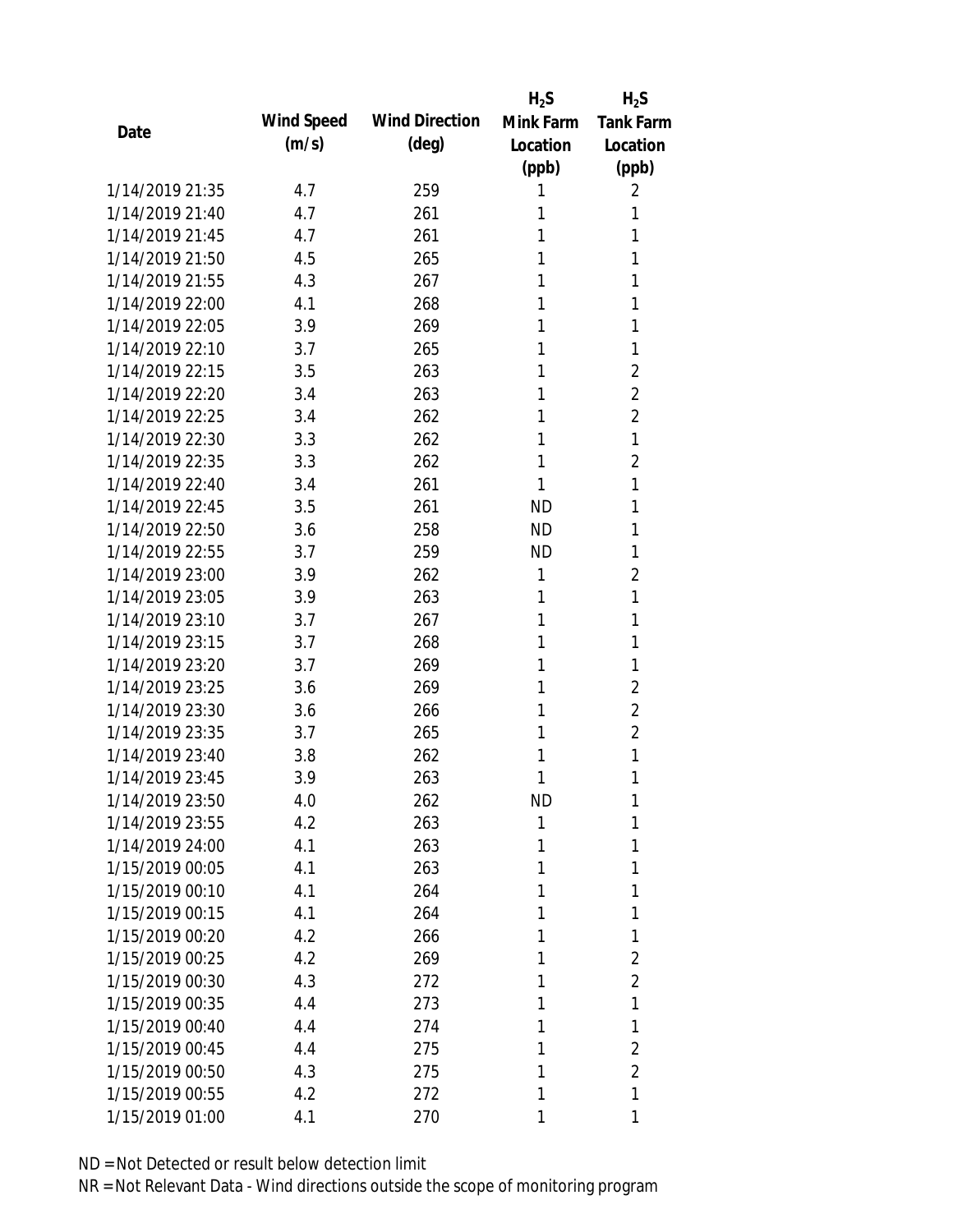|                 |            |                       | $H_2S$    | $H_2S$           |
|-----------------|------------|-----------------------|-----------|------------------|
| Date            | Wind Speed | <b>Wind Direction</b> | Mink Farm | <b>Tank Farm</b> |
|                 | (m/s)      | $(\text{deg})$        | Location  | Location         |
|                 |            |                       | (ppb)     | (ppb)            |
| 1/15/2019 01:05 | 4.0        | 271                   | 1         | 1                |
| 1/15/2019 01:10 | 4.2        | 272                   | 1         | 1                |
| 1/15/2019 01:15 | 4.2        | 272                   | 1         | 1                |
| 1/15/2019 01:20 | 4.2        | 272                   | 1         | 1                |
| 1/15/2019 01:25 | 4.2        | 274                   | 1         | 1                |
| 1/15/2019 01:30 | 4.3        | 275                   | 1         | 1                |
| 1/15/2019 01:35 | 4.3        | 274                   | 1         | 1                |
| 1/15/2019 01:40 | 4.1        | 270                   | 1         | 1                |
| 1/15/2019 01:45 | 4.0        | 270                   | 1         | 1                |
| 1/15/2019 01:50 | 3.8        | 268                   | 1         | 1                |
| 1/15/2019 01:55 | 3.8        | 264                   | 1         | 1                |
| 1/15/2019 02:00 | 3.7        | 262                   | 1         | <b>ND</b>        |
| 1/15/2019 02:05 | 3.6        | 260                   | 1         | 1                |
| 1/15/2019 02:10 | 3.7        | 258                   | 1         | 1                |
| 1/15/2019 02:15 | 3.6        | 255                   | 1         | 1                |
| 1/15/2019 02:20 | 3.6        | 254                   | 1         | 1                |
| 1/15/2019 02:25 | 3.5        | 253                   | 1         | 1                |
| 1/15/2019 02:30 | 3.7        | 251                   | 1         | 1                |
| 1/15/2019 02:35 | 3.7        | 251                   | 1         | 1                |
| 1/15/2019 02:40 | 3.6        | 252                   | 1         | 2                |
| 1/15/2019 02:45 | 3.5        | 253                   | 1         | 1                |
| 1/15/2019 02:50 | 3.4        | 254                   | 1         | 1                |
| 1/15/2019 02:55 | 3.3        | 257                   | 1         | 1                |
| 1/15/2019 03:00 | 3.1        | 260                   | 1         | 1                |
| 1/15/2019 03:05 | 3.0        | 263                   | 1         | 1                |
| 1/15/2019 03:10 | 2.9        | 264                   | 1         | 1                |
| 1/15/2019 03:15 | 2.9        | 266                   | 1         | 1                |
| 1/15/2019 03:20 | 3.1        | 267                   | 1         | 1                |
| 1/15/2019 03:25 | 3.1        | 266                   | 1         | 1                |
| 1/15/2019 03:30 | 3.1        | 266                   | 1         | 1                |
| 1/15/2019 03:35 | 3.1        | 266                   | 1         | 1                |
| 1/15/2019 03:40 | 3.2        | 267                   | 1         | 1                |
| 1/15/2019 03:45 | 3.3        | 267                   | 1         | 1                |
| 1/15/2019 03:50 | 3.2        | 267                   | 1         | 1                |
| 1/15/2019 03:55 | 3.3        | 267                   | 1         | 1                |
| 1/15/2019 04:00 | 3.4        | 268                   | 1         | 1                |
| 1/15/2019 04:05 | 3.4        | 269                   | 1         | 1                |
| 1/15/2019 04:10 | 3.4        | 269                   | 1         | 1                |
| 1/15/2019 04:15 | 3.2        | 268                   | 1         | 1                |
| 1/15/2019 04:20 | 3.1        | 267                   | 1         | 1                |
| 1/15/2019 04:25 | 3.2        | 266                   | 1         | 1                |
| 1/15/2019 04:30 |            | 263                   |           | 1                |
|                 | 3.2        |                       | 1         |                  |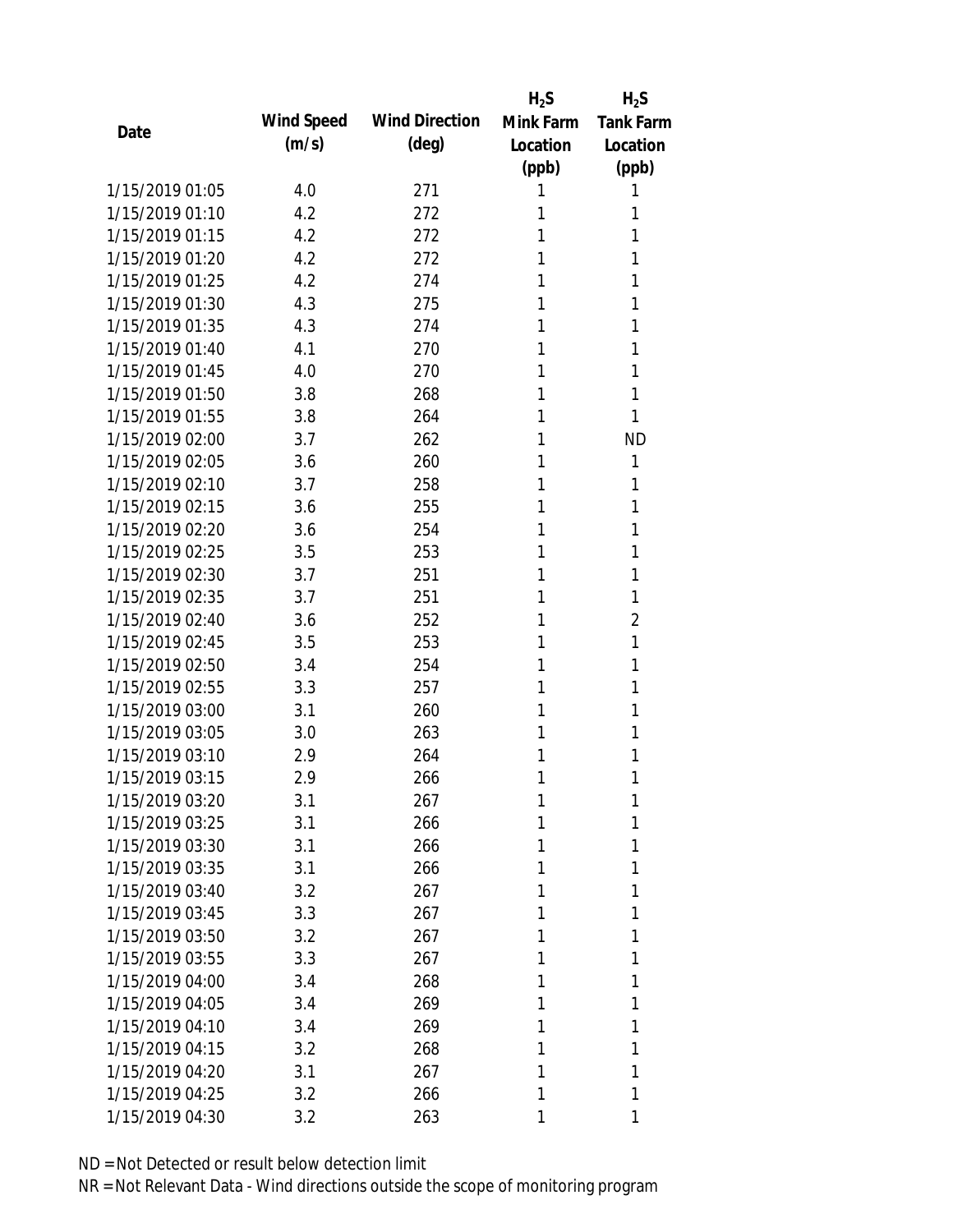|                 |            |                       | $H_2S$    | $H_2S$           |
|-----------------|------------|-----------------------|-----------|------------------|
| Date            | Wind Speed | <b>Wind Direction</b> | Mink Farm | <b>Tank Farm</b> |
|                 | (m/s)      | (deg)                 | Location  | Location         |
|                 |            |                       | (ppb)     | (ppb)            |
| 1/15/2019 04:35 | 3.2        | 260                   | 1         | 1                |
| 1/15/2019 04:40 | 3.2        | 258                   | 1         | 1                |
| 1/15/2019 04:45 | 3.3        | 257                   | 1         | 1                |
| 1/15/2019 04:50 | 3.4        | 256                   | 1         | 1                |
| 1/15/2019 04:55 | 3.4        | 255                   | 1         | 1                |
| 1/15/2019 05:00 | 3.4        | 255                   | 1         | 1                |
| 1/15/2019 05:05 | 3.4        | 255                   | 1         | 1                |
| 1/15/2019 05:10 | 3.5        | 256                   | <b>ND</b> | $\overline{2}$   |
| 1/15/2019 05:15 | 3.5        | 257                   | <b>ND</b> | 1                |
| 1/15/2019 05:20 | 3.5        | 258                   | <b>ND</b> | 1                |
| 1/15/2019 05:25 | 3.4        | 258                   | 1         | $\overline{2}$   |
| 1/15/2019 05:30 | 3.3        | 259                   | 1         | 2                |
| 1/15/2019 05:35 | 3.4        | 260                   | 1         | $\overline{2}$   |
| 1/15/2019 05:40 | 3.2        | 257                   | 1         | $\overline{2}$   |
| 1/15/2019 05:45 | 3.2        | 257                   | 1         | $\overline{2}$   |
| 1/15/2019 05:50 | 3.5        | 256                   | 1         | $\overline{2}$   |
| 1/15/2019 05:55 | 3.5        | 255                   | 1         | $\overline{2}$   |
| 1/15/2019 06:00 | 3.5        | 254                   | 1         | 1                |
| 1/15/2019 06:05 | 3.5        | 253                   | 1         | 1                |
| 1/15/2019 06:10 | 3.5        | 254                   | 1         | 1                |
| 1/15/2019 06:15 | 3.6        | 253                   | 1         | 1                |
| 1/15/2019 06:20 | 3.5        | 252                   | 1         | 1                |
| 1/15/2019 06:25 | 3.6        | 250                   | 1         | 1                |
| 1/15/2019 06:30 | 3.6        | 250                   | 1         | 1                |
| 1/15/2019 06:35 | 3.6        | 251                   | 1         | 1                |
| 1/15/2019 06:40 | 3.8        | 251                   | 1         | 1                |
| 1/15/2019 06:45 | 3.8        | 252                   | 1         | 1                |
| 1/15/2019 06:50 | 3.8        | 253                   | 1         | 1                |
| 1/15/2019 06:55 | 3.8        | 255                   | 1         | 1                |
| 1/15/2019 07:00 | 3.7        | 255                   | 1         | 1                |
| 1/15/2019 07:05 | 3.7        | 254                   | 1         | 1                |
| 1/15/2019 07:10 | 3.6        | 255                   | 1         | 1                |
| 1/15/2019 07:15 | 3.5        | 255                   | 1         | 1                |
| 1/15/2019 07:20 | 3.3        | 256                   | 1         | 1                |
| 1/15/2019 07:25 | 3.2        | 254                   | 1         | 1                |
| 1/15/2019 07:30 | 3.4        | 254                   | 1         | 1                |
| 1/15/2019 07:35 | 3.3        | 254                   | 1         | 1                |
| 1/15/2019 07:40 | 3.3        | 254                   | 1         | 1                |
| 1/15/2019 07:45 | 3.4        | 254                   | 1         | 1                |
| 1/15/2019 07:50 | 3.5        | 253                   | 1         | 1                |
| 1/15/2019 07:55 | 3.6        | 254                   | 1         | 1                |
| 1/15/2019 08:00 | 3.5        | 254                   | 1         | 1                |
|                 |            |                       |           |                  |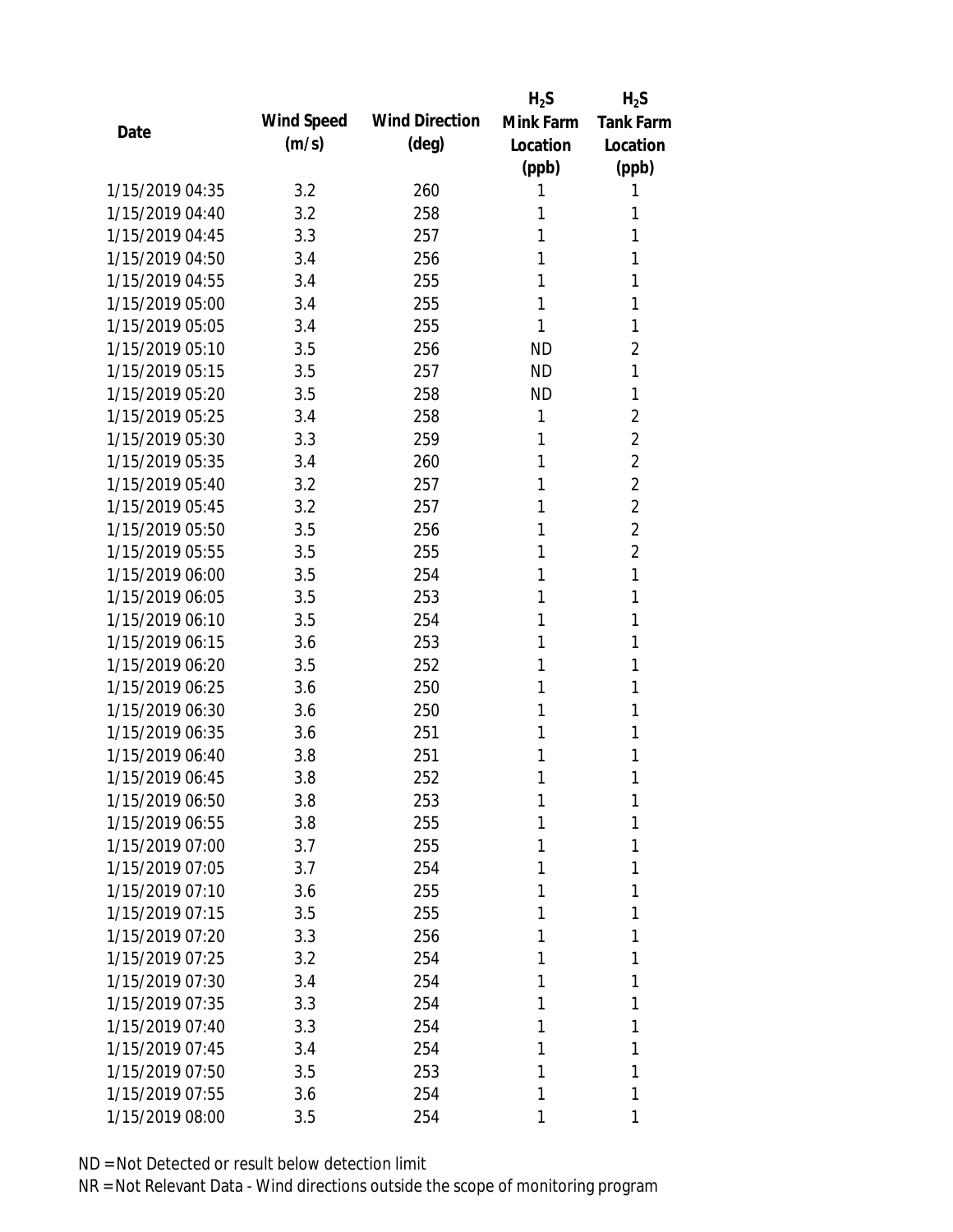|                 |            |                       | $H_2S$    | $H_2S$           |
|-----------------|------------|-----------------------|-----------|------------------|
| Date            | Wind Speed | <b>Wind Direction</b> | Mink Farm | <b>Tank Farm</b> |
|                 | (m/s)      | (deg)                 | Location  | Location         |
|                 |            |                       | (ppb)     | (ppb)            |
| 1/15/2019 08:05 | 3.5        | 254                   | 1         | 1                |
| 1/15/2019 08:10 | 3.5        | 254                   | 1         | 1                |
| 1/15/2019 08:15 | 3.5        | 255                   | 1         | 1                |
| 1/15/2019 08:20 | 3.6        | 254                   | 1         | 1                |
| 1/15/2019 08:25 | 3.6        | 254                   | 1         | 1                |
| 1/15/2019 08:30 | 3.7        | 254                   | 1         | 1                |
| 1/15/2019 08:35 | 3.7        | 255                   | 1         | 1                |
| 1/15/2019 08:40 | 3.7        | 255                   | 1         | 1                |
| 1/15/2019 08:45 | 3.8        | 253                   | 1         | 1                |
| 1/15/2019 08:50 | 3.9        | 254                   | 1         | 1                |
| 1/15/2019 08:55 | 3.9        | 254                   | 1         | 1                |
| 1/15/2019 09:00 | 4.0        | 256                   | 1         | 1                |
| 1/15/2019 09:05 | 4.1        | 255                   | 1         | 1                |
| 1/15/2019 09:10 | 4.2        | 255                   | 1         | 1                |
| 1/15/2019 09:15 | 4.2        | 256                   | 1         | 1                |
| 1/15/2019 09:20 | 4.2        | 256                   | 1         | 1                |
| 1/15/2019 09:25 | 4.2        | 256                   | 1         | 1                |
| 1/15/2019 09:30 | 4.2        | 257                   | 1         | 1                |
| 1/15/2019 09:35 | 4.3        | 257                   | 1         | 1                |
| 1/15/2019 09:40 | 4.1        | 260                   | 1         | 1                |
| 1/15/2019 09:45 | 4.1        | 261                   | 1         | 1                |
| 1/15/2019 09:50 | 4.0        | 264                   | 1         | 1                |
| 1/15/2019 09:55 | 3.9        | 264                   | 1         | 1                |
| 1/15/2019 10:00 | 3.8        | 260                   | 1         | 1                |
| 1/15/2019 10:05 | 3.6        | 255                   | 1         | 1                |
| 1/15/2019 10:10 | 3.6        | 249                   | 1         | 1                |
| 1/15/2019 10:15 | 3.6        | 247                   | 1         | 1                |
| 1/15/2019 10:20 | 3.6        | 240                   | 1         | 1                |
| 1/15/2019 10:25 | 3.7        | 235                   | 1         | 1                |
| 1/15/2019 10:30 | 3.7        | 232                   | 1         | $\overline{2}$   |
| 1/15/2019 10:35 | 3.8        | 230                   | 1         | $\overline{2}$   |
| 1/15/2019 10:40 | 3.9        | 227                   | <b>NR</b> | 1                |
| 1/15/2019 10:45 | 4.0        | 223                   | <b>NR</b> | 1                |
| 1/15/2019 10:50 | 4.0        | 226                   | <b>NR</b> | 1                |
| 1/15/2019 10:55 | 4.2        | 230                   | 1         | 1                |
| 1/15/2019 11:00 | 4.4        | 236                   | 1         | 1                |
| 1/15/2019 11:05 | 4.6        | 242                   | 1         | 1                |
| 1/15/2019 11:10 | 4.6        | 249                   | 1         | 1                |
| 1/15/2019 11:15 | 4.6        | 253                   | 1         | 1                |
| 1/15/2019 11:20 | 4.7        | 255                   | 1         | $\overline{2}$   |
| 1/15/2019 11:25 | 4.8        | 255                   | 1         | 1                |
| 1/15/2019 11:30 | 4.6        | 254                   | 1         | 2                |
|                 |            |                       |           |                  |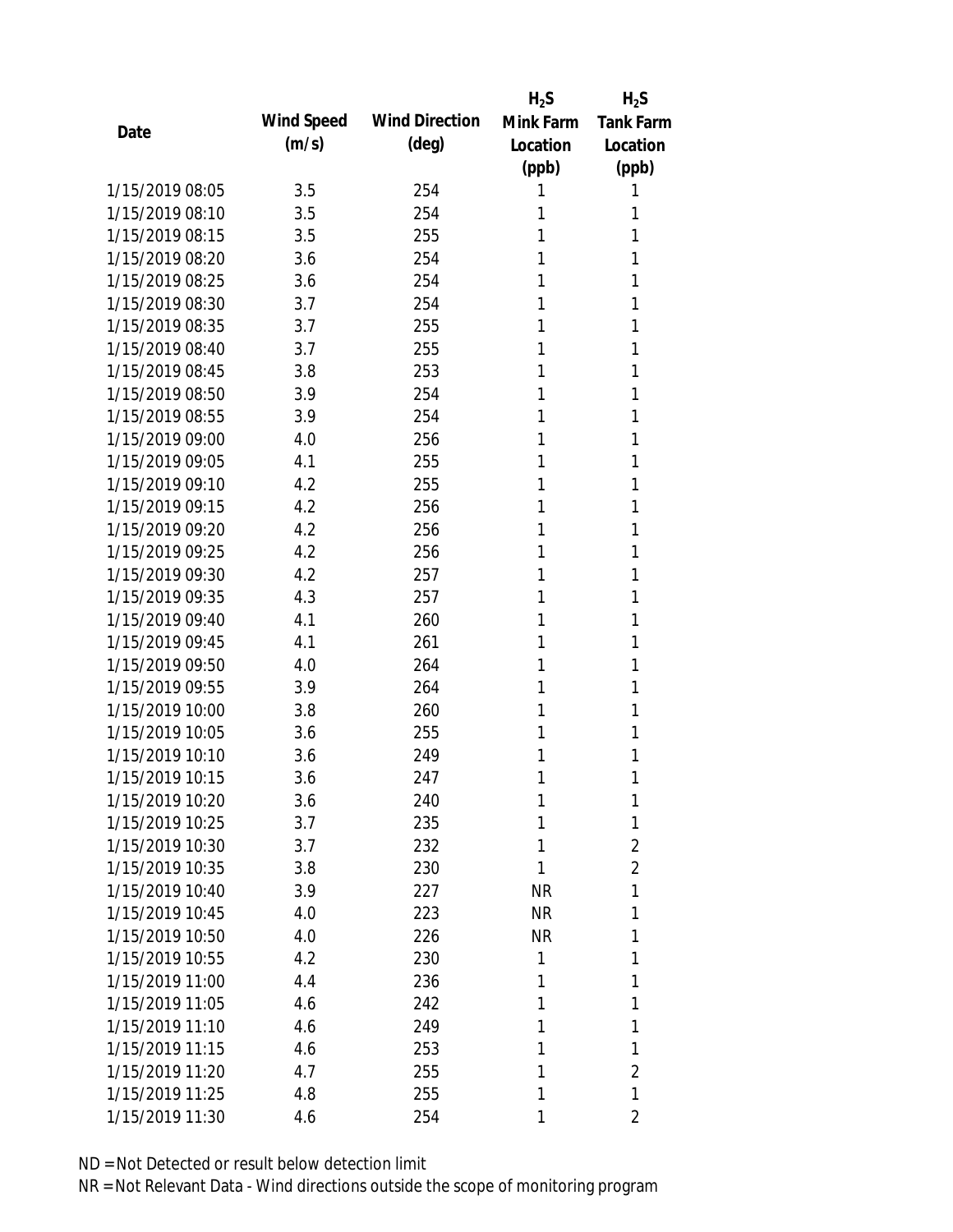|                 |            |                       | $H_2S$    | $H_2S$           |
|-----------------|------------|-----------------------|-----------|------------------|
| Date            | Wind Speed | <b>Wind Direction</b> | Mink Farm | <b>Tank Farm</b> |
|                 | (m/s)      | $(\text{deg})$        | Location  | Location         |
|                 |            |                       | (ppb)     | (ppb)            |
| 1/15/2019 11:35 | 4.6        | 254                   | 1         | 2                |
| 1/15/2019 11:40 | 4.5        | 252                   | 1         | 1                |
| 1/15/2019 11:45 | 4.7        | 252                   | 1         | 1                |
| 1/15/2019 11:50 | 4.8        | 252                   | 1         | 1                |
| 1/15/2019 11:55 | 4.7        | 253                   | 1         | 1                |
| 1/15/2019 12:00 | 4.8        | 253                   | 1         | 1                |
| 1/15/2019 12:05 | 5.0        | 253                   | 1         | 1                |
| 1/15/2019 12:10 | 5.0        | 255                   | 1         | 1                |
| 1/15/2019 12:15 | 4.7        | 254                   | 1         | 1                |
| 1/15/2019 12:20 | 4.6        | 252                   | 1         | 1                |
| 1/15/2019 12:25 | 4.6        | 251                   | 1         | 1                |
| 1/15/2019 12:30 | 4.6        | 249                   | 1         | 1                |
| 1/15/2019 12:35 | 4.5        | 246                   | 1         | 1                |
| 1/15/2019 12:40 | 4.5        | 245                   | 1         | $\overline{2}$   |
| 1/15/2019 12:45 | 4.8        | 246                   | 1         | 1                |
| 1/15/2019 12:50 | 5.2        | 246                   | 1         | 1                |
| 1/15/2019 12:55 | 5.4        | 245                   | 1         | 1                |
| 1/15/2019 13:00 | 5.6        | 247                   | 1         | 1                |
| 1/15/2019 13:05 | 5.5        | 249                   | 1         | 1                |
| 1/15/2019 13:10 | 5.7        | 252                   | 1         | 1                |
| 1/15/2019 13:15 | 5.5        | 252                   | 1         | 1                |
| 1/15/2019 13:20 | 5.3        | 252                   | 1         | 1                |
| 1/15/2019 13:25 | 5.2        | 250                   | 1         | 1                |
| 1/15/2019 13:30 | 5.3        | 250                   | 1         | 1                |
| 1/15/2019 13:35 | 5.5        | 247                   | 1         | 1                |
| 1/15/2019 13:40 | 5.8        | 245                   | 1         | 1                |
| 1/15/2019 13:45 | 6.0        | 242                   | 1         | 1                |
| 1/15/2019 13:50 | 6.4        | 241                   | 1         | 1                |
| 1/15/2019 13:55 | 6.6        | 243                   | 1         | 1                |
| 1/15/2019 14:00 | 6.6        | 243                   | 1         | 1                |
| 1/15/2019 14:05 | 6.8        | 246                   | 1         | 1                |
| 1/15/2019 14:10 | 6.7        | 247                   | 1         | 1                |
| 1/15/2019 14:15 | 6.7        | 246                   | 1         | 1                |
| 1/15/2019 14:20 | 6.4        | 244                   | 1         | 1                |
| 1/15/2019 14:25 | 6.3        | 243                   | 1         | 1                |
| 1/15/2019 14:30 | 6.3        | 242                   | 1         | 1                |
| 1/15/2019 14:35 | 6.2        | 242                   | 1         | 1                |
| 1/15/2019 14:40 | 6.0        | 242                   | 1         | 1                |
| 1/15/2019 14:45 | 5.7        | 243                   | 1         | 1                |
| 1/15/2019 14:50 | 6.1        | 243                   | 1         | 1                |
| 1/15/2019 14:55 | 6.1        | 239                   | 1         | 1                |
| 1/15/2019 15:00 | 6.2        | 236                   | 1         | 1                |
|                 |            |                       |           |                  |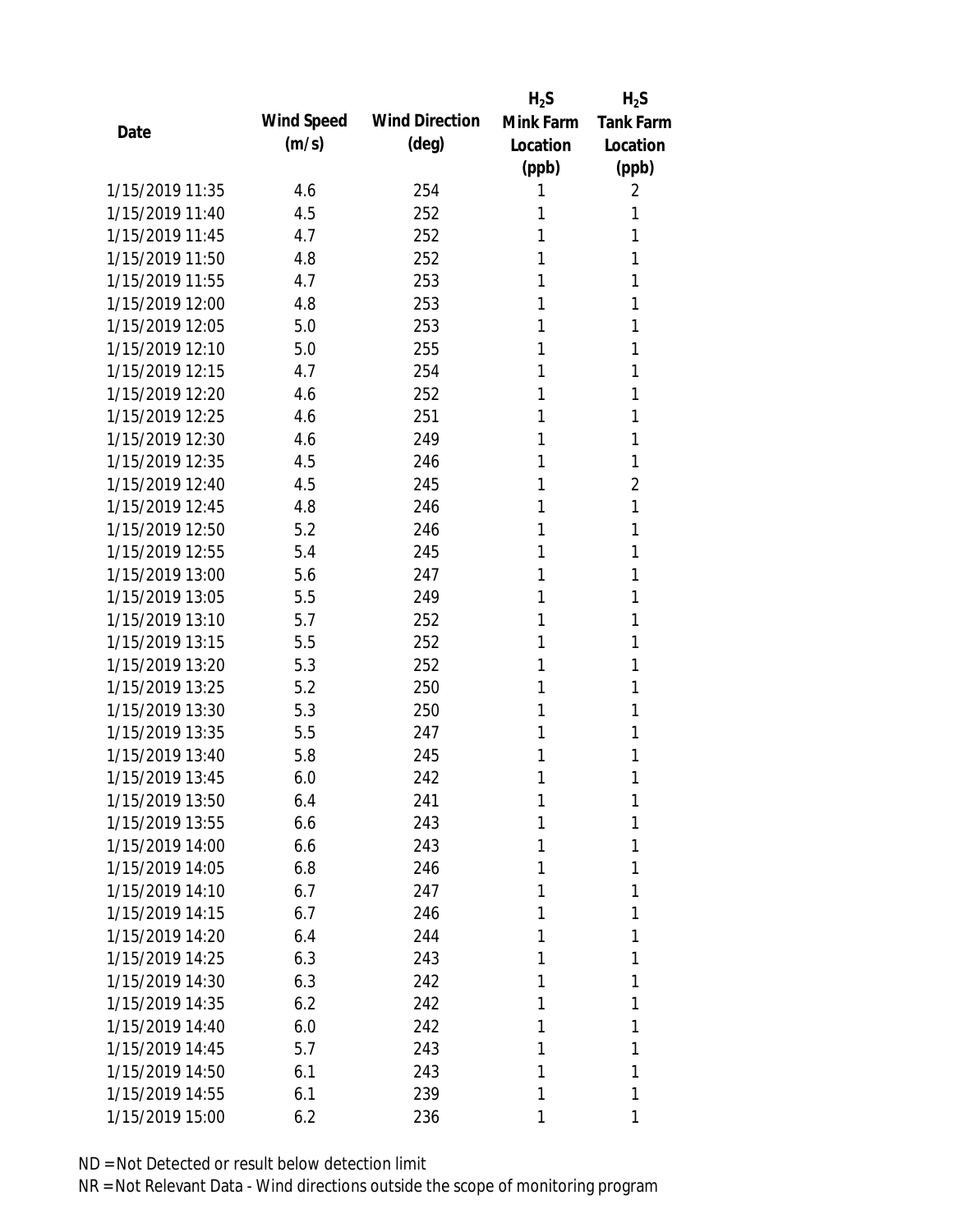|                 |            |                       | $H_2S$    | $H_2S$           |
|-----------------|------------|-----------------------|-----------|------------------|
| Date            | Wind Speed | <b>Wind Direction</b> | Mink Farm | <b>Tank Farm</b> |
|                 | (m/s)      | $(\text{deg})$        | Location  | Location         |
|                 |            |                       | (ppb)     | (ppb)            |
| 1/15/2019 15:05 | 6.2        | 230                   | 1         | 1                |
| 1/15/2019 15:10 | 6.1        | 226                   | <b>NR</b> | 1                |
| 1/15/2019 15:15 | 6.3        | 224                   | <b>NR</b> | 1                |
| 1/15/2019 15:20 | 6.0        | 225                   | <b>NR</b> | 1                |
| 1/15/2019 15:25 | 6.0        | 229                   | <b>NR</b> | 1                |
| 1/15/2019 15:30 | 5.9        | 233                   | 1         | 1                |
| 1/15/2019 15:35 | 5.9        | 237                   | 1         | 1                |
| 1/15/2019 15:40 | 6.3        | 239                   | 1         | 1                |
| 1/15/2019 15:45 | 6.3        | 240                   | 1         | 1                |
| 1/15/2019 15:50 | 6.3        | 239                   | 1         | 1                |
| 1/15/2019 15:55 | 6.3        | 237                   | 1         | 1                |
| 1/15/2019 16:00 | 6.5        | 234                   | 1         | 1                |
| 1/15/2019 16:05 | 6.4        | 234                   | 1         | 1                |
| 1/15/2019 16:10 | 6.2        | 235                   | 1         | 1                |
| 1/15/2019 16:15 | 6.1        | 238                   | 1         | 1                |
| 1/15/2019 16:20 | 6.1        | 241                   | 1         | 1                |
| 1/15/2019 16:25 | 6.1        | 242                   | 1         | 1                |
| 1/15/2019 16:30 | 6.3        | 241                   | 1         | 1                |
| 1/15/2019 16:35 | 6.4        | 239                   | 1         | 1                |
| 1/15/2019 16:40 | 6.5        | 234                   | 1         | 1                |
| 1/15/2019 16:45 | 6.6        | 232                   | 1         | 1                |
| 1/15/2019 16:50 | 6.7        | 232                   | 1         | 1                |
| 1/15/2019 16:55 | 6.9        | 232                   | 1         | 1                |
| 1/15/2019 17:00 | 6.6        | 235                   | 1         | 1                |
| 1/15/2019 17:05 | 6.5        | 236                   | 1         | 1                |
| 1/15/2019 17:10 | 6.7        | 240                   | 1         | 1                |
| 1/15/2019 17:15 | 6.6        | 244                   | 1         | 1                |
| 1/15/2019 17:20 | 6.7        | 245                   | 1         | 1                |
| 1/15/2019 17:25 | 6.6        | 247                   | 1         | 1                |
| 1/15/2019 17:30 | 6.8        | 248                   | 1         | 1                |
| 1/15/2019 17:35 | 6.8        | 246                   | 1         | 1                |
| 1/15/2019 17:40 | 6.5        | 243                   | 1         | 1                |
| 1/15/2019 17:45 | 6.5        | 242                   | 1         | 1                |
| 1/15/2019 17:50 | 6.4        | 242                   | 1         | 1                |
| 1/15/2019 17:55 | 6.6        | 241                   | 1         | 1                |
| 1/15/2019 18:00 | 6.5        | 240                   | 1         | 1                |
| 1/15/2019 18:05 | 6.2        | 242                   | 1         | 1                |
| 1/15/2019 18:10 | 6.1        | 242                   | 1         | <b>ND</b>        |
| 1/15/2019 18:15 | 5.9        | 239                   | 1         | <b>ND</b>        |
| 1/15/2019 18:20 | 5.7        | 235                   | 1         | <b>ND</b>        |
| 1/15/2019 18:25 | 5.3        | 230                   | 1         | 1                |
| 1/15/2019 18:30 | 5.1        | 228                   | <b>NR</b> | 1                |
|                 |            |                       |           |                  |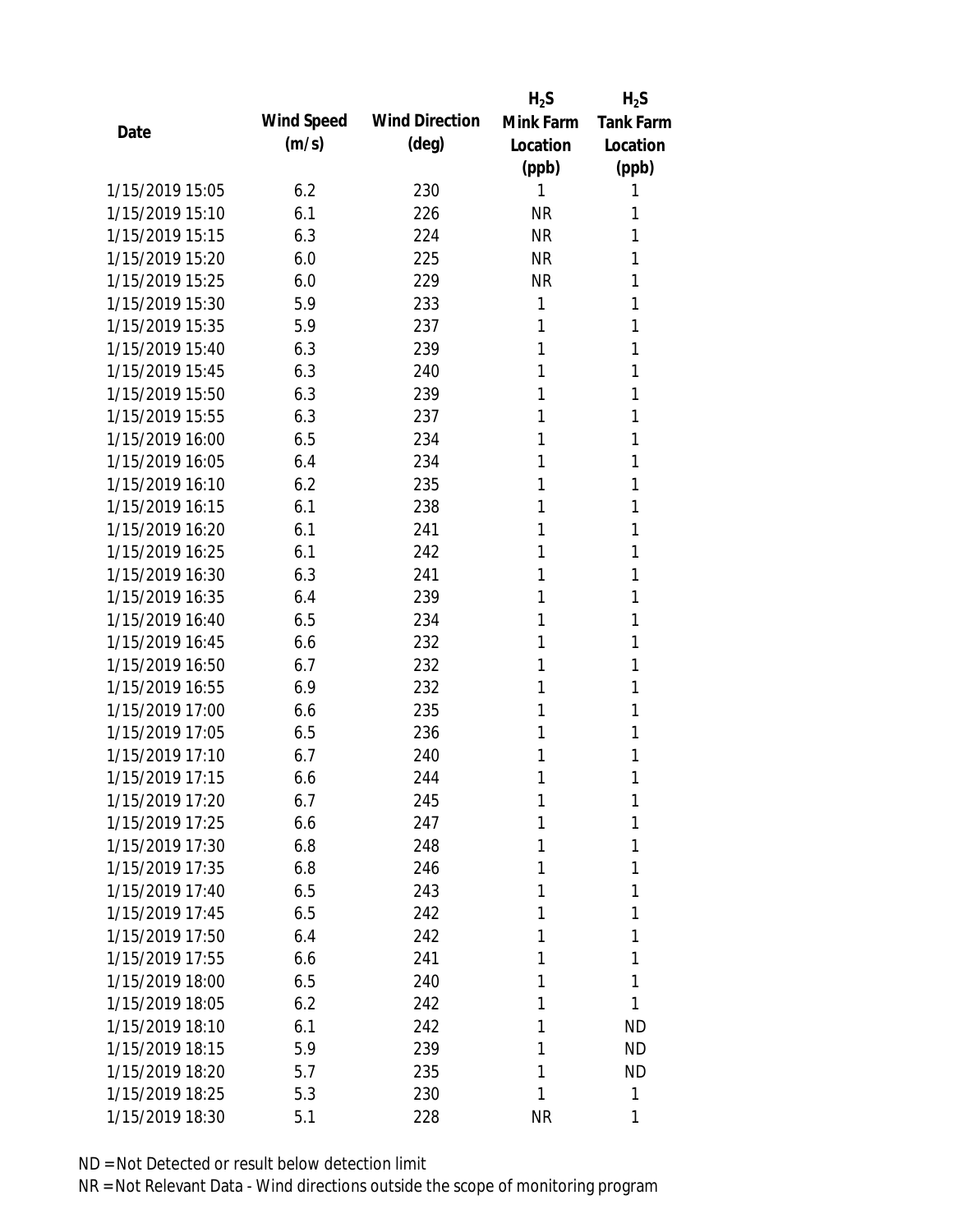|                 |            |                       | $H_2S$    | $H_2S$           |
|-----------------|------------|-----------------------|-----------|------------------|
|                 | Wind Speed | <b>Wind Direction</b> | Mink Farm | <b>Tank Farm</b> |
| Date            | (m/s)      | $(\text{deg})$        | Location  | Location         |
|                 |            |                       | (ppb)     | (ppb)            |
| 1/15/2019 18:35 | 5.0        | 226                   | <b>NR</b> | 1                |
| 1/15/2019 18:40 | 5.2        | 224                   | <b>NR</b> | 1                |
| 1/15/2019 18:45 | 5.4        | 223                   | <b>NR</b> | 1                |
| 1/15/2019 18:50 | 5.7        | 222                   | <b>NR</b> | 1                |
| 1/15/2019 18:55 | 5.8        | 222                   | <b>NR</b> | 1                |
| 1/15/2019 19:00 | 5.9        | 221                   | <b>NR</b> | 1                |
| 1/15/2019 19:05 | 5.9        | 222                   | <b>NR</b> | 1                |
| 1/15/2019 19:10 | 5.9        | 222                   | <b>NR</b> | 1                |
| 1/15/2019 19:15 | 5.7        | 222                   | <b>NR</b> | 1                |
| 1/15/2019 19:20 | 5.7        | 221                   | <b>NR</b> | 1                |
| 1/15/2019 19:25 | 5.8        | 221                   | <b>NR</b> | 1                |
| 1/15/2019 19:30 | 5.9        | 221                   | <b>NR</b> | 1                |
| 1/15/2019 19:35 | 6.1        | 221                   | <b>NR</b> | 1                |
| 1/15/2019 19:40 | 6.3        | 221                   | <b>NR</b> | 1                |
| 1/15/2019 19:45 | 6.4        | 221                   | <b>NR</b> | 1                |
| 1/15/2019 19:50 | 6.4        | 221                   | <b>NR</b> | 1                |
| 1/15/2019 19:55 | 6.6        | 222                   | <b>NR</b> | 1                |
| 1/15/2019 20:00 | 6.6        | 221                   | <b>NR</b> | 1                |
| 1/15/2019 20:05 | 6.6        | 221                   | <b>NR</b> | 1                |
| 1/15/2019 20:10 | 6.7        | 220                   | <b>NR</b> | <b>ND</b>        |
| 1/15/2019 20:15 | 6.7        | 220                   | <b>NR</b> | <b>ND</b>        |
| 1/15/2019 20:20 | 6.7        | 220                   | <b>NR</b> | <b>ND</b>        |
| 1/15/2019 20:25 | 6.6        | 221                   | <b>NR</b> | 1                |
| 1/15/2019 20:30 | 6.5        | 221                   | <b>NR</b> | 1                |
| 1/15/2019 20:35 | 6.5        | 220                   | <b>NR</b> | 1                |
| 1/15/2019 20:40 | 6.5        | 221                   | <b>NR</b> | 1                |
| 1/15/2019 20:45 | 6.4        | 222                   | <b>NR</b> | 1                |
| 1/15/2019 20:50 | 6.3        | 222                   | <b>NR</b> | 1                |
| 1/15/2019 20:55 | 6.1        | 223                   | NR        | 1                |
| 1/15/2019 21:00 | 6.2        | 223                   | NR        | 1                |
| 1/15/2019 21:05 | 6.2        | 224                   | NR        | 1                |
| 1/15/2019 21:10 | 6.2        | 224                   | NR.       | 1                |
| 1/15/2019 21:15 | 6.1        | 224                   | NR        | 1                |
| 1/15/2019 21:20 | 6.1        | 225                   | NR        | 1                |
| 1/15/2019 21:25 | 6.0        | 225                   | NR        | 1                |
| 1/15/2019 21:30 | 5.9        | 226                   | NR        | 1                |
| 1/15/2019 21:35 | 5.5        | 227                   | NR        | 1                |
| 1/15/2019 21:40 | 5.3        | 227                   | NR        | 1                |
| 1/15/2019 21:45 | 5.3        | 227                   | NR.       | 1                |
| 1/15/2019 21:50 | 5.3        | 227                   | NR        | 1                |
| 1/15/2019 21:55 | 5.5        | 226                   | NR        | 1                |
| 1/15/2019 22:00 |            |                       | <b>NR</b> | 1                |
|                 | 5.6        | 226                   |           |                  |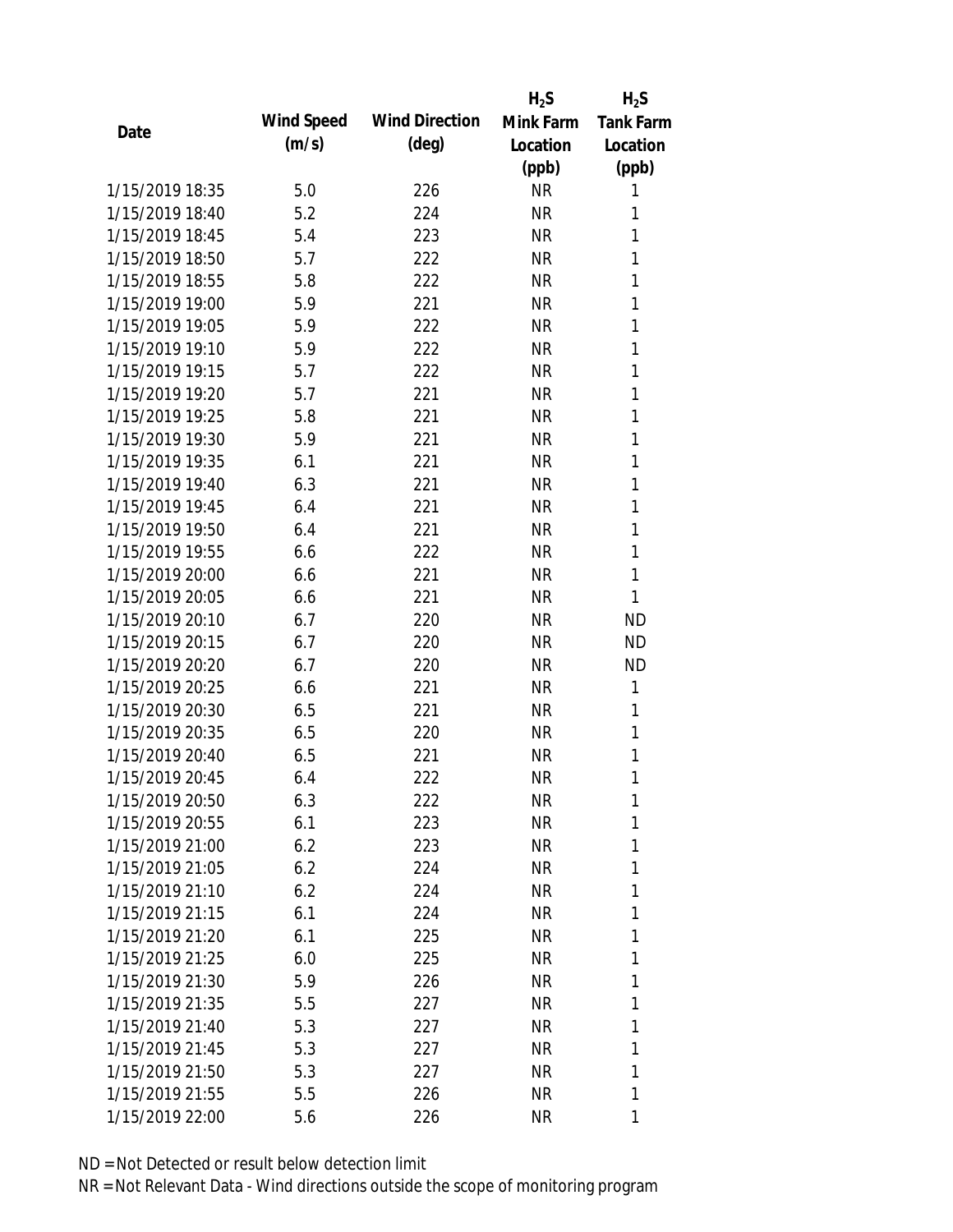|                 |            |                       | $H_2S$    | $H_2S$           |
|-----------------|------------|-----------------------|-----------|------------------|
| Date            | Wind Speed | <b>Wind Direction</b> | Mink Farm | <b>Tank Farm</b> |
|                 | (m/s)      | $(\text{deg})$        | Location  | Location         |
|                 |            |                       | (ppb)     | (ppb)            |
| 1/15/2019 22:05 | 5.7        | 225                   | <b>NR</b> | 1                |
| 1/15/2019 22:10 | 5.7        | 226                   | <b>NR</b> | 1                |
| 1/15/2019 22:15 | 5.6        | 229                   | <b>NR</b> | 1                |
| 1/15/2019 22:20 | 5.6        | 229                   | <b>NR</b> | 1                |
| 1/15/2019 22:25 | 5.6        | 229                   | <b>NR</b> | 1                |
| 1/15/2019 22:30 | 5.4        | 230                   | 1         | 1                |
| 1/15/2019 22:35 | 5.3        | 232                   | 1         | 1                |
| 1/15/2019 22:40 | 5.2        | 233                   | 1         | 1                |
| 1/15/2019 22:45 | 5.3        | 234                   | 1         | 1                |
| 1/15/2019 22:50 | 5.6        | 239                   | 1         | 1                |
| 1/15/2019 22:55 | 5.6        | 242                   | 1         | 1                |
| 1/15/2019 23:00 | 5.5        | 243                   | 1         | 1                |
| 1/15/2019 23:05 | 5.8        | 246                   | 1         | 1                |
| 1/15/2019 23:10 | 5.9        | 248                   | 1         | 1                |
| 1/15/2019 23:15 | 5.9        | 249                   | 1         | 1                |
| 1/15/2019 23:20 | 5.7        | 249                   | 1         | 1                |
| 1/15/2019 23:25 | 5.6        | 251                   | 1         | 1                |
| 1/15/2019 23:30 | 5.9        | 253                   | 1         | 1                |
| 1/15/2019 23:35 | 5.9        | 253                   | 1         | 1                |
| 1/15/2019 23:40 | 6.1        | 254                   | 1         | 1                |
| 1/15/2019 23:45 | 6.2        | 254                   | 1         | 1                |
| 1/15/2019 23:50 | 6.4        | 253                   | 1         | 1                |
| 1/15/2019 23:55 | 6.6        | 252                   | 1         | 1                |
| 1/15/2019 24:00 | 6.6        | 252                   | 1         | 1                |
| 1/16/2019 00:05 | 6.7        | 250                   | 1         | 1                |
| 1/16/2019 00:10 | 6.6        | 250                   | 1         | 1                |
| 1/16/2019 00:15 | 6.5        | 250                   | 1         | 1                |
| 1/16/2019 00:20 | 6.4        | 249                   | 1         | 1                |
| 1/16/2019 00:25 | 6.3        | 250                   | 1         | 1                |
| 1/16/2019 00:30 | 6.2        | 250                   | 1         | $\overline{2}$   |
| 1/16/2019 00:35 | 6.1        | 251                   | 1         | 1                |
| 1/16/2019 00:40 | 6.0        | 251                   | 1         | 1                |
| 1/16/2019 00:45 | 5.9        | 250                   | 1         | 1                |
| 1/16/2019 00:50 | 5.8        | 251                   | 1         | 1                |
| 1/16/2019 00:55 | 5.6        | 250                   | 1         | 1                |
| 1/16/2019 01:00 | 5.6        | 250                   | 1         | 1                |
| 1/16/2019 01:05 | 5.5        | 249                   | 1         | 1                |
| 1/16/2019 01:10 | 5.6        | 249                   | 1         | 1                |
| 1/16/2019 01:15 | 5.5        | 249                   | 1         | 1                |
| 1/16/2019 01:20 | 5.3        | 250                   | 1         | 1                |
| 1/16/2019 01:25 | 5.2        | 251                   | 1         | $\overline{2}$   |
| 1/16/2019 01:30 | 4.9        | 252                   | 1         | 2                |
|                 |            |                       |           |                  |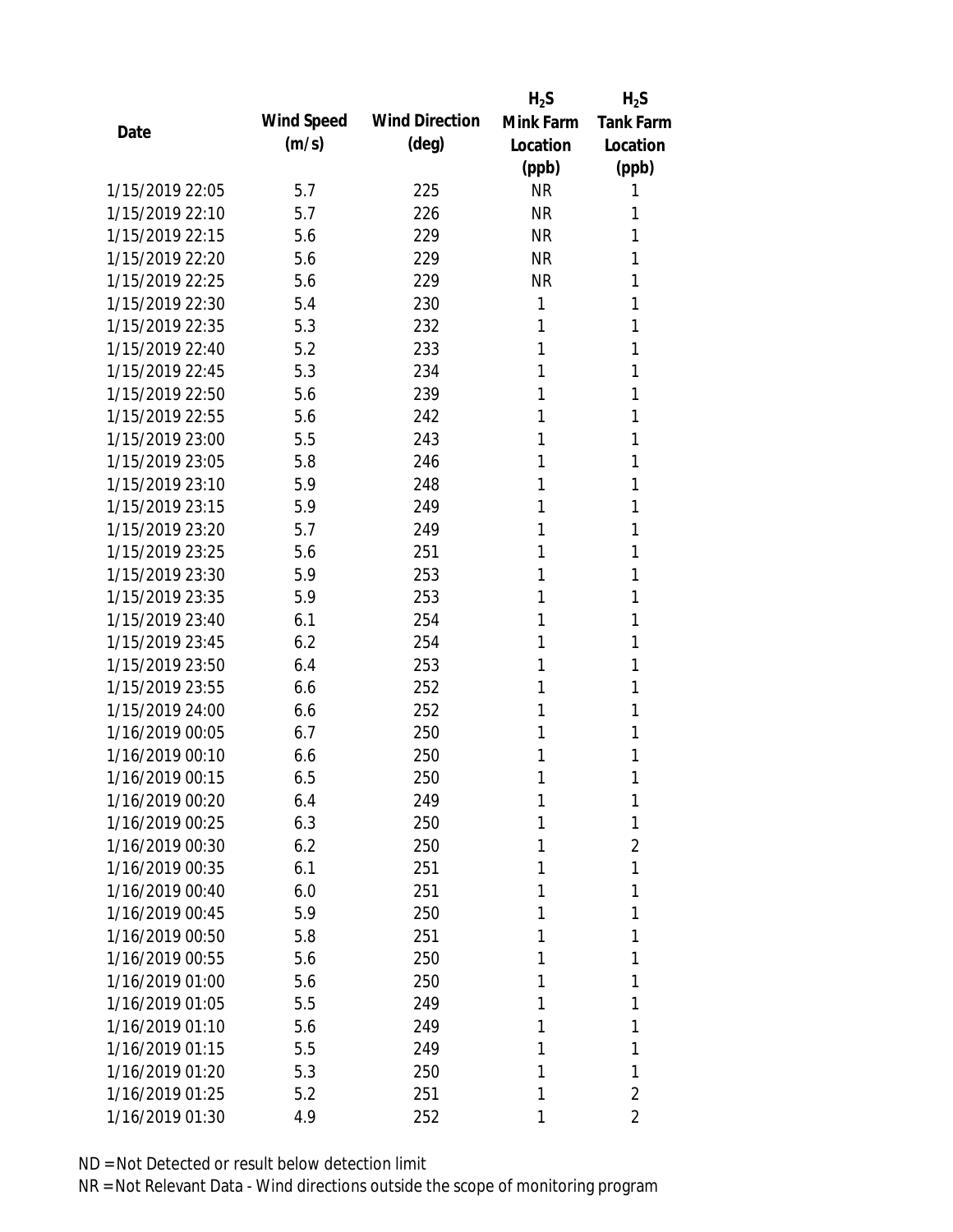|                 |            |                       | $H_2S$    | $H_2S$           |
|-----------------|------------|-----------------------|-----------|------------------|
| Date            | Wind Speed | <b>Wind Direction</b> | Mink Farm | <b>Tank Farm</b> |
|                 | (m/s)      | $(\text{deg})$        | Location  | Location         |
|                 |            |                       | (ppb)     | (ppb)            |
| 1/16/2019 01:35 | 4.7        | 254                   | 1         | 2                |
| 1/16/2019 01:40 | 4.5        | 255                   | 1         | 2                |
| 1/16/2019 01:45 | 4.5        | 255                   | 1         | $\overline{2}$   |
| 1/16/2019 01:50 | 4.4        | 256                   | 1         | 1                |
| 1/16/2019 01:55 | 4.3        | 258                   | 1         | 1                |
| 1/16/2019 02:00 | 4.2        | 258                   | 1         | 1                |
| 1/16/2019 02:05 | 4.2        | 257                   | 1         | 1                |
| 1/16/2019 02:10 | 4.2        | 257                   | 1         | 1                |
| 1/16/2019 02:15 | 4.1        | 257                   | 1         | 1                |
| 1/16/2019 02:20 | 4.0        | 256                   | 1         | 1                |
| 1/16/2019 02:25 | 4.0        | 255                   | 1         | 1                |
| 1/16/2019 02:30 | 4.0        | 255                   | 1         | 1                |
| 1/16/2019 02:35 | 4.0        | 255                   | 1         | 1                |
| 1/16/2019 02:40 | 3.9        | 255                   | 1         | 1                |
| 1/16/2019 02:45 | 3.8        | 256                   | 1         | 1                |
| 1/16/2019 02:50 | 3.6        | 257                   | 1         | 1                |
| 1/16/2019 02:55 | 3.5        | 258                   | 1         | 1                |
| 1/16/2019 03:00 | 3.3        | 260                   | 1         | 1                |
| 1/16/2019 03:05 | 3.1        | 262                   | 1         | 1                |
| 1/16/2019 03:10 | 3.0        | 264                   | 1         | 1                |
| 1/16/2019 03:15 | 2.9        | 265                   | 1         | 1                |
| 1/16/2019 03:20 | 3.0        | 266                   | 1         | 1                |
| 1/16/2019 03:25 | 2.9        | 267                   | 1         | 1                |
| 1/16/2019 03:30 | 2.9        | 268                   | 1         | 1                |
| 1/16/2019 03:35 | 2.9        | 268                   | 1         | 1                |
| 1/16/2019 03:40 | 2.8        | 269                   | 1         | 1                |
| 1/16/2019 03:45 | 2.9        | 269                   | 1         | 1                |
| 1/16/2019 03:50 | 2.8        | 268                   | 1         | 1                |
| 1/16/2019 03:55 | 2.8        | 268                   | 1         | 1                |
| 1/16/2019 04:00 | 2.8        | 267                   | 1         | 1                |
| 1/16/2019 04:05 | 2.8        | 267                   | 1         | 1                |
| 1/16/2019 04:10 | 2.8        | 266                   | 1         | 1                |
| 1/16/2019 04:15 | 2.8        | 267                   | 1         | 1                |
| 1/16/2019 04:20 | 2.8        | 268                   | 1         | 1                |
| 1/16/2019 04:25 | 2.7        | 269                   | 1         | 1                |
| 1/16/2019 04:30 | 2.6        |                       | 1         | 1                |
| 1/16/2019 04:35 |            | 271                   | 1         |                  |
|                 | 2.7        | 272                   |           | 1                |
| 1/16/2019 04:40 | 2.6        | 273                   | 1         | 1                |
| 1/16/2019 04:45 | 2.6        | 274                   | 1         | 1                |
| 1/16/2019 04:50 | 2.6        | 274                   | 1         | 1                |
| 1/16/2019 04:55 | 2.6        | 275                   | 1         | 1                |
| 1/16/2019 05:00 | 2.6        | 277                   | 1         | <b>NR</b>        |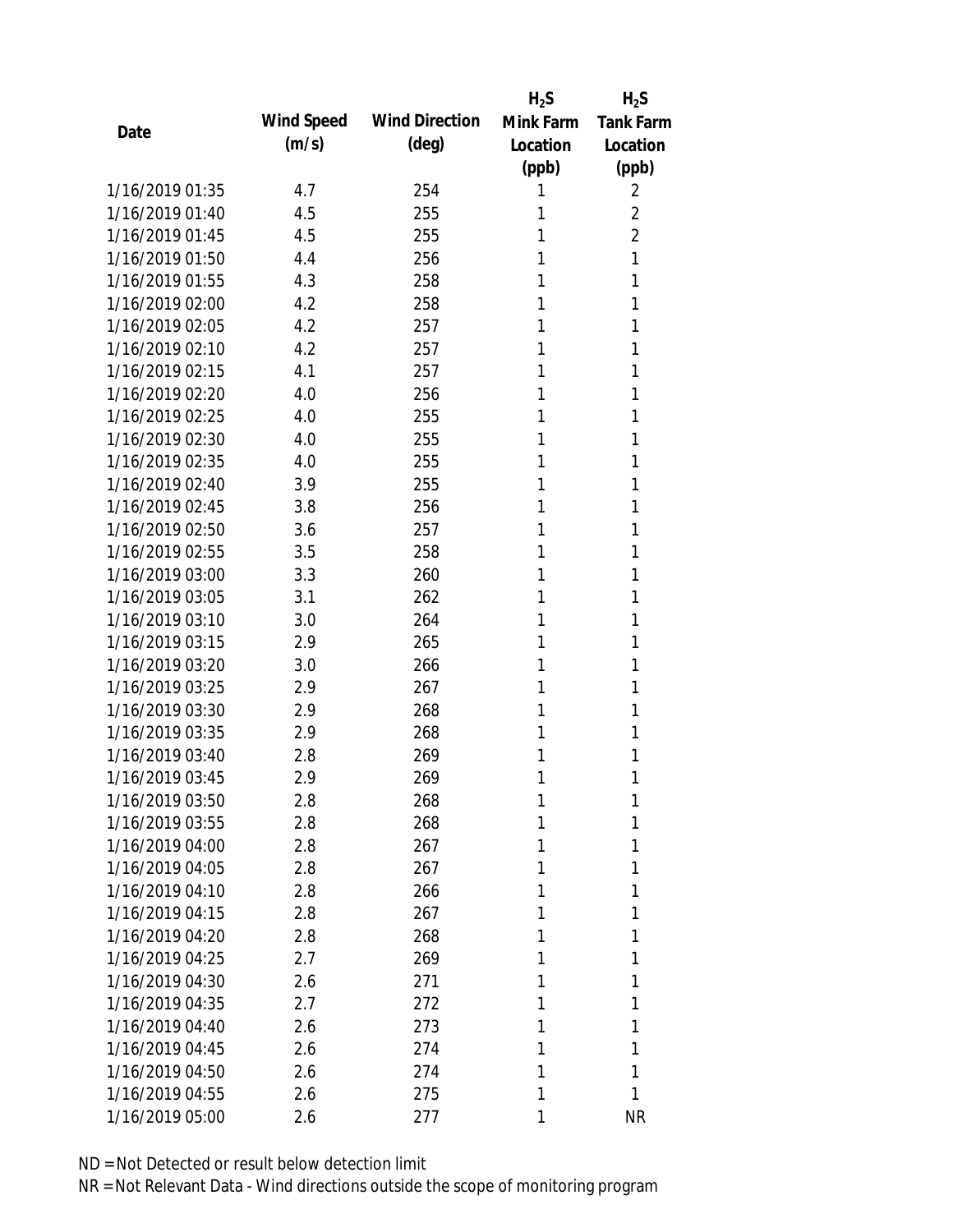|                 |            |                       | $H_2S$         | $H_2S$           |
|-----------------|------------|-----------------------|----------------|------------------|
| Date            | Wind Speed | <b>Wind Direction</b> | Mink Farm      | <b>Tank Farm</b> |
|                 | (m/s)      | $(\text{deg})$        | Location       | Location         |
|                 |            |                       | (ppb)          | (ppb)            |
| 1/16/2019 05:05 | 2.7        | 279                   | 1              | <b>NR</b>        |
| 1/16/2019 05:10 | 2.7        | 281                   | 1              | <b>NR</b>        |
| 1/16/2019 05:15 | 2.6        | 283                   | 1              | <b>NR</b>        |
| 1/16/2019 05:20 | 2.7        | 286                   | 1              | <b>NR</b>        |
| 1/16/2019 05:25 | 2.8        | 290                   | 1              | <b>NR</b>        |
| 1/16/2019 05:30 | 2.9        | 294                   | 1              | <b>NR</b>        |
| 1/16/2019 05:35 | 2.8        | 301                   | 1              | <b>NR</b>        |
| 1/16/2019 05:40 | 2.8        | 308                   | 1              | <b>NR</b>        |
| 1/16/2019 05:45 | 2.9        | 312                   | 1              | <b>NR</b>        |
| 1/16/2019 05:50 | 2.7        | 318                   | 1              | <b>NR</b>        |
| 1/16/2019 05:55 | 2.7        | 318                   | 1              | <b>NR</b>        |
| 1/16/2019 06:00 | 2.5        | 322                   | 1              | <b>NR</b>        |
| 1/16/2019 06:05 | 2.4        | 325                   | 1              | <b>NR</b>        |
| 1/16/2019 06:10 | 2.5        | 327                   | 1              | <b>NR</b>        |
| 1/16/2019 06:15 | 2.4        | 331                   | 1              | <b>NR</b>        |
| 1/16/2019 06:20 | 2.4        | 334                   | 1              | <b>NR</b>        |
| 1/16/2019 06:25 | 2.3        | 338                   | 1              | <b>NR</b>        |
| 1/16/2019 06:30 | 2.3        | 338                   | 1              | <b>NR</b>        |
| 1/16/2019 06:35 | 2.3        | 339                   | 1              | <b>NR</b>        |
| 1/16/2019 06:40 | 2.2        | 340                   | 1              | <b>NR</b>        |
| 1/16/2019 06:45 | 2.1        | 341                   | 1              | <b>NR</b>        |
| 1/16/2019 06:50 | 2.0        | 342                   | 1              | <b>NR</b>        |
| 1/16/2019 06:55 | 2.0        | 342                   | 1              | <b>NR</b>        |
| 1/16/2019 07:00 | 2.0        | 340                   | 1              | <b>NR</b>        |
| 1/16/2019 07:05 | 2.0        | 337                   | 1              | <b>NR</b>        |
| 1/16/2019 07:10 | 2.3        | 335                   | 1              | <b>NR</b>        |
| 1/16/2019 07:15 | 2.4        | 332                   | 1              | <b>NR</b>        |
| 1/16/2019 07:20 | 2.5        | 331                   | 1              | <b>NR</b>        |
| 1/16/2019 07:25 | 2.6        | 330                   | 1              | <b>NR</b>        |
| 1/16/2019 07:30 | 2.7        | 333                   | 1              | <b>NR</b>        |
| 1/16/2019 07:35 | 2.8        | 334                   | $\overline{2}$ | <b>NR</b>        |
| 1/16/2019 07:40 | 2.7        | 336                   | $\overline{2}$ | NR               |
| 1/16/2019 07:45 | 2.6        | 335                   | $\overline{2}$ | NR               |
| 1/16/2019 07:50 | 2.5        | 337                   | $\overline{2}$ | <b>NR</b>        |
| 1/16/2019 07:55 | 2.3        | 340                   | $\overline{2}$ | <b>NR</b>        |
| 1/16/2019 08:00 | 2.0        | 343                   | $\overline{2}$ | <b>NR</b>        |
| 1/16/2019 08:05 | 1.8        | 347                   | $\overline{2}$ | <b>NR</b>        |
| 1/16/2019 08:10 | 1.6        | 350                   | $\overline{2}$ | <b>NR</b>        |
| 1/16/2019 08:15 | 1.4        | 356                   | $\overline{2}$ | <b>NR</b>        |
| 1/16/2019 08:20 | 1.3        | 359                   | $\overline{2}$ | <b>NR</b>        |
| 1/16/2019 08:25 | 1.3        | $\overline{2}$        | $\overline{2}$ | <b>NR</b>        |
| 1/16/2019 08:30 | 1.4        | 360                   | 1              | <b>NR</b>        |
|                 |            |                       |                |                  |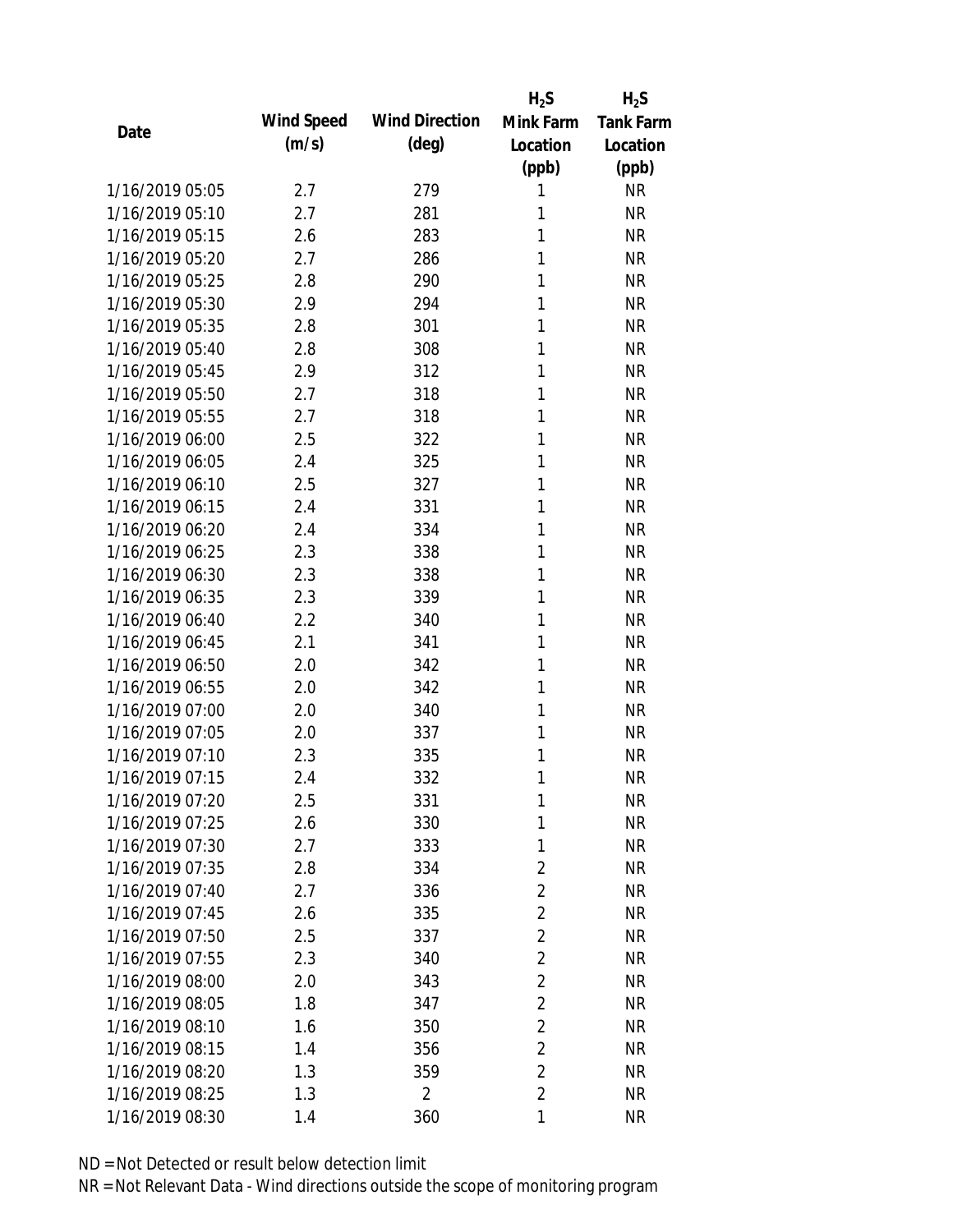|                 |            |                       | $H_2S$         | $H_2S$           |
|-----------------|------------|-----------------------|----------------|------------------|
| Date            | Wind Speed | <b>Wind Direction</b> | Mink Farm      | <b>Tank Farm</b> |
|                 | (m/s)      | $(\text{deg})$        | Location       | Location         |
|                 |            |                       | (ppb)          | (ppb)            |
| 1/16/2019 08:35 | 1.6        | 356                   | 1              | <b>NR</b>        |
| 1/16/2019 08:40 | 1.8        | 355                   | 1              | <b>NR</b>        |
| 1/16/2019 08:45 | 2.0        | 356                   | 1              | <b>NR</b>        |
| 1/16/2019 08:50 | 2.2        | 358                   | 1              | <b>NR</b>        |
| 1/16/2019 08:55 | 2.5        | 358                   | 1              | <b>NR</b>        |
| 1/16/2019 09:00 | 2.9        | 1                     | 1              | <b>NR</b>        |
| 1/16/2019 09:05 | 3.1        | 6                     | 1              | <b>NR</b>        |
| 1/16/2019 09:10 | 3.2        | $\overline{1}$        | 1              | <b>NR</b>        |
| 1/16/2019 09:15 | 3.2        | 6                     | 1              | <b>NR</b>        |
| 1/16/2019 09:20 | 3.2        | 4                     | 1              | <b>NR</b>        |
| 1/16/2019 09:25 | 3.2        | 3                     | 1              | <b>NR</b>        |
| 1/16/2019 09:30 | 3.1        | 3                     | 1              | <b>NR</b>        |
| 1/16/2019 09:35 | 2.9        | $\overline{2}$        | 1              | <b>NR</b>        |
| 1/16/2019 09:40 | 2.9        | $\overline{2}$        | 1              | <b>NR</b>        |
| 1/16/2019 09:45 | 2.9        | 3                     | 1              | <b>NR</b>        |
| 1/16/2019 09:50 | 2.7        | $\overline{2}$        | 1              | <b>NR</b>        |
| 1/16/2019 09:55 | 2.5        | 360                   | 1              | <b>NR</b>        |
| 1/16/2019 10:00 | 2.4        | 358                   | 1              | <b>NR</b>        |
| 1/16/2019 10:05 | 2.2        | 354                   | 1              | <b>NR</b>        |
| 1/16/2019 10:10 | 2.2        | 352                   | 1              | <b>NR</b>        |
| 1/16/2019 10:15 | 2.1        | 352                   | 1              | <b>NR</b>        |
| 1/16/2019 10:20 | 2.3        | 354                   | 1              | <b>NR</b>        |
| 1/16/2019 10:25 | 2.5        | 357                   | 1              | <b>NR</b>        |
| 1/16/2019 10:30 | 2.5        | $\overline{4}$        | 1              | <b>NR</b>        |
| 1/16/2019 10:35 | 2.8        | 14                    | 1              | <b>NR</b>        |
| 1/16/2019 10:40 | 2.9        | 22                    | 1              | <b>NR</b>        |
| 1/16/2019 10:45 | 3.0        | 29                    | 1              | <b>NR</b>        |
| 1/16/2019 10:50 | 3.2        | 32                    | 1              | <b>NR</b>        |
| 1/16/2019 10:55 | 3.2        | 34                    | 1              | <b>NR</b>        |
| 1/16/2019 11:00 | 3.3        | 33                    | 1              | <b>NR</b>        |
| 1/16/2019 11:05 | 3.2        | 32                    | 1              | <b>NR</b>        |
| 1/16/2019 11:10 | 3.2        | 31                    | 1              | <b>NR</b>        |
| 1/16/2019 11:15 | 3.2        | 30                    | 1              | <b>NR</b>        |
| 1/16/2019 11:20 | 3.1        | 32                    | 1              | <b>NR</b>        |
| 1/16/2019 11:25 | 3.0        | 36                    | 1              | <b>NR</b>        |
| 1/16/2019 11:30 | 3.0        | 37                    | $\overline{2}$ | <b>NR</b>        |
| 1/16/2019 11:35 | 3.1        | 35                    | 1              | <b>NR</b>        |
| 1/16/2019 11:40 | 3.1        | 34                    | 1              | <b>NR</b>        |
| 1/16/2019 11:45 | 3.2        | 33                    | 1              | <b>NR</b>        |
| 1/16/2019 11:50 | 3.4        | 31                    | 1              | <b>NR</b>        |
| 1/16/2019 11:55 | 3.7        | 29                    | 1              | <b>NR</b>        |
| 1/16/2019 12:00 | 3.8        | 29                    | 1              | <b>NR</b>        |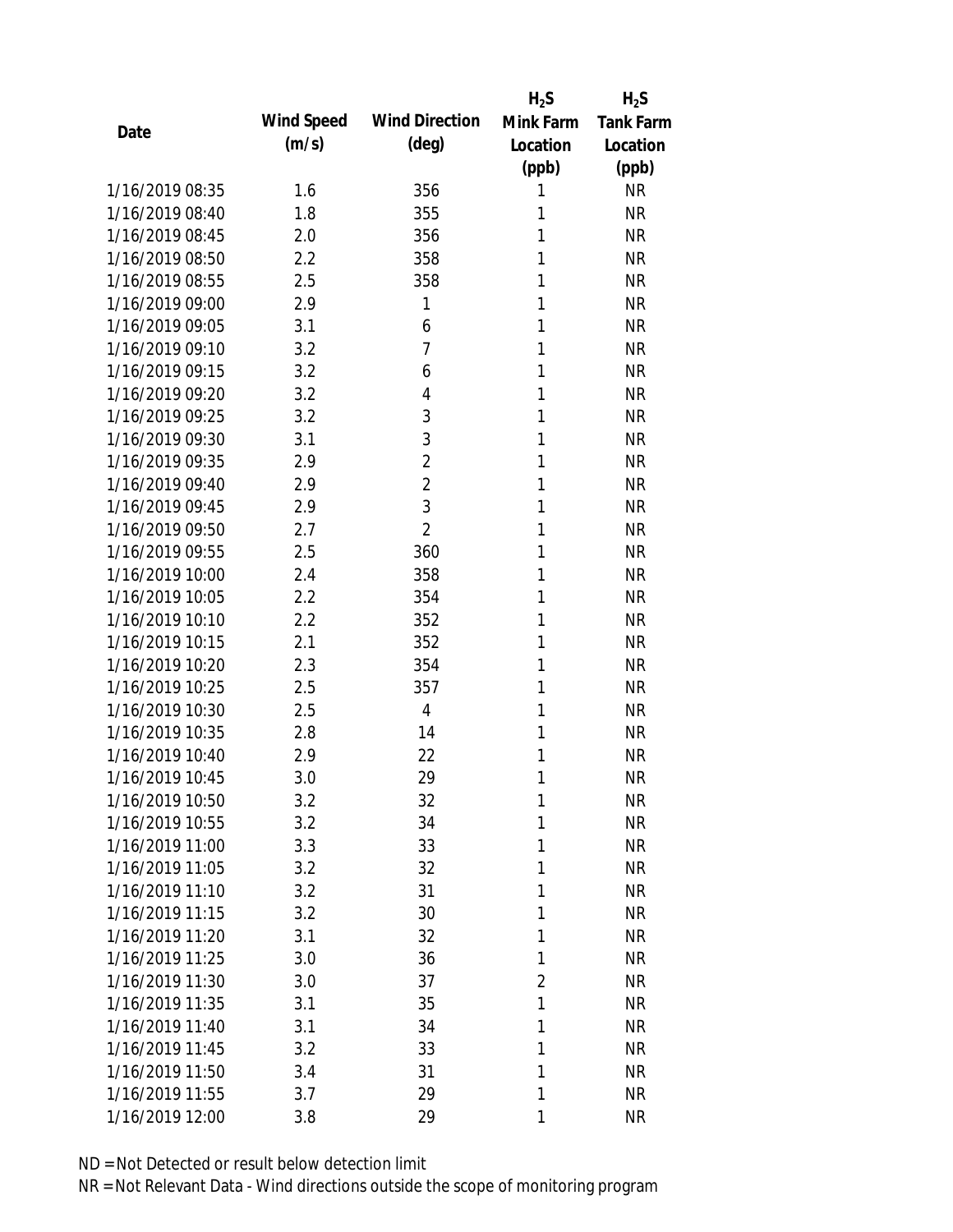|                 |            |                       | $H_2S$         | $H_2S$           |
|-----------------|------------|-----------------------|----------------|------------------|
| Date            | Wind Speed | <b>Wind Direction</b> | Mink Farm      | <b>Tank Farm</b> |
|                 | (m/s)      | $(\text{deg})$        | Location       | Location         |
|                 |            |                       | (ppb)          | (ppb)            |
| 1/16/2019 12:05 | 3.9        | 29                    | 1              | <b>NR</b>        |
| 1/16/2019 12:10 | 4.0        | 29                    | 1              | <b>NR</b>        |
| 1/16/2019 12:15 | 3.9        | 28                    | 1              | <b>NR</b>        |
| 1/16/2019 12:20 | 3.7        | 27                    | 1              | <b>NR</b>        |
| 1/16/2019 12:25 | 3.5        | 25                    | $\mathbf{1}$   | <b>NR</b>        |
| 1/16/2019 12:30 | 3.2        | 27                    | 1              | <b>NR</b>        |
| 1/16/2019 12:35 | 2.8        | 33                    | $\overline{2}$ | <b>NR</b>        |
| 1/16/2019 12:40 | 2.7        | 36                    | $\overline{2}$ | <b>NR</b>        |
| 1/16/2019 12:45 | 2.7        | 39                    | $\overline{2}$ | <b>NR</b>        |
| 1/16/2019 12:50 | 2.8        | 43                    | <b>NR</b>      | <b>NR</b>        |
| 1/16/2019 12:55 | 2.8        | 48                    | <b>NR</b>      | <b>NR</b>        |
| 1/16/2019 13:00 | 2.9        | 46                    | <b>NR</b>      | <b>NR</b>        |
| 1/16/2019 13:05 | 3.2        | 42                    | <b>NR</b>      | <b>NR</b>        |
| 1/16/2019 13:10 | 3.4        | 41                    | <b>NR</b>      | <b>NR</b>        |
| 1/16/2019 13:15 | 3.5        | 38                    | $\overline{2}$ | <b>NR</b>        |
| 1/16/2019 13:20 | 3.6        | 38                    | $\overline{2}$ | <b>NR</b>        |
| 1/16/2019 13:25 | 3.7        | 38                    | $\overline{2}$ | <b>NR</b>        |
| 1/16/2019 13:30 | 3.5        | 41                    | <b>NR</b>      | <b>NR</b>        |
| 1/16/2019 13:35 | 3.2        | 39                    | 1              | <b>NR</b>        |
| 1/16/2019 13:40 | 3.0        | 41                    | <b>NR</b>      | <b>NR</b>        |
| 1/16/2019 13:45 | 2.8        | 54                    | <b>NR</b>      | <b>NR</b>        |
| 1/16/2019 13:50 | 2.5        | 57                    | <b>NR</b>      | <b>NR</b>        |
| 1/16/2019 13:55 | 2.4        | 58                    | <b>NR</b>      | <b>NR</b>        |
| 1/16/2019 14:00 | 2.6        | 56                    | <b>NR</b>      | <b>NR</b>        |
| 1/16/2019 14:05 | 2.7        | 59                    | <b>NR</b>      | <b>NR</b>        |
| 1/16/2019 14:10 | 2.9        | 60                    | <b>NR</b>      | <b>NR</b>        |
| 1/16/2019 14:15 | 2.9        | 55                    | <b>NR</b>      | <b>NR</b>        |
| 1/16/2019 14:20 | 3.0        | 57                    | <b>NR</b>      | <b>NR</b>        |
| 1/16/2019 14:25 | 2.9        | 58                    | <b>NR</b>      | <b>NR</b>        |
| 1/16/2019 14:30 | 2.8        | 58                    | NR             | <b>NR</b>        |
| 1/16/2019 14:35 | 2.8        | 66                    | <b>NR</b>      | <b>NR</b>        |
| 1/16/2019 14:40 | 2.7        | 75                    | <b>NR</b>      | <b>NR</b>        |
| 1/16/2019 14:45 | 2.7        | 81                    | <b>NR</b>      | <b>NR</b>        |
| 1/16/2019 14:50 | 2.7        | 81                    | <b>NR</b>      | <b>NR</b>        |
| 1/16/2019 14:55 | 2.7        | 82                    | <b>NR</b>      | <b>NR</b>        |
| 1/16/2019 15:00 | 2.6        | 88                    | NR             | <b>NR</b>        |
| 1/16/2019 15:05 | 2.6        | 93                    | <b>NR</b>      | <b>NR</b>        |
| 1/16/2019 15:10 | 2.5        | 96                    | NR             | <b>NR</b>        |
| 1/16/2019 15:15 | 2.4        | 92                    | <b>NR</b>      | <b>NR</b>        |
| 1/16/2019 15:20 | 2.3        | 97                    | <b>NR</b>      | <b>NR</b>        |
| 1/16/2019 15:25 | 2.3        | 103                   | <b>NR</b>      | <b>NR</b>        |
| 1/16/2019 15:30 | 2.4        | 103                   | <b>NR</b>      | <b>NR</b>        |
|                 |            |                       |                |                  |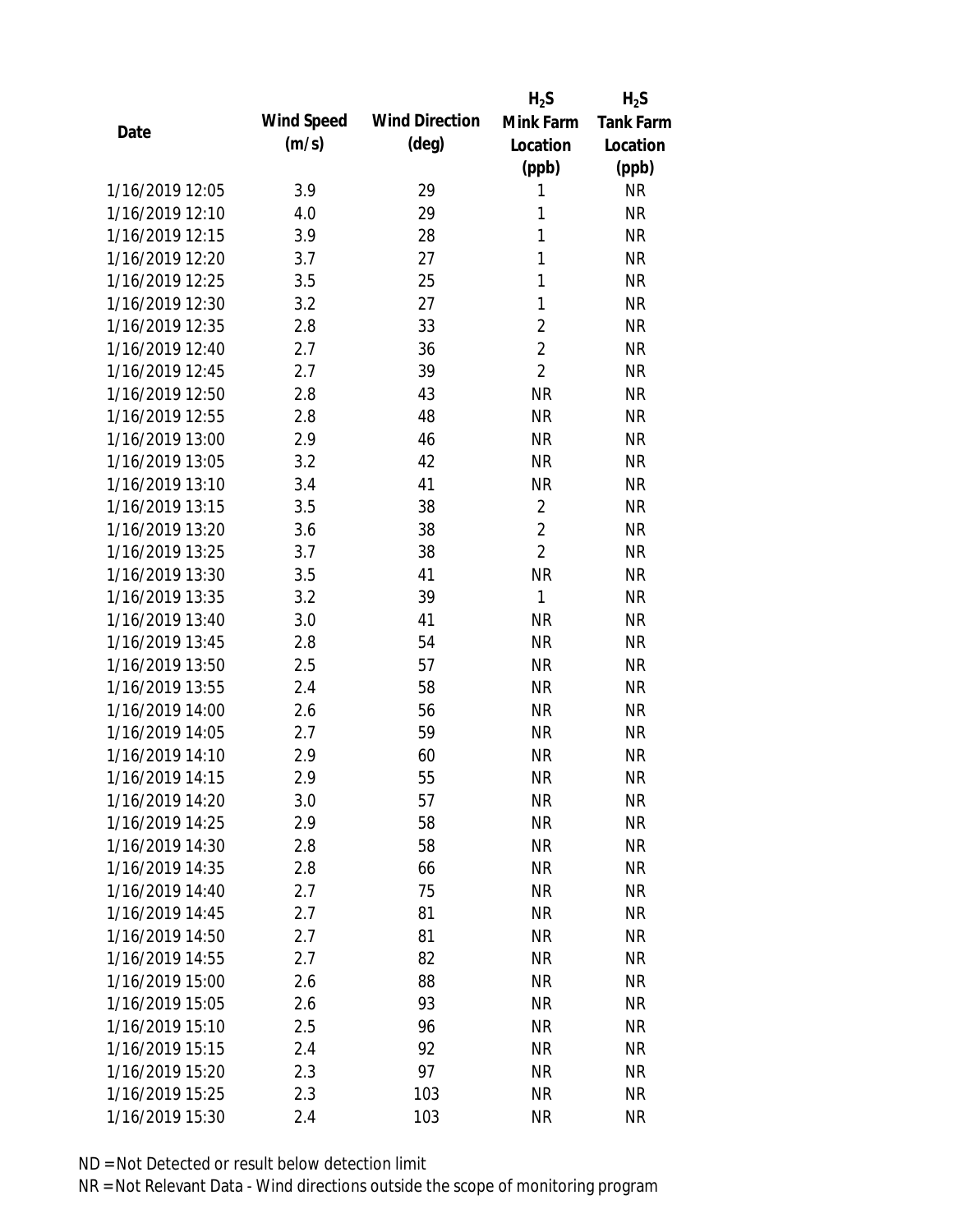|                 |            |                       | $H_2S$    | $H_2S$           |
|-----------------|------------|-----------------------|-----------|------------------|
| Date            | Wind Speed | <b>Wind Direction</b> | Mink Farm | <b>Tank Farm</b> |
|                 | (m/s)      | $(\text{deg})$        | Location  | Location         |
|                 |            |                       | (ppb)     | (ppb)            |
| 1/16/2019 15:35 | 2.5        | 95                    | <b>NR</b> | <b>NR</b>        |
| 1/16/2019 15:40 | 2.6        | 88                    | <b>NR</b> | <b>NR</b>        |
| 1/16/2019 15:45 | 2.6        | 88                    | <b>NR</b> | <b>NR</b>        |
| 1/16/2019 15:50 | 2.6        | 82                    | <b>NR</b> | <b>NR</b>        |
| 1/16/2019 15:55 | 2.7        | 80                    | <b>NR</b> | <b>NR</b>        |
| 1/16/2019 16:00 | 2.6        | 77                    | <b>NR</b> | <b>NR</b>        |
| 1/16/2019 16:05 | 2.6        | 80                    | <b>NR</b> | <b>NR</b>        |
| 1/16/2019 16:10 | 2.6        | 78                    | <b>NR</b> | <b>NR</b>        |
| 1/16/2019 16:15 | 2.5        | 77                    | <b>NR</b> | <b>NR</b>        |
| 1/16/2019 16:20 | 2.5        | 76                    | <b>NR</b> | <b>NR</b>        |
| 1/16/2019 16:25 | 2.4        | 75                    | <b>NR</b> | <b>NR</b>        |
| 1/16/2019 16:30 | 2.5        | 75                    | <b>NR</b> | <b>NR</b>        |
| 1/16/2019 16:35 | 2.5        | 68                    | <b>NR</b> | <b>NR</b>        |
| 1/16/2019 16:40 | 2.6        | 64                    | <b>NR</b> | <b>NR</b>        |
| 1/16/2019 16:45 | 2.7        | 61                    | <b>NR</b> | <b>NR</b>        |
| 1/16/2019 16:50 | 2.8        | 62                    | <b>NR</b> | <b>NR</b>        |
| 1/16/2019 16:55 | 2.9        | 63                    | <b>NR</b> | <b>NR</b>        |
| 1/16/2019 17:00 | 3.2        | 64                    | <b>NR</b> | <b>NR</b>        |
| 1/16/2019 17:05 | 3.3        | 70                    | <b>NR</b> | <b>NR</b>        |
| 1/16/2019 17:10 | 3.3        | 75                    | <b>NR</b> | <b>NR</b>        |
| 1/16/2019 17:15 | 3.4        | 79                    | <b>NR</b> | <b>NR</b>        |
| 1/16/2019 17:20 | 3.3        | 80                    | <b>NR</b> | <b>NR</b>        |
| 1/16/2019 17:25 | 3.3        | 79                    | <b>NR</b> | <b>NR</b>        |
| 1/16/2019 17:30 | 3.3        | 77                    | <b>NR</b> | <b>NR</b>        |
| 1/16/2019 17:35 | 3.0        | 74                    | <b>NR</b> | <b>NR</b>        |
| 1/16/2019 17:40 | 3.1        | 73                    | <b>NR</b> | <b>NR</b>        |
| 1/16/2019 17:45 | 3.0        | 74                    | <b>NR</b> | <b>NR</b>        |
| 1/16/2019 17:50 | 3.0        | 73                    | <b>NR</b> | <b>NR</b>        |
| 1/16/2019 17:55 | 3.0        | 72                    | <b>NR</b> | <b>NR</b>        |
| 1/16/2019 18:00 | 2.9        | 72                    | <b>NR</b> | <b>NR</b>        |
| 1/16/2019 18:05 | 3.0        | 73                    | <b>NR</b> | <b>NR</b>        |
| 1/16/2019 18:10 | 2.9        | 74                    | <b>NR</b> | NR               |
| 1/16/2019 18:15 | 2.9        | 73                    | <b>NR</b> | <b>NR</b>        |
| 1/16/2019 18:20 | 2.8        | 76                    | <b>NR</b> | <b>NR</b>        |
| 1/16/2019 18:25 | 2.8        | 78                    | <b>NR</b> | NR               |
| 1/16/2019 18:30 | 3.0        | 80                    | <b>NR</b> | <b>NR</b>        |
| 1/16/2019 18:35 | 3.0        | 82                    | <b>NR</b> | NR               |
| 1/16/2019 18:40 | 3.0        | 83                    | <b>NR</b> | NR               |
| 1/16/2019 18:45 | 3.2        | 85                    | <b>NR</b> | NR               |
| 1/16/2019 18:50 | 3.3        | 84                    | <b>NR</b> | NR               |
| 1/16/2019 18:55 | 3.3        | 85                    | <b>NR</b> | <b>NR</b>        |
| 1/16/2019 19:00 | 3.2        | 85                    | <b>NR</b> | <b>NR</b>        |
|                 |            |                       |           |                  |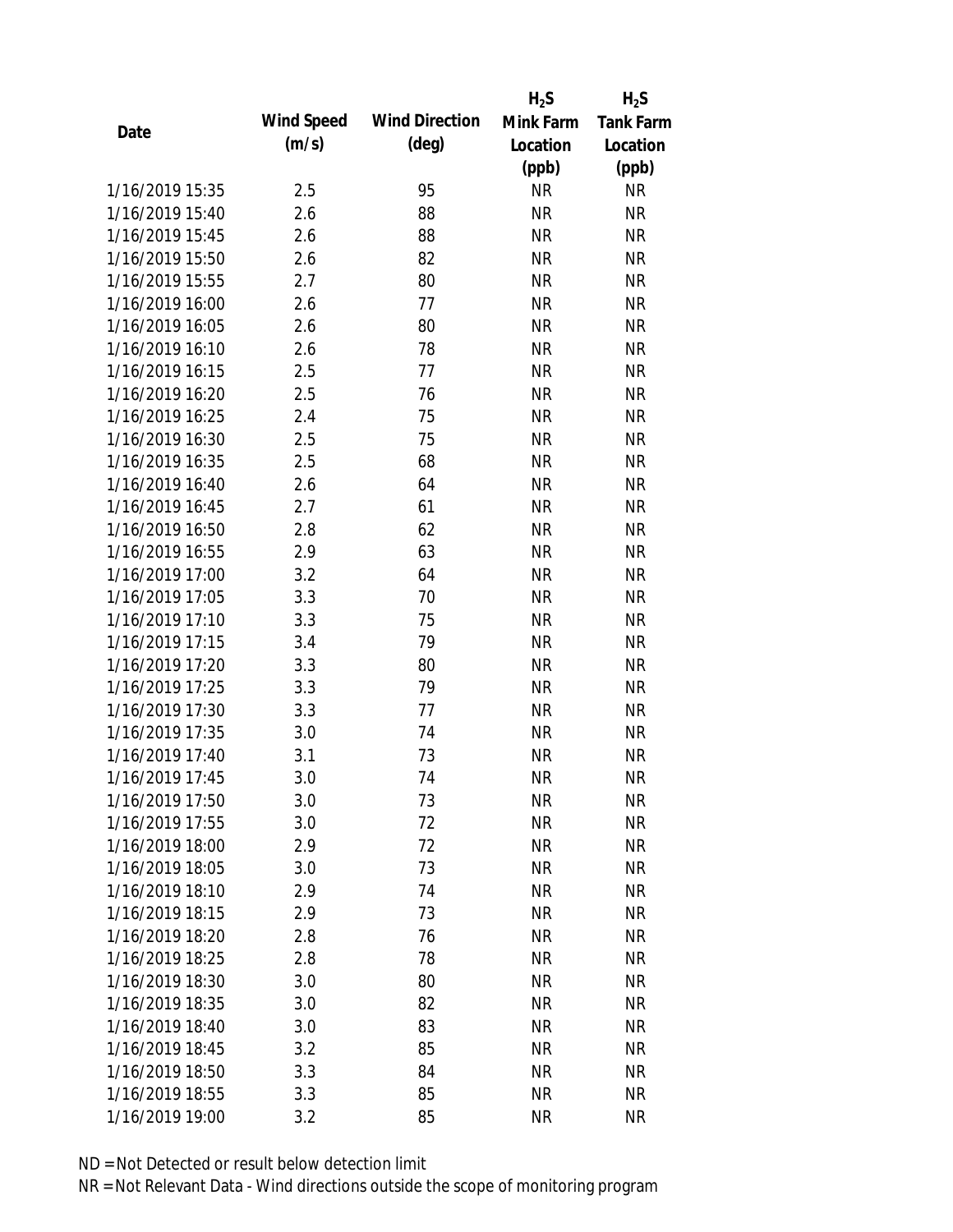|                 |            |                       | $H_2S$    | $H_2S$           |
|-----------------|------------|-----------------------|-----------|------------------|
| Date            | Wind Speed | <b>Wind Direction</b> | Mink Farm | <b>Tank Farm</b> |
|                 | (m/s)      | $(\text{deg})$        | Location  | Location         |
|                 |            |                       | (ppb)     | (ppb)            |
| 1/16/2019 19:05 | 3.2        | 85                    | <b>NR</b> | NR               |
| 1/16/2019 19:10 | 3.1        | 83                    | <b>NR</b> | <b>NR</b>        |
| 1/16/2019 19:15 | 3.0        | 80                    | <b>NR</b> | <b>NR</b>        |
| 1/16/2019 19:20 | 2.8        | 78                    | <b>NR</b> | <b>NR</b>        |
| 1/16/2019 19:25 | 2.6        | 78                    | <b>NR</b> | <b>NR</b>        |
| 1/16/2019 19:30 | 2.6        | 77                    | <b>NR</b> | <b>NR</b>        |
| 1/16/2019 19:35 | 2.5        | 77                    | <b>NR</b> | <b>NR</b>        |
| 1/16/2019 19:40 | 2.5        | 80                    | <b>NR</b> | <b>NR</b>        |
| 1/16/2019 19:45 | 2.5        | 82                    | <b>NR</b> | <b>NR</b>        |
| 1/16/2019 19:50 | 2.5        | 83                    | <b>NR</b> | <b>NR</b>        |
| 1/16/2019 19:55 | 2.6        | 83                    | <b>NR</b> | <b>NR</b>        |
| 1/16/2019 20:00 | 2.6        | 82                    | <b>NR</b> | <b>NR</b>        |
| 1/16/2019 20:05 | 2.6        | 82                    | <b>NR</b> | <b>NR</b>        |
| 1/16/2019 20:10 | 2.6        | 81                    | <b>NR</b> | <b>NR</b>        |
| 1/16/2019 20:15 | 2.6        | 80                    | <b>NR</b> | <b>NR</b>        |
| 1/16/2019 20:20 | 2.6        | 81                    | <b>NR</b> | <b>NR</b>        |
| 1/16/2019 20:25 | 2.6        | 81                    | <b>NR</b> | <b>NR</b>        |
| 1/16/2019 20:30 | 2.6        | 82                    | <b>NR</b> | <b>NR</b>        |
| 1/16/2019 20:35 | 2.6        | 81                    | <b>NR</b> | <b>NR</b>        |
| 1/16/2019 20:40 | 2.7        | 82                    | <b>NR</b> | <b>NR</b>        |
| 1/16/2019 20:45 | 2.7        | 83                    | <b>NR</b> | <b>NR</b>        |
| 1/16/2019 20:50 | 2.7        | 83                    | <b>NR</b> | <b>NR</b>        |
| 1/16/2019 20:55 | 2.7        | 83                    | <b>NR</b> | <b>NR</b>        |
| 1/16/2019 21:00 | 2.7        | 82                    | <b>NR</b> | <b>NR</b>        |
| 1/16/2019 21:05 | 2.6        | 82                    | <b>NR</b> | <b>NR</b>        |
| 1/16/2019 21:10 | 2.6        | 82                    | <b>NR</b> | <b>NR</b>        |
| 1/16/2019 21:15 | 2.6        | 80                    | <b>NR</b> | <b>NR</b>        |
| 1/16/2019 21:20 | 2.6        | 79                    | <b>NR</b> | <b>NR</b>        |
| 1/16/2019 21:25 | 2.6        | 79                    | <b>NR</b> | <b>NR</b>        |
| 1/16/2019 21:30 | 2.6        | 79                    | <b>NR</b> | <b>NR</b>        |
| 1/16/2019 21:35 | 2.8        | 78                    | <b>NR</b> | <b>NR</b>        |
| 1/16/2019 21:40 | 2.7        | 77                    | <b>NR</b> | NR               |
| 1/16/2019 21:45 | 2.9        | 77                    | <b>NR</b> | <b>NR</b>        |
| 1/16/2019 21:50 | 2.9        | 75                    | <b>NR</b> | <b>NR</b>        |
| 1/16/2019 21:55 | 3.0        | 74                    | <b>NR</b> | NR               |
| 1/16/2019 22:00 | 3.0        | 72                    | <b>NR</b> | <b>NR</b>        |
| 1/16/2019 22:05 | 3.1        | 72                    | <b>NR</b> | NR               |
| 1/16/2019 22:10 | 3.2        | 70                    | <b>NR</b> | NR               |
| 1/16/2019 22:15 | 3.1        | 71                    | <b>NR</b> | NR               |
| 1/16/2019 22:20 | 3.1        | 72                    | <b>NR</b> | NR               |
| 1/16/2019 22:25 | 3.0        | 72                    | <b>NR</b> | <b>NR</b>        |
|                 |            |                       |           | <b>NR</b>        |
| 1/16/2019 22:30 | 3.0        | 73                    | <b>NR</b> |                  |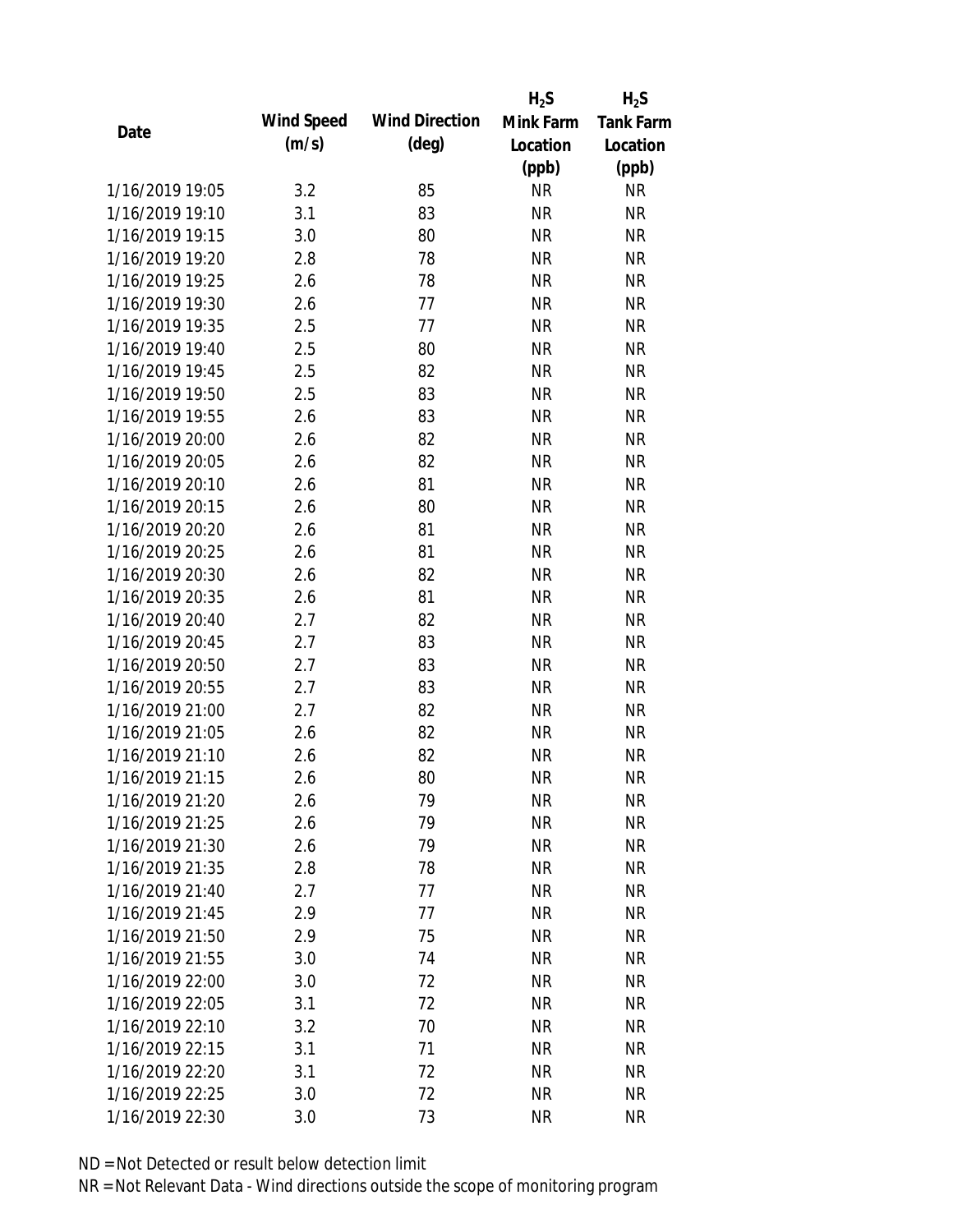|                 |            |                       | $H_2S$    | $H_2S$           |
|-----------------|------------|-----------------------|-----------|------------------|
| Date            | Wind Speed | <b>Wind Direction</b> | Mink Farm | <b>Tank Farm</b> |
|                 | (m/s)      | $(\text{deg})$        | Location  | Location         |
|                 |            |                       | (ppb)     | (ppb)            |
| 1/16/2019 22:35 | 2.9        | 73                    | <b>NR</b> | <b>NR</b>        |
| 1/16/2019 22:40 | 2.9        | 74                    | <b>NR</b> | <b>NR</b>        |
| 1/16/2019 22:45 | 2.9        | 73                    | <b>NR</b> | <b>NR</b>        |
| 1/16/2019 22:50 | 2.9        | 74                    | <b>NR</b> | <b>NR</b>        |
| 1/16/2019 22:55 | 3.1        | 75                    | <b>NR</b> | <b>NR</b>        |
| 1/16/2019 23:00 | 3.2        | 77                    | <b>NR</b> | <b>NR</b>        |
| 1/16/2019 23:05 | 3.3        | 79                    | <b>NR</b> | <b>NR</b>        |
| 1/16/2019 23:10 | 3.3        | 81                    | <b>NR</b> | <b>NR</b>        |
| 1/16/2019 23:15 | 3.3        | 82                    | <b>NR</b> | <b>NR</b>        |
| 1/16/2019 23:20 | 3.3        | 83                    | <b>NR</b> | <b>NR</b>        |
| 1/16/2019 23:25 | 3.3        | 83                    | <b>NR</b> | <b>NR</b>        |
| 1/16/2019 23:30 | 3.2        | 82                    | <b>NR</b> | <b>NR</b>        |
| 1/16/2019 23:35 | 3.2        | 82                    | <b>NR</b> | <b>NR</b>        |
| 1/16/2019 23:40 | 3.2        | 81                    | <b>NR</b> | <b>NR</b>        |
| 1/16/2019 23:45 | 3.1        | 81                    | <b>NR</b> | <b>NR</b>        |
| 1/16/2019 23:50 | 3.0        | 81                    | <b>NR</b> | <b>NR</b>        |
| 1/16/2019 23:55 | 3.0        | 80                    | <b>NR</b> | <b>NR</b>        |
| 1/16/2019 24:00 | 3.0        | 80                    | <b>NR</b> | <b>NR</b>        |
| 1/17/2019 00:05 | 3.0        | 80                    | <b>NR</b> | <b>NR</b>        |
| 1/17/2019 00:10 | 3.1        | 81                    | <b>NR</b> | <b>NR</b>        |
| 1/17/2019 00:15 | 3.1        | 82                    | <b>NR</b> | <b>NR</b>        |
| 1/17/2019 00:20 | 3.3        | 82                    | <b>NR</b> | <b>NR</b>        |
| 1/17/2019 00:25 | 3.3        | 82                    | <b>NR</b> | <b>NR</b>        |
| 1/17/2019 00:30 | 3.4        | 82                    | <b>NR</b> | <b>NR</b>        |
| 1/17/2019 00:35 | 3.4        | 82                    | <b>NR</b> | <b>NR</b>        |
| 1/17/2019 00:40 | 3.3        | 82                    | <b>NR</b> | <b>NR</b>        |
| 1/17/2019 00:45 | 3.3        | 82                    | <b>NR</b> | <b>NR</b>        |
| 1/17/2019 00:50 | 3.1        | 82                    | <b>NR</b> | <b>NR</b>        |
| 1/17/2019 00:55 | 3.1        | 83                    | <b>NR</b> | <b>NR</b>        |
| 1/17/2019 01:00 | 3.2        | 85                    | <b>NR</b> | <b>NR</b>        |
| 1/17/2019 01:05 | 3.3        | 86                    | <b>NR</b> | <b>NR</b>        |
| 1/17/2019 01:10 | 3.4        | 85                    | <b>NR</b> | NR               |
| 1/17/2019 01:15 | 3.5        | 86                    | <b>NR</b> | <b>NR</b>        |
| 1/17/2019 01:20 | 3.5        | 85                    | <b>NR</b> | <b>NR</b>        |
| 1/17/2019 01:25 | 3.6        | 85                    | <b>NR</b> | <b>NR</b>        |
| 1/17/2019 01:30 | 3.4        | 84                    | <b>NR</b> | <b>NR</b>        |
| 1/17/2019 01:35 | 3.3        | 83                    | <b>NR</b> | <b>NR</b>        |
| 1/17/2019 01:40 | 3.2        | 83                    | <b>NR</b> | <b>NR</b>        |
| 1/17/2019 01:45 | 3.2        | 83                    | <b>NR</b> | NR               |
| 1/17/2019 01:50 | 3.1        | 83                    | <b>NR</b> | NR               |
| 1/17/2019 01:55 | 3.1        | 83                    | <b>NR</b> | <b>NR</b>        |
| 1/17/2019 02:00 | 3.1        | 82                    | <b>NR</b> | <b>NR</b>        |
|                 |            |                       |           |                  |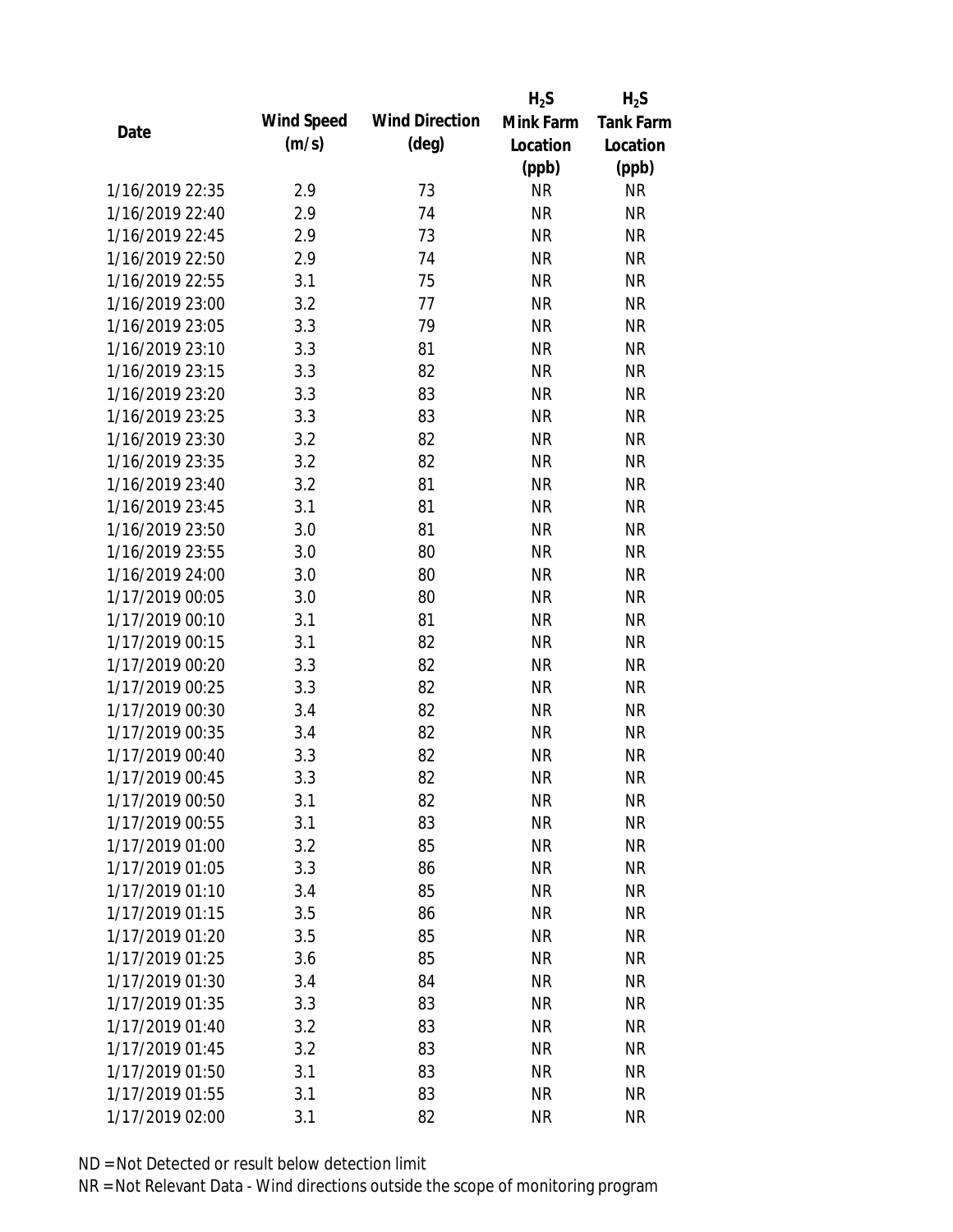|                 |            |                       | $H_2S$    | $H_2S$           |
|-----------------|------------|-----------------------|-----------|------------------|
| Date            | Wind Speed | <b>Wind Direction</b> | Mink Farm | <b>Tank Farm</b> |
|                 | (m/s)      | $(\text{deg})$        | Location  | Location         |
|                 |            |                       | (ppb)     | (ppb)            |
| 1/17/2019 02:05 | 3.1        | 82                    | <b>NR</b> | <b>NR</b>        |
| 1/17/2019 02:10 | 3.0        | 80                    | <b>NR</b> | <b>NR</b>        |
| 1/17/2019 02:15 | 2.9        | 78                    | <b>NR</b> | <b>NR</b>        |
| 1/17/2019 02:20 | 2.9        | 76                    | <b>NR</b> | <b>NR</b>        |
| 1/17/2019 02:25 | 2.8        | 73                    | <b>NR</b> | <b>NR</b>        |
| 1/17/2019 02:30 | 2.7        | 70                    | <b>NR</b> | <b>NR</b>        |
| 1/17/2019 02:35 | 2.7        | 68                    | <b>NR</b> | <b>NR</b>        |
| 1/17/2019 02:40 | 2.8        | 66                    | <b>NR</b> | <b>NR</b>        |
| 1/17/2019 02:45 | 2.7        | 64                    | <b>NR</b> | <b>NR</b>        |
| 1/17/2019 02:50 | 2.6        | 64                    | <b>NR</b> | <b>NR</b>        |
| 1/17/2019 02:55 | 2.6        | 65                    | <b>NR</b> | <b>NR</b>        |
| 1/17/2019 03:00 | 2.5        | 67                    | <b>NR</b> | <b>NR</b>        |
| 1/17/2019 03:05 | 2.5        | 69                    | <b>NR</b> | <b>NR</b>        |
| 1/17/2019 03:10 | 2.5        | 72                    | <b>NR</b> | <b>NR</b>        |
| 1/17/2019 03:15 | 2.6        | 76                    | <b>NR</b> | <b>NR</b>        |
| 1/17/2019 03:20 | 2.7        | 77                    | <b>NR</b> | <b>NR</b>        |
| 1/17/2019 03:25 | 2.7        | 79                    | <b>NR</b> | <b>NR</b>        |
| 1/17/2019 03:30 | 2.7        | 81                    | <b>NR</b> | <b>NR</b>        |
| 1/17/2019 03:35 | 2.6        | 83                    | <b>NR</b> | <b>NR</b>        |
| 1/17/2019 03:40 | 2.7        | 82                    | <b>NR</b> | <b>NR</b>        |
| 1/17/2019 03:45 | 2.6        | 83                    | <b>NR</b> | <b>NR</b>        |
| 1/17/2019 03:50 | 2.6        | 84                    | <b>NR</b> | <b>NR</b>        |
| 1/17/2019 03:55 | 2.6        | 85                    | <b>NR</b> | <b>NR</b>        |
| 1/17/2019 04:00 | 2.6        | 84                    | <b>NR</b> | <b>NR</b>        |
| 1/17/2019 04:05 | 2.6        | 83                    | <b>NR</b> | <b>NR</b>        |
| 1/17/2019 04:10 | 2.6        | 82                    | <b>NR</b> | <b>NR</b>        |
| 1/17/2019 04:15 | 2.6        | 81                    | <b>NR</b> | <b>NR</b>        |
| 1/17/2019 04:20 | 2.5        | 80                    | <b>NR</b> | <b>NR</b>        |
| 1/17/2019 04:25 | 2.5        | 78                    | <b>NR</b> | <b>NR</b>        |
| 1/17/2019 04:30 | 2.4        | 78                    | NR        | <b>NR</b>        |
| 1/17/2019 04:35 | 2.3        | 75                    | <b>NR</b> | <b>NR</b>        |
| 1/17/2019 04:40 | 2.2        | 74                    | <b>NR</b> | <b>NR</b>        |
| 1/17/2019 04:45 | 2.1        | 71                    | <b>NR</b> | <b>NR</b>        |
| 1/17/2019 04:50 | 2.0        | 68                    | <b>NR</b> | <b>NR</b>        |
| 1/17/2019 04:55 | 2.1        | 65                    | <b>NR</b> | <b>NR</b>        |
| 1/17/2019 05:00 | 2.1        | 61                    | <b>NR</b> | <b>NR</b>        |
| 1/17/2019 05:05 | 2.0        | 62                    | <b>NR</b> | <b>NR</b>        |
| 1/17/2019 05:10 | 2.0        | 62                    | NR        | <b>NR</b>        |
| 1/17/2019 05:15 | 2.0        | 63                    | <b>NR</b> | <b>NR</b>        |
| 1/17/2019 05:20 | 2.0        | 67                    | <b>NR</b> | <b>NR</b>        |
| 1/17/2019 05:25 | 1.9        | 71                    | <b>NR</b> | <b>NR</b>        |
| 1/17/2019 05:30 | 2.0        | 73                    | <b>NR</b> | <b>NR</b>        |
|                 |            |                       |           |                  |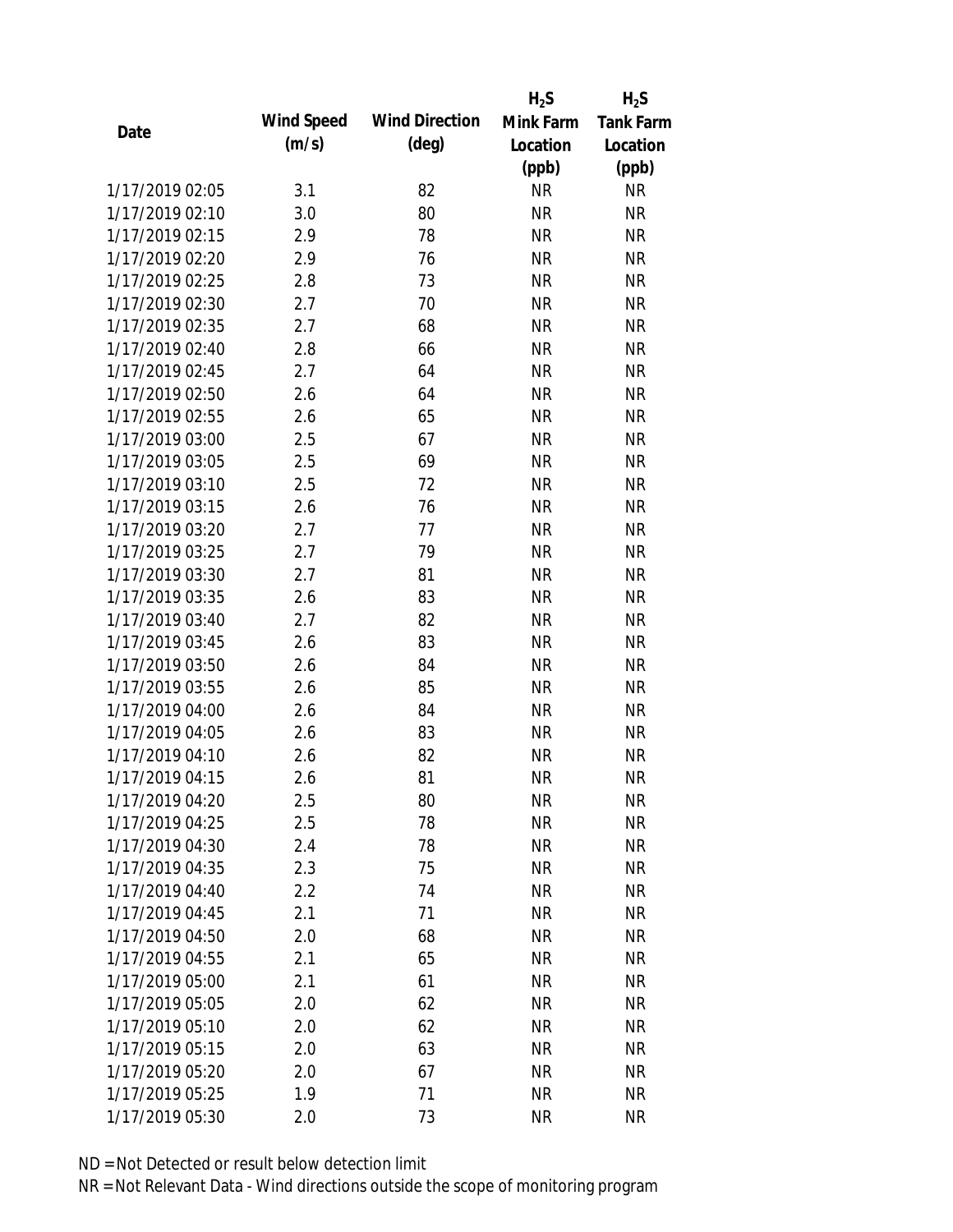|                 |            |                       | $H_2S$    | $H_2S$           |
|-----------------|------------|-----------------------|-----------|------------------|
| Date            | Wind Speed | <b>Wind Direction</b> | Mink Farm | <b>Tank Farm</b> |
|                 | (m/s)      | $(\text{deg})$        | Location  | Location         |
|                 |            |                       | (ppb)     | (ppb)            |
| 1/17/2019 05:35 | 2.0        | 73                    | <b>NR</b> | <b>NR</b>        |
| 1/17/2019 05:40 | 2.1        | 73                    | <b>NR</b> | <b>NR</b>        |
| 1/17/2019 05:45 | 2.0        | 74                    | <b>NR</b> | <b>NR</b>        |
| 1/17/2019 05:50 | 2.0        | 71                    | <b>NR</b> | <b>NR</b>        |
| 1/17/2019 05:55 | 1.9        | 73                    | <b>NR</b> | <b>NR</b>        |
| 1/17/2019 06:00 | 1.9        | 74                    | <b>NR</b> | <b>NR</b>        |
| 1/17/2019 06:05 | 1.9        | 78                    | <b>NR</b> | <b>NR</b>        |
| 1/17/2019 06:10 | 2.0        | 81                    | <b>NR</b> | <b>NR</b>        |
| 1/17/2019 06:15 | 2.2        | 84                    | <b>NR</b> | <b>NR</b>        |
| 1/17/2019 06:20 | 2.4        | 86                    | <b>NR</b> | <b>NR</b>        |
| 1/17/2019 06:25 | 2.6        | 88                    | <b>NR</b> | <b>NR</b>        |
| 1/17/2019 06:30 | 2.7        | 90                    | <b>NR</b> | <b>NR</b>        |
| 1/17/2019 06:35 | 2.9        | 92                    | <b>NR</b> | <b>NR</b>        |
| 1/17/2019 06:40 | 2.9        | 93                    | <b>NR</b> | <b>NR</b>        |
| 1/17/2019 06:45 | 2.8        | 93                    | <b>NR</b> | <b>NR</b>        |
| 1/17/2019 06:50 | 2.8        | 94                    | <b>NR</b> | <b>NR</b>        |
| 1/17/2019 06:55 | 2.9        | 95                    | <b>NR</b> | <b>NR</b>        |
| 1/17/2019 07:00 | 2.9        | 95                    | <b>NR</b> | <b>NR</b>        |
| 1/17/2019 07:05 | 2.8        | 94                    | <b>NR</b> | <b>NR</b>        |
| 1/17/2019 07:10 | 2.9        | 95                    | <b>NR</b> | <b>NR</b>        |
| 1/17/2019 07:15 | 2.8        | 97                    | <b>NR</b> | <b>NR</b>        |
| 1/17/2019 07:20 | 2.8        | 97                    | <b>NR</b> | <b>NR</b>        |
| 1/17/2019 07:25 | 2.6        | 95                    | <b>NR</b> | <b>NR</b>        |
| 1/17/2019 07:30 | 2.5        | 95                    | <b>NR</b> | <b>NR</b>        |
| 1/17/2019 07:35 | 2.3        | 94                    | <b>NR</b> | <b>NR</b>        |
| 1/17/2019 07:40 | 2.2        | 93                    | <b>NR</b> | <b>NR</b>        |
| 1/17/2019 07:45 | 2.1        | 91                    | <b>NR</b> | <b>NR</b>        |
| 1/17/2019 07:50 | 2.0        | 88                    | <b>NR</b> | <b>NR</b>        |
| 1/17/2019 07:55 | 1.8        | 89                    | <b>NR</b> | <b>NR</b>        |
| 1/17/2019 08:00 | 1.8        | 87                    | <b>NR</b> | <b>NR</b>        |
| 1/17/2019 08:05 | 1.8        | 87                    | <b>NR</b> | <b>NR</b>        |
| 1/17/2019 08:10 | 1.9        | 85                    | <b>NR</b> | NR               |
| 1/17/2019 08:15 | 1.9        | 82                    | <b>NR</b> | <b>NR</b>        |
| 1/17/2019 08:20 | 1.9        | 80                    | <b>NR</b> | <b>NR</b>        |
| 1/17/2019 08:25 | 1.9        | 74                    | <b>NR</b> | <b>NR</b>        |
| 1/17/2019 08:30 | 1.8        |                       | <b>NR</b> | <b>NR</b>        |
| 1/17/2019 08:35 | 1.8        | 66<br>61              | <b>NR</b> | <b>NR</b>        |
| 1/17/2019 08:40 | 1.7        |                       |           | <b>NR</b>        |
|                 |            | 56                    | NR        |                  |
| 1/17/2019 08:45 | 1.7        | 51                    | <b>NR</b> | <b>NR</b>        |
| 1/17/2019 08:50 | 1.7        | 46                    | <b>NR</b> | NR               |
| 1/17/2019 08:55 | 1.8        | 45                    | <b>NR</b> | <b>NR</b>        |
| 1/17/2019 09:00 | 1.8        | 43                    | <b>NR</b> | <b>NR</b>        |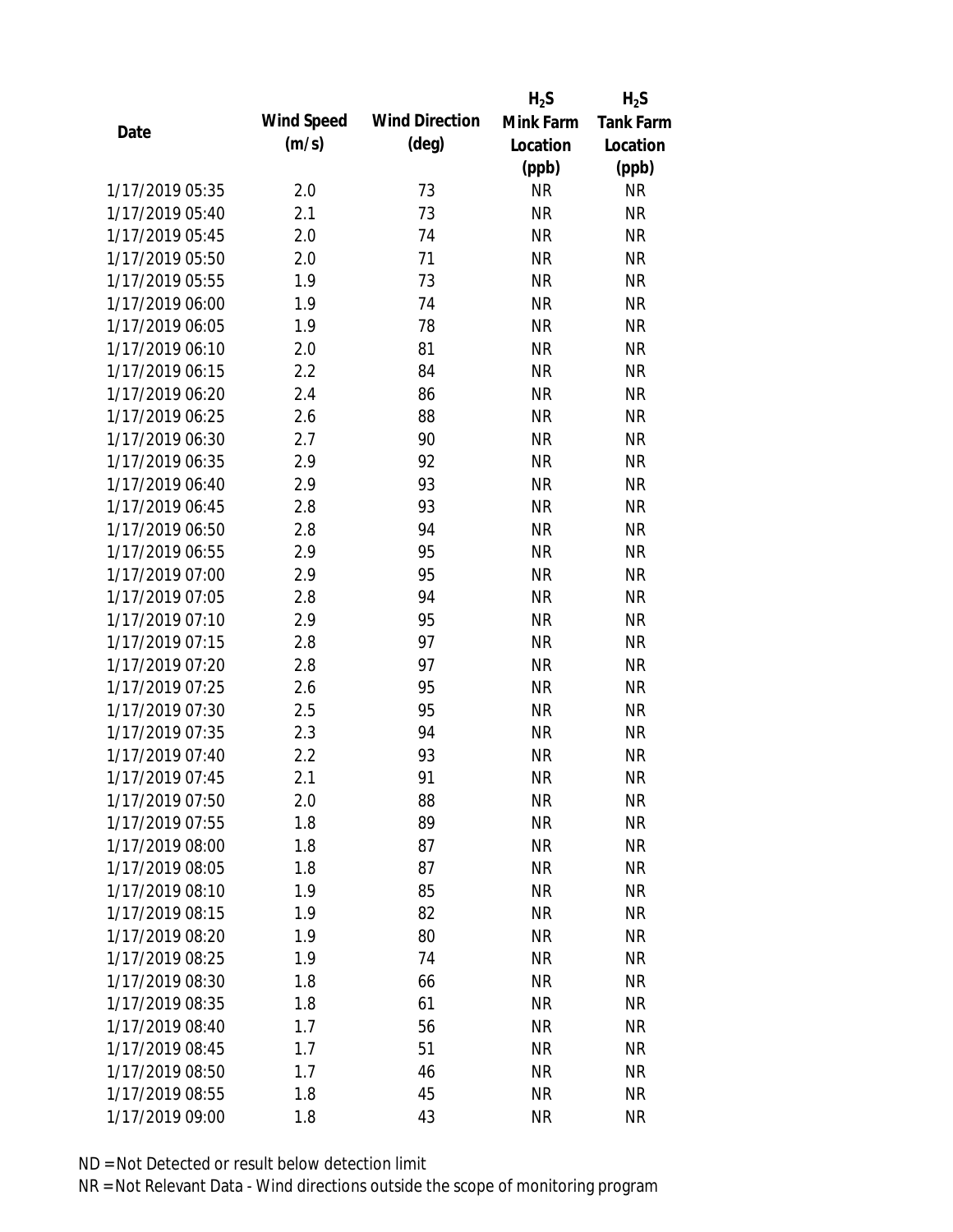|                 |            |                       | $H_2S$         | $H_2S$           |
|-----------------|------------|-----------------------|----------------|------------------|
| Date            | Wind Speed | <b>Wind Direction</b> | Mink Farm      | <b>Tank Farm</b> |
|                 | (m/s)      | (deg)                 | Location       | Location         |
|                 |            |                       | (ppb)          | (ppb)            |
| 1/17/2019 09:05 | 1.8        | 39                    | <b>ND</b>      | <b>NR</b>        |
| 1/17/2019 09:10 | 1.8        | 38                    | 1              | <b>NR</b>        |
| 1/17/2019 09:15 | 1.8        | 38                    | 1              | <b>NR</b>        |
| 1/17/2019 09:20 | 1.9        | 34                    | 1              | <b>NR</b>        |
| 1/17/2019 09:25 | 1.9        | 31                    | 1              | <b>NR</b>        |
| 1/17/2019 09:30 | 1.9        | 32                    | 1              | <b>NR</b>        |
| 1/17/2019 09:35 | 1.9        | 34                    | 1              | <b>NR</b>        |
| 1/17/2019 09:40 | 1.9        | 32                    | 1              | <b>NR</b>        |
| 1/17/2019 09:45 | 1.9        | 29                    | 1              | <b>NR</b>        |
| 1/17/2019 09:50 | 1.9        | 30                    | 1              | <b>NR</b>        |
| 1/17/2019 09:55 | 1.9        | 31                    | 1              | <b>NR</b>        |
| 1/17/2019 10:00 | 1.9        | 33                    | $\overline{2}$ | <b>NR</b>        |
| 1/17/2019 10:05 | 1.9        | 34                    | $\overline{2}$ | <b>NR</b>        |
| 1/17/2019 10:10 | 2.0        | 35                    | $\mathbf{1}$   | <b>NR</b>        |
| 1/17/2019 10:15 | 2.0        | 37                    | $\mathbf{1}$   | <b>NR</b>        |
| 1/17/2019 10:20 | 2.0        | 41                    | <b>NR</b>      | <b>NR</b>        |
| 1/17/2019 10:25 | 2.0        | 41                    | <b>NR</b>      | <b>NR</b>        |
| 1/17/2019 10:30 | 1.9        | 40                    | 1              | <b>NR</b>        |
| 1/17/2019 10:35 | 2.0        | 38                    | 1              | <b>NR</b>        |
| 1/17/2019 10:40 | 1.9        | 35                    | 1              | <b>NR</b>        |
| 1/17/2019 10:45 | 1.8        | 35                    | 1              | <b>NR</b>        |
| 1/17/2019 10:50 | 1.9        | 31                    | 1              | <b>NR</b>        |
| 1/17/2019 10:55 | 1.8        | 26                    | 1              | <b>NR</b>        |
| 1/17/2019 11:00 | 1.8        | 21                    | 1              | <b>NR</b>        |
| 1/17/2019 11:05 | 1.8        | 18                    | 1              | <b>NR</b>        |
| 1/17/2019 11:10 | 1.9        | 20                    | 1              | <b>NR</b>        |
| 1/17/2019 11:15 | 1.9        | 20                    | 1              | <b>NR</b>        |
| 1/17/2019 11:20 | 1.8        | 23                    | 1              | <b>NR</b>        |
| 1/17/2019 11:25 | 1.8        | 29                    | 1              | <b>NR</b>        |
| 1/17/2019 11:30 | 1.8        | 38                    | 1              | NR               |
| 1/17/2019 11:35 | 1.7        | 48                    | <b>NR</b>      | <b>NR</b>        |
| 1/17/2019 11:40 | 1.4        | 55                    | <b>NR</b>      | NR               |
| 1/17/2019 11:45 | 1.5        | 57                    | <b>NR</b>      | NR               |
| 1/17/2019 11:50 | 1.4        | 63                    | <b>NR</b>      | NR               |
| 1/17/2019 11:55 | 1.3        | 66                    | <b>NR</b>      | <b>NR</b>        |
| 1/17/2019 12:00 | 1.2        | 63                    | <b>NR</b>      | <b>NR</b>        |
| 1/17/2019 12:05 | 1.2        | 62                    | <b>NR</b>      | <b>NR</b>        |
| 1/17/2019 12:10 | 1.3        | 67                    | <b>NR</b>      | <b>NR</b>        |
| 1/17/2019 12:15 | 1.3        | 73                    | <b>NR</b>      | <b>NR</b>        |
| 1/17/2019 12:20 | 1.3        | 73                    | <b>NR</b>      | <b>NR</b>        |
| 1/17/2019 12:25 | 1.4        | 71                    | <b>NR</b>      | <b>NR</b>        |
| 1/17/2019 12:30 | 1.4        | 72                    | <b>NR</b>      | <b>NR</b>        |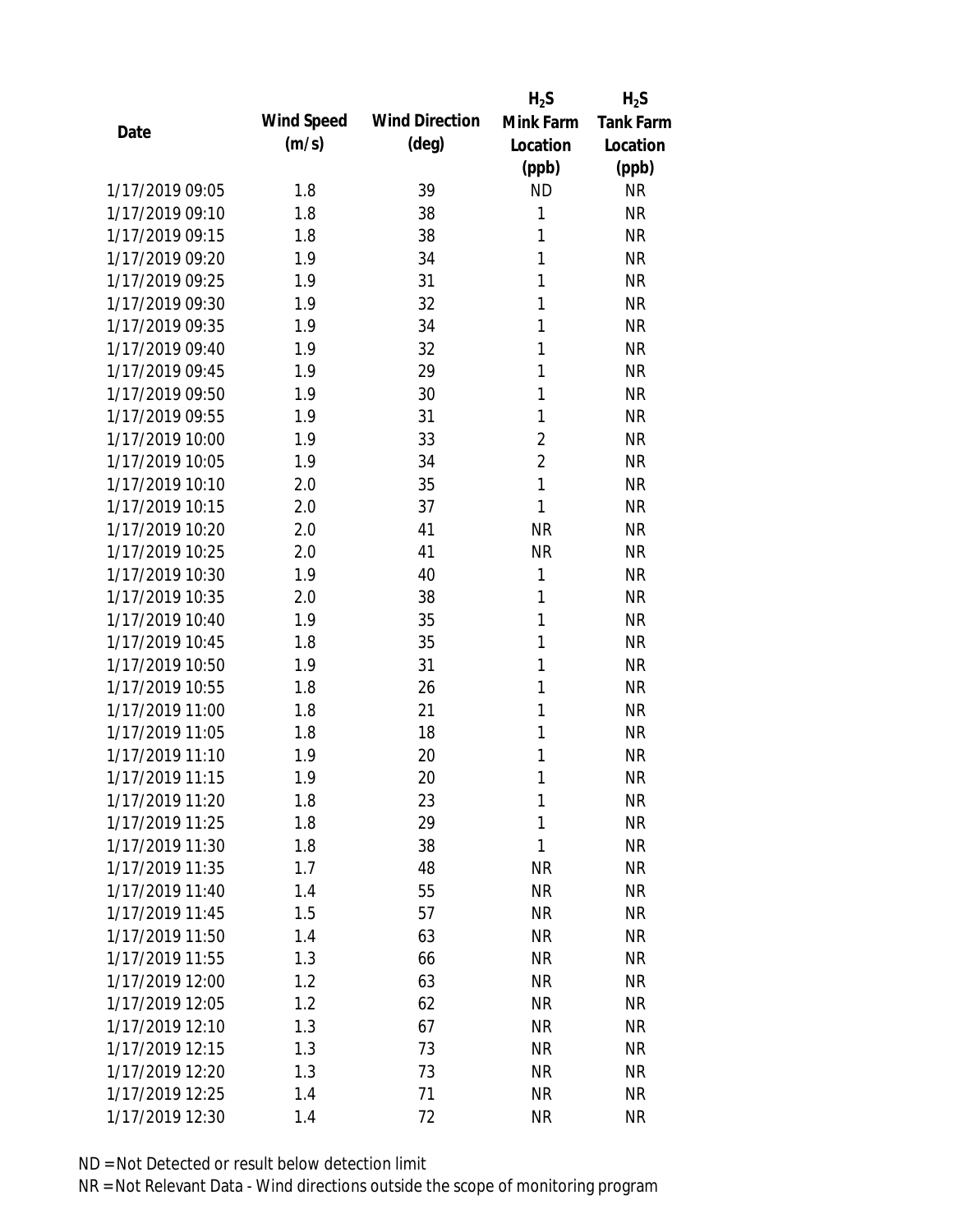|                 |            |                       | $H_2S$    | $H_2S$           |
|-----------------|------------|-----------------------|-----------|------------------|
| Date            | Wind Speed | <b>Wind Direction</b> | Mink Farm | <b>Tank Farm</b> |
|                 | (m/s)      | $(\text{deg})$        | Location  | Location         |
|                 |            |                       | (ppb)     | (ppb)            |
| 1/17/2019 12:35 | 1.4        | 66                    | <b>NR</b> | <b>NR</b>        |
| 1/17/2019 12:40 | 1.3        | 57                    | <b>NR</b> | <b>NR</b>        |
| 1/17/2019 12:45 | 1.3        | 56                    | <b>NR</b> | <b>NR</b>        |
| 1/17/2019 12:50 | 1.1        | 54                    | <b>NR</b> | <b>NR</b>        |
| 1/17/2019 12:55 | 1.0        | 62                    | <b>NR</b> | <b>NR</b>        |
| 1/17/2019 13:00 | 1.0        | 71                    | <b>NR</b> | <b>NR</b>        |
| 1/17/2019 13:05 | 0.9        | 75                    | <b>NR</b> | <b>NR</b>        |
| 1/17/2019 13:10 | 0.9        | 77                    | <b>NR</b> | <b>NR</b>        |
| 1/17/2019 13:15 | 0.7        | 80                    | <b>NR</b> | <b>NR</b>        |
| 1/17/2019 13:20 | 0.7        | 76                    | <b>NR</b> | <b>NR</b>        |
| 1/17/2019 13:25 | 0.7        | 83                    | <b>NR</b> | <b>NR</b>        |
| 1/17/2019 13:30 | 0.7        | 88                    | <b>NR</b> | <b>NR</b>        |
| 1/17/2019 13:35 | 0.7        | 101                   | <b>NR</b> | <b>NR</b>        |
| 1/17/2019 13:40 | 0.8        | 111                   | <b>NR</b> | <b>NR</b>        |
| 1/17/2019 13:45 | 0.9        | 122                   | <b>NR</b> | <b>NR</b>        |
| 1/17/2019 13:50 | 1.0        | 131                   | <b>NR</b> | <b>NR</b>        |
| 1/17/2019 13:55 | 1.1        | 136                   | <b>NR</b> | <b>NR</b>        |
| 1/17/2019 14:00 | 1.0        | 140                   | <b>NR</b> | <b>NR</b>        |
| 1/17/2019 14:05 | 1.0        | 142                   | <b>NR</b> | <b>NR</b>        |
| 1/17/2019 14:10 | 1.0        | 144                   | <b>NR</b> | <b>NR</b>        |
| 1/17/2019 14:15 | 0.8        | 143                   | <b>NR</b> | <b>NR</b>        |
| 1/17/2019 14:20 | 0.5        | 146                   | <b>NR</b> | <b>NR</b>        |
| 1/17/2019 14:25 | 0.4        | 160                   | <b>NR</b> | <b>NR</b>        |
| 1/17/2019 14:30 | 0.3        | 175                   | <b>NR</b> | 1                |
| 1/17/2019 14:35 | 0.2        | 231                   | 1         | 1                |
| 1/17/2019 14:40 | 0.1        | 256                   | 1         | 1                |
| 1/17/2019 14:45 | 0.1        | 256                   | 1         | $\overline{2}$   |
| 1/17/2019 14:50 | 0.2        | 236                   | 1         | $\overline{2}$   |
| 1/17/2019 14:55 | 0.2        | 163                   | <b>NR</b> | <b>NR</b>        |
| 1/17/2019 15:00 | 0.2        | 167                   | <b>NR</b> | <b>NR</b>        |
| 1/17/2019 15:05 | 0.3        | 179                   | <b>NR</b> | $\overline{2}$   |
| 1/17/2019 15:10 | 0.6        | 198                   | <b>NR</b> | $\overline{2}$   |
| 1/17/2019 15:15 | 0.9        | 213                   | <b>NR</b> | <b>NR</b>        |
| 1/17/2019 15:20 | 1.0        | 238                   | <b>NR</b> | <b>NR</b>        |
| 1/17/2019 15:25 | 1.0        | 255                   | <b>NR</b> | NR               |
| 1/17/2019 15:30 | 1.3        | 265                   | <b>NR</b> | <b>NR</b>        |
| 1/17/2019 15:35 | 1.5        | 276                   | 1         | NR               |
| 1/17/2019 15:40 | 1.6        | 286                   | 1         | <b>NR</b>        |
| 1/17/2019 15:45 | 1.7        | 279                   | 1         | <b>NR</b>        |
| 1/17/2019 15:50 | 2.0        | 277                   | 1         | <b>NR</b>        |
| 1/17/2019 15:55 | 2.2        | 280                   | 1         | <b>NR</b>        |
| 1/17/2019 16:00 | 2.2        | 278                   | 1         | <b>NR</b>        |
|                 |            |                       |           |                  |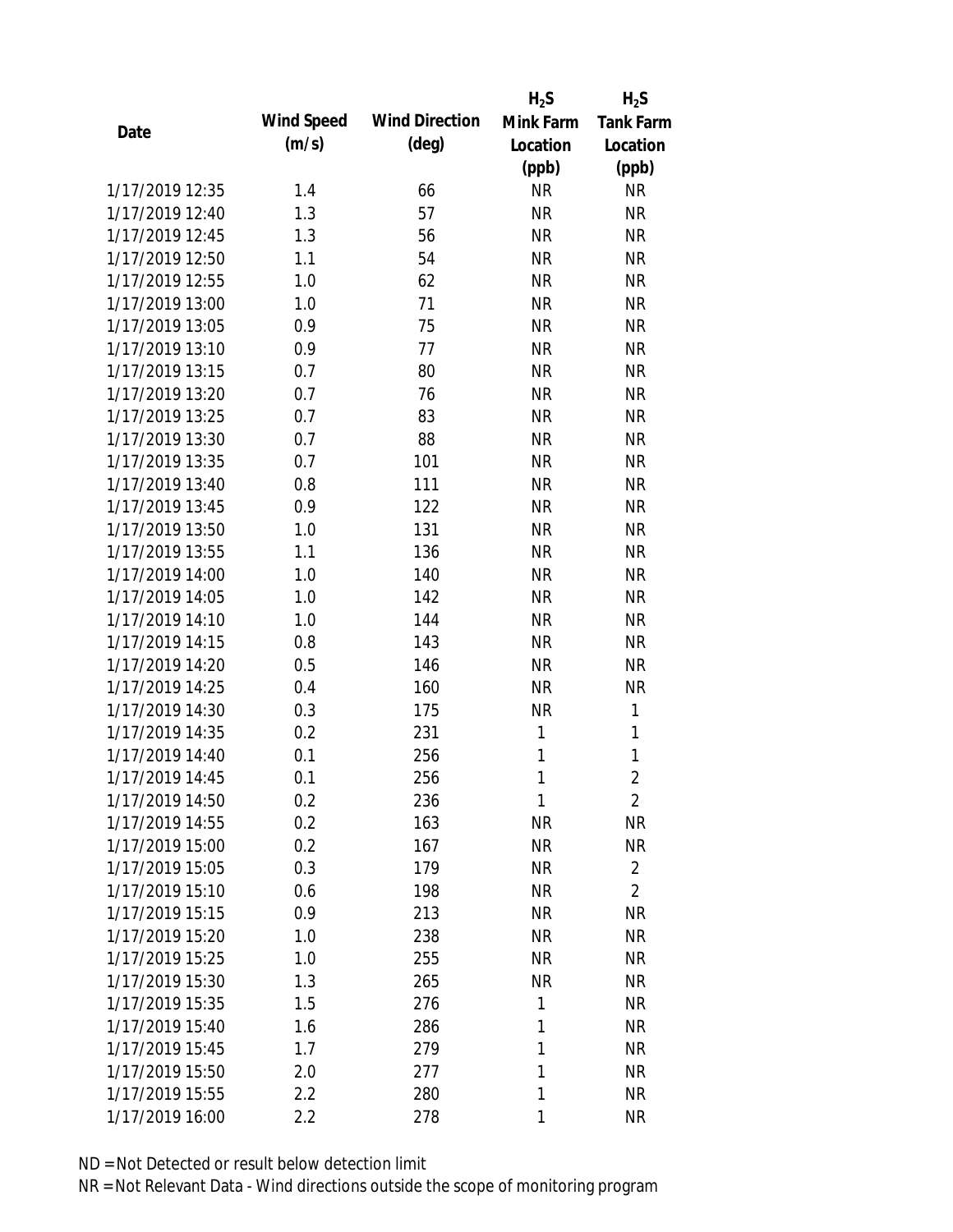|                 |            |                       | $H_2S$    | $H_2S$           |
|-----------------|------------|-----------------------|-----------|------------------|
| Date            | Wind Speed | <b>Wind Direction</b> | Mink Farm | <b>Tank Farm</b> |
|                 | (m/s)      | $(\text{deg})$        | Location  | Location         |
|                 |            |                       | (ppb)     | (ppb)            |
| 1/17/2019 16:05 | 2.3        | 279                   | 1         | <b>NR</b>        |
| 1/17/2019 16:10 | 2.4        | 278                   | 1         | <b>NR</b>        |
| 1/17/2019 16:15 | 2.4        | 277                   | 1         | <b>NR</b>        |
| 1/17/2019 16:20 | 2.6        | 277                   | 1         | <b>NR</b>        |
| 1/17/2019 16:25 | 2.6        | 277                   | 1         | <b>NR</b>        |
| 1/17/2019 16:30 | 2.7        | 279                   | 1         | <b>NR</b>        |
| 1/17/2019 16:35 | 2.6        | 278                   | 1         | <b>NR</b>        |
| 1/17/2019 16:40 | 2.7        | 277                   | 1         | <b>NR</b>        |
| 1/17/2019 16:45 | 2.6        | 275                   | 1         | 1                |
| 1/17/2019 16:50 | 2.5        | 274                   | 1         | $\overline{2}$   |
| 1/17/2019 16:55 | 2.5        | 278                   | 1         | <b>NR</b>        |
| 1/17/2019 17:00 | 2.7        | 281                   | 1         | <b>NR</b>        |
| 1/17/2019 17:05 | 2.9        | 286                   | 1         | <b>NR</b>        |
| 1/17/2019 17:10 | 3.0        | 292                   | 1         | <b>NR</b>        |
| 1/17/2019 17:15 | 3.2        | 299                   | 1         | <b>NR</b>        |
| 1/17/2019 17:20 | 3.5        | 303                   | 1         | <b>NR</b>        |
| 1/17/2019 17:25 | 3.6        | 305                   | 1         | <b>NR</b>        |
| 1/17/2019 17:30 | 3.6        | 307                   | 1         | <b>NR</b>        |
| 1/17/2019 17:35 | 3.7        | 306                   | 1         | <b>NR</b>        |
| 1/17/2019 17:40 | 3.6        | 307                   | 1         | <b>NR</b>        |
| 1/17/2019 17:45 | 3.4        | 307                   | <b>ND</b> | <b>NR</b>        |
| 1/17/2019 17:50 | 3.3        | 308                   | <b>ND</b> | <b>NR</b>        |
| 1/17/2019 17:55 | 3.3        | 307                   | <b>ND</b> | <b>NR</b>        |
| 1/17/2019 18:00 | 3.3        | 305                   | <b>ND</b> | <b>NR</b>        |
| 1/17/2019 18:05 | 3.3        | 307                   | <b>ND</b> | <b>NR</b>        |
| 1/17/2019 18:10 | 3.3        | 306                   | 1         | <b>NR</b>        |
| 1/17/2019 18:15 | 3.6        | 307                   | 1         | <b>NR</b>        |
| 1/17/2019 18:20 | 3.6        | 307                   | 1         | <b>NR</b>        |
| 1/17/2019 18:25 | 3.6        | 307                   | 1         | <b>NR</b>        |
| 1/17/2019 18:30 | 3.4        | 307                   | 1         | NR               |
| 1/17/2019 18:35 | 3.2        | 300                   | 1         | <b>NR</b>        |
| 1/17/2019 18:40 | 3.1        | 295                   | 1         | NR               |
| 1/17/2019 18:45 | 2.9        | 287                   | 1         | NR               |
| 1/17/2019 18:50 | 2.8        | 281                   | 1         | <b>NR</b>        |
| 1/17/2019 18:55 | 2.7        | 275                   | 1         | 1                |
| 1/17/2019 19:00 | 2.8        | 271                   | 1         | 1                |
| 1/17/2019 19:05 | 2.7        | 271                   | 1         | 1                |
| 1/17/2019 19:10 | 2.7        | 272                   | <b>ND</b> | 1                |
| 1/17/2019 19:15 | 2.7        | 274                   | 1         | 1                |
| 1/17/2019 19:20 | 2.8        | 277                   | 1         | <b>NR</b>        |
| 1/17/2019 19:25 | 2.8        | 281                   | <b>ND</b> | <b>NR</b>        |
| 1/17/2019 19:30 | 2.9        | 284                   | <b>ND</b> | <b>NR</b>        |
|                 |            |                       |           |                  |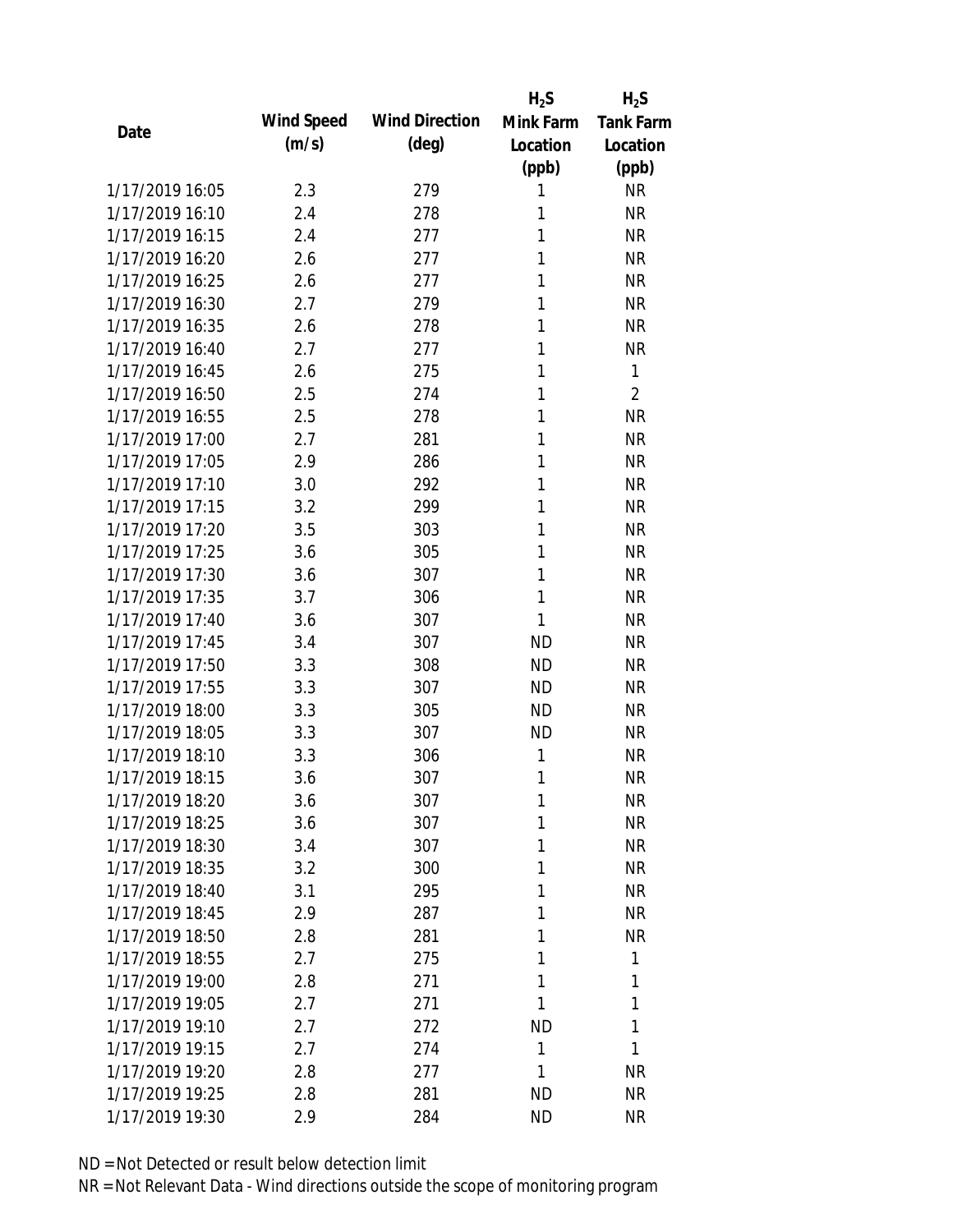|                 |            |                       | $H_2S$         | $H_2S$           |
|-----------------|------------|-----------------------|----------------|------------------|
| Date            | Wind Speed | <b>Wind Direction</b> | Mink Farm      | <b>Tank Farm</b> |
|                 | (m/s)      | $(\text{deg})$        | Location       | Location         |
|                 |            |                       | (ppb)          | (ppb)            |
| 1/17/2019 19:35 | 2.9        | 287                   | 1              | <b>NR</b>        |
| 1/17/2019 19:40 | 3.0        | 292                   | 1              | <b>NR</b>        |
| 1/17/2019 19:45 | 3.0        | 295                   | 1              | <b>NR</b>        |
| 1/17/2019 19:50 | 3.2        | 299                   | 1              | <b>NR</b>        |
| 1/17/2019 19:55 | 3.4        | 302                   | 1              | <b>NR</b>        |
| 1/17/2019 20:00 | 3.5        | 305                   | 1              | <b>NR</b>        |
| 1/17/2019 20:05 | 3.9        | 306                   | 1              | <b>NR</b>        |
| 1/17/2019 20:10 | 4.1        | 307                   | 1              | <b>NR</b>        |
| 1/17/2019 20:15 | 4.4        | 308                   | 1              | <b>NR</b>        |
| 1/17/2019 20:20 | 4.4        | 306                   | 1              | <b>NR</b>        |
| 1/17/2019 20:25 | 4.4        | 306                   | 1              | <b>NR</b>        |
| 1/17/2019 20:30 | 4.2        | 305                   | 1              | <b>NR</b>        |
| 1/17/2019 20:35 | 4.0        | 306                   | 1              | <b>NR</b>        |
| 1/17/2019 20:40 | 3.7        | 306                   | 1              | <b>NR</b>        |
| 1/17/2019 20:45 | 3.4        | 306                   | 1              | <b>NR</b>        |
| 1/17/2019 20:50 | 3.3        | 305                   | 1              | <b>NR</b>        |
| 1/17/2019 20:55 | 3.1        | 307                   | 1              | <b>NR</b>        |
| 1/17/2019 21:00 | 3.1        | 308                   | 1              | <b>NR</b>        |
| 1/17/2019 21:05 | 3.1        | 306                   | 1              | <b>NR</b>        |
| 1/17/2019 21:10 | 3.1        | 305                   | 1              | <b>NR</b>        |
| 1/17/2019 21:15 | 3.1        | 303                   | 1              | <b>NR</b>        |
| 1/17/2019 21:20 | 3.1        | 301                   | 1              | <b>NR</b>        |
| 1/17/2019 21:25 | 3.0        | 296                   | 1              | <b>NR</b>        |
| 1/17/2019 21:30 | 2.9        | 292                   | 1              | <b>NR</b>        |
| 1/17/2019 21:35 | 2.6        | 287                   | 1              | <b>NR</b>        |
| 1/17/2019 21:40 | 2.6        | 284                   | 1              | <b>NR</b>        |
| 1/17/2019 21:45 | 2.5        | 282                   | 1              | <b>NR</b>        |
| 1/17/2019 21:50 | 2.6        | 286                   | $\overline{2}$ | <b>NR</b>        |
| 1/17/2019 21:55 | 2.9        | 290                   | $\overline{2}$ | <b>NR</b>        |
| 1/17/2019 22:00 | 2.9        | 293                   | 1              | <b>NR</b>        |
| 1/17/2019 22:05 | 2.9        | 298                   | 1              | <b>NR</b>        |
| 1/17/2019 22:10 | 3.1        | 303                   | 1              | <b>NR</b>        |
| 1/17/2019 22:15 | 3.1        | 305                   | 1              | <b>NR</b>        |
| 1/17/2019 22:20 | 3.4        | 304                   | 1              | <b>NR</b>        |
| 1/17/2019 22:25 | 3.4        | 305                   | 1              | <b>NR</b>        |
| 1/17/2019 22:30 | 3.7        | 305                   | 1              | <b>NR</b>        |
| 1/17/2019 22:35 | 3.9        | 306                   | 1              | <b>NR</b>        |
| 1/17/2019 22:40 | 3.8        | 305                   | 1              | <b>NR</b>        |
| 1/17/2019 22:45 | 3.8        | 305                   | 1              | <b>NR</b>        |
| 1/17/2019 22:50 | 3.7        | 305                   | 1              | <b>NR</b>        |
| 1/17/2019 22:55 | 3.5        | 306                   | 1              | <b>NR</b>        |
| 1/17/2019 23:00 | 3.5        | 307                   | 1              | <b>NR</b>        |
|                 |            |                       |                |                  |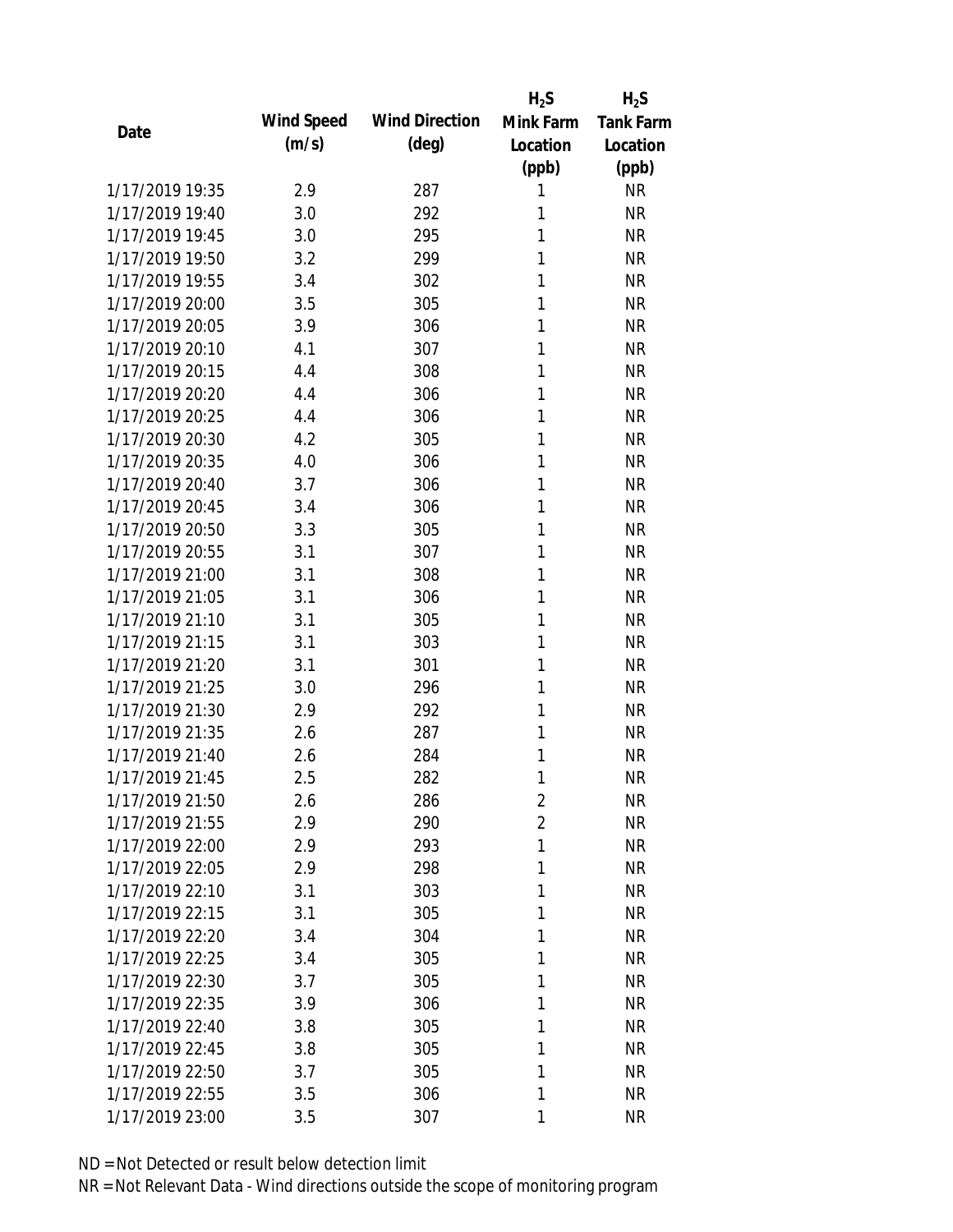|                 |            |                       | $H_2S$         | $H_2S$           |
|-----------------|------------|-----------------------|----------------|------------------|
| Date            | Wind Speed | <b>Wind Direction</b> | Mink Farm      | <b>Tank Farm</b> |
|                 | (m/s)      | $(\text{deg})$        | Location       | Location         |
|                 |            |                       | (ppb)          | (ppb)            |
| 1/17/2019 23:05 | 3.5        | 306                   | 1              | <b>NR</b>        |
| 1/17/2019 23:10 | 3.7        | 306                   | 1              | <b>NR</b>        |
| 1/17/2019 23:15 | 3.7        | 308                   | 1              | <b>NR</b>        |
| 1/17/2019 23:20 | 3.5        | 308                   | 1              | <b>NR</b>        |
| 1/17/2019 23:25 | 3.5        | 304                   | 1              | <b>NR</b>        |
| 1/17/2019 23:30 | 3.1        | 301                   | 1              | <b>NR</b>        |
| 1/17/2019 23:35 | 3.0        | 298                   | 1              | <b>NR</b>        |
| 1/17/2019 23:40 | 2.9        | 294                   | 1              | <b>NR</b>        |
| 1/17/2019 23:45 | 2.9        | 290                   | 1              | <b>NR</b>        |
| 1/17/2019 23:50 | 3.0        | 286                   | 1              | <b>NR</b>        |
| 1/17/2019 23:55 | 2.9        | 282                   | 1              | <b>NR</b>        |
| 1/17/2019 24:00 | 3.1        | 281                   | 1              | <b>NR</b>        |
| 1/18/2019 00:05 | 3.1        | 280                   | 1              | <b>NR</b>        |
| 1/18/2019 00:10 | 3.1        | 279                   | 1              | <b>NR</b>        |
| 1/18/2019 00:15 | 3.1        | 277                   | 1              | <b>NR</b>        |
| 1/18/2019 00:20 | 3.0        | 275                   | 1              | 1                |
| 1/18/2019 00:25 | 3.1        | 277                   | 1              | <b>NR</b>        |
| 1/18/2019 00:30 | 3.0        | 276                   | 1              | <b>NR</b>        |
| 1/18/2019 00:35 | 3.1        | 277                   | 1              | <b>NR</b>        |
| 1/18/2019 00:40 | 3.1        | 279                   | 1              | <b>NR</b>        |
| 1/18/2019 00:45 | 3.1        | 281                   | 1              | <b>NR</b>        |
| 1/18/2019 00:50 | 3.2        | 282                   | 1              | <b>NR</b>        |
| 1/18/2019 00:55 | 3.2        | 282                   | 1              | <b>NR</b>        |
| 1/18/2019 01:00 | 3.1        | 285                   | 1              | <b>NR</b>        |
| 1/18/2019 01:05 | 3.0        | 287                   | 1              | <b>NR</b>        |
| 1/18/2019 01:10 | 2.9        | 285                   | 1              | <b>NR</b>        |
| 1/18/2019 01:15 | 2.8        | 283                   | $\overline{2}$ | <b>NR</b>        |
| 1/18/2019 01:20 | 2.7        | 281                   | $\overline{2}$ | <b>NR</b>        |
| 1/18/2019 01:25 | 2.6        | 279                   | 1              | <b>NR</b>        |
| 1/18/2019 01:30 | 2.7        | 277                   | 1              | <b>NR</b>        |
| 1/18/2019 01:35 | 2.7        | 274                   | 1              | 1                |
| 1/18/2019 01:40 | 2.6        | 274                   | 1              | 1                |
| 1/18/2019 01:45 | 2.5        | 275                   | 1              | 1                |
| 1/18/2019 01:50 | 2.5        | 277                   | 1              | <b>NR</b>        |
| 1/18/2019 01:55 | 2.5        | 279                   | 1              | <b>NR</b>        |
| 1/18/2019 02:00 | 2.6        | 278                   | 1              | <b>NR</b>        |
| 1/18/2019 02:05 | 2.6        | 278                   | 1              | <b>NR</b>        |
| 1/18/2019 02:10 | 2.8        | 280                   | 1              | <b>NR</b>        |
| 1/18/2019 02:15 | 3.0        | 280                   | 1              | <b>NR</b>        |
| 1/18/2019 02:20 | 3.0        | 278                   | 1              | <b>NR</b>        |
| 1/18/2019 02:25 | 2.9        | 277                   | 1              | <b>NR</b>        |
| 1/18/2019 02:30 | 2.9        | 279                   | 1              | <b>NR</b>        |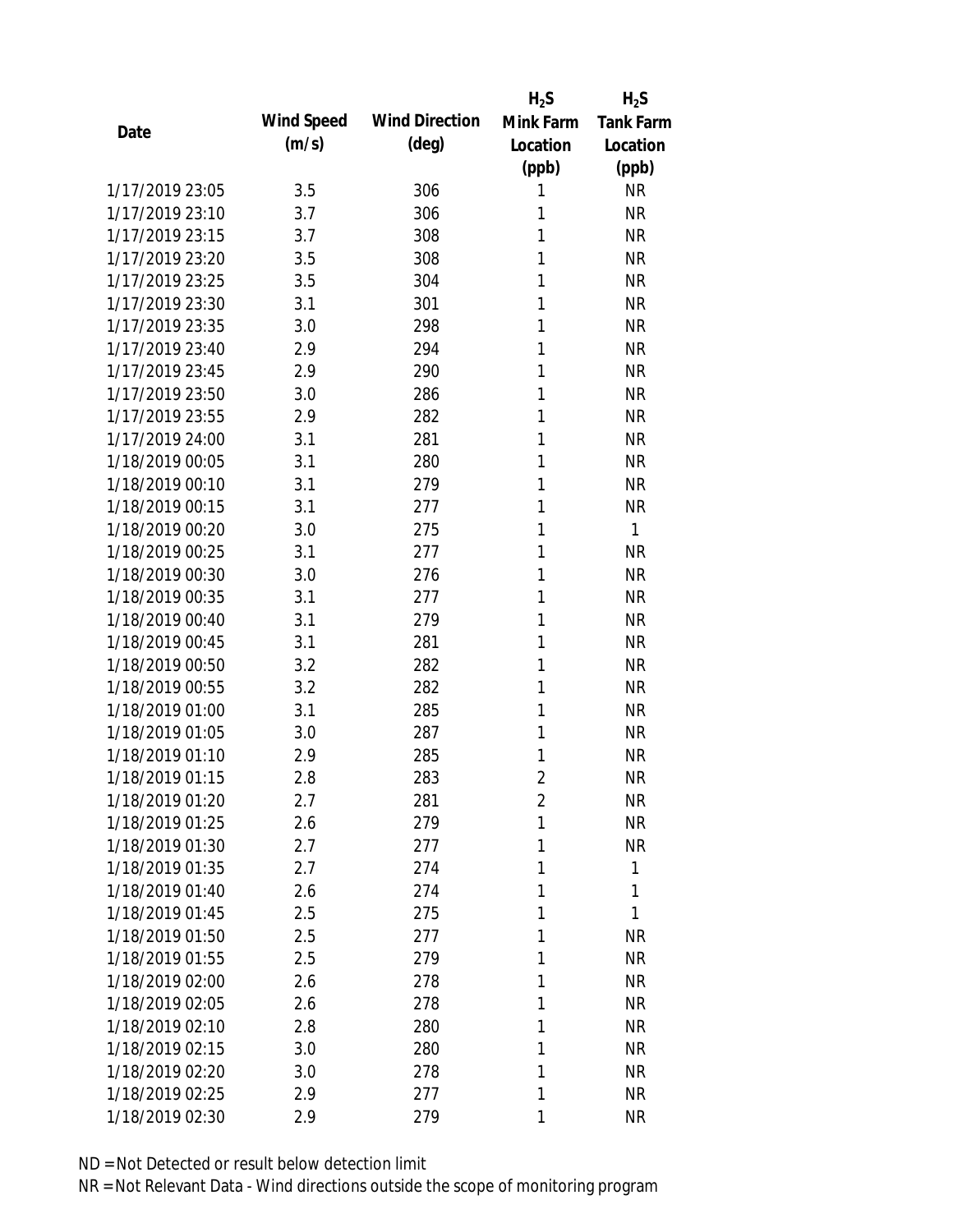|                 |            |                       | $H_2S$       | $H_2S$           |
|-----------------|------------|-----------------------|--------------|------------------|
| Date            | Wind Speed | <b>Wind Direction</b> | Mink Farm    | <b>Tank Farm</b> |
|                 | (m/s)      | $(\text{deg})$        | Location     | Location         |
|                 |            |                       | (ppb)        | (ppb)            |
| 1/18/2019 02:35 | 2.9        | 280                   | 1            | <b>NR</b>        |
| 1/18/2019 02:40 | 2.9        | 280                   | 1            | <b>NR</b>        |
| 1/18/2019 02:45 | 2.9        | 281                   | 1            | <b>NR</b>        |
| 1/18/2019 02:50 | 2.9        | 284                   | 1            | <b>NR</b>        |
| 1/18/2019 02:55 | 3.0        | 285                   | 1            | <b>NR</b>        |
| 1/18/2019 03:00 | 3.0        | 287                   | 1            | <b>NR</b>        |
| 1/18/2019 03:05 | 3.1        | 292                   | 1            | <b>NR</b>        |
| 1/18/2019 03:10 | 3.0        | 295                   | 1            | <b>NR</b>        |
| 1/18/2019 03:15 | 3.2        | 298                   | 1            | <b>NR</b>        |
| 1/18/2019 03:20 | 3.3        | 300                   | 1            | <b>NR</b>        |
| 1/18/2019 03:25 | 3.3        | 304                   | 1            | <b>NR</b>        |
| 1/18/2019 03:30 | 3.5        | 305                   | 1            | <b>NR</b>        |
| 1/18/2019 03:35 | 3.5        | 305                   | 1            | <b>NR</b>        |
| 1/18/2019 03:40 | 3.5        | 306                   | 1            | <b>NR</b>        |
| 1/18/2019 03:45 | 3.2        | 310                   | 1            | <b>NR</b>        |
| 1/18/2019 03:50 | 3.2        | 314                   | 1            | <b>NR</b>        |
| 1/18/2019 03:55 | 3.2        | 318                   | 1            | <b>NR</b>        |
| 1/18/2019 04:00 | 3.3        | 322                   | 1            | <b>NR</b>        |
| 1/18/2019 04:05 | 3.4        | 325                   | 1            | <b>NR</b>        |
| 1/18/2019 04:10 | 3.4        | 327                   | 1            | <b>NR</b>        |
| 1/18/2019 04:15 | 3.5        | 323                   | 1            | <b>NR</b>        |
| 1/18/2019 04:20 | 3.4        | 320                   | 1            | <b>NR</b>        |
| 1/18/2019 04:25 | 3.3        | 314                   | 1            | <b>NR</b>        |
| 1/18/2019 04:30 | 3.1        | 310                   | 1            | <b>NR</b>        |
| 1/18/2019 04:35 | 3.0        | 308                   | 1            | <b>NR</b>        |
| 1/18/2019 04:40 | 3.0        | 306                   | 1            | <b>NR</b>        |
| 1/18/2019 04:45 | 3.0        | 307                   | 1            | <b>NR</b>        |
| 1/18/2019 04:50 | 3.2        | 311                   | 1            | <b>NR</b>        |
| 1/18/2019 04:55 | 3.2        | 316                   | 1            | <b>NR</b>        |
| 1/18/2019 05:00 | 3.1        | 323                   | 1            | NR               |
| 1/18/2019 05:05 | 3.0        | 328                   | 1            | <b>NR</b>        |
| 1/18/2019 05:10 | 2.9        | 333                   | 1            | NR               |
| 1/18/2019 05:15 | 2.6        | 339                   | 1            | NR               |
| 1/18/2019 05:20 | 2.3        | 343                   | 1            | <b>NR</b>        |
| 1/18/2019 05:25 | 2.1        | 343                   | 1            | <b>NR</b>        |
| 1/18/2019 05:30 | 2.0        | 340                   | 1            | <b>NR</b>        |
| 1/18/2019 05:35 | 2.0        | 338                   | ND           | <b>NR</b>        |
| 1/18/2019 05:40 | 2.1        | 337                   | 1            | <b>NR</b>        |
| 1/18/2019 05:45 | 2.1        | 338                   | 1            | <b>NR</b>        |
| 1/18/2019 05:50 | 2.2        | 337                   | ND           | NR               |
| 1/18/2019 05:55 | 2.3        | 338                   | <b>ND</b>    | <b>NR</b>        |
| 1/18/2019 06:00 | 2.2        | 341                   | $\mathbf{1}$ | <b>NR</b>        |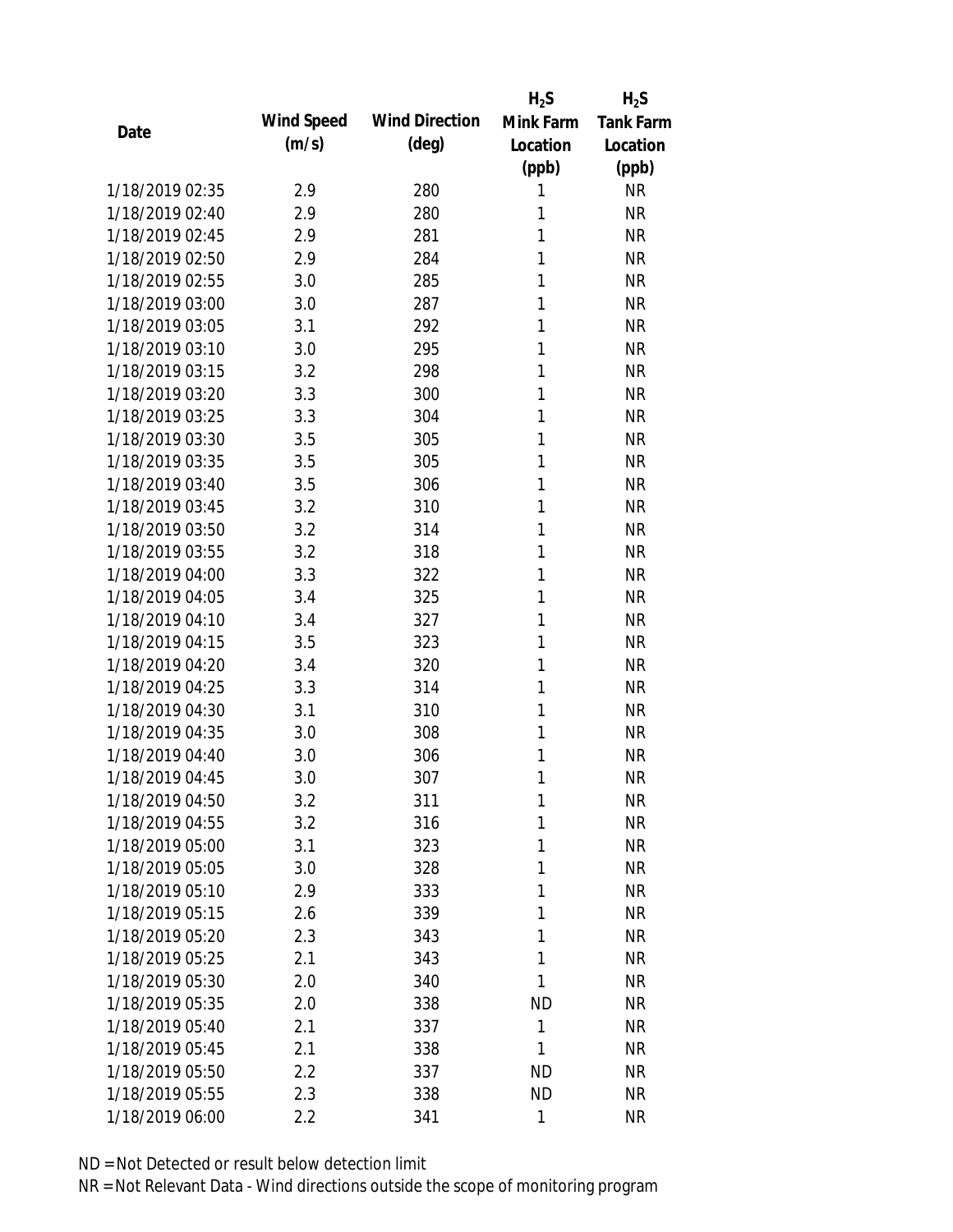|                 |            |                       | $H_2S$    | $H_2S$           |
|-----------------|------------|-----------------------|-----------|------------------|
| Date            | Wind Speed | <b>Wind Direction</b> | Mink Farm | <b>Tank Farm</b> |
|                 | (m/s)      | (deg)                 | Location  | Location         |
|                 |            |                       | (ppb)     | (ppb)            |
| 1/18/2019 06:05 | 2.1        | 344                   | 1         | <b>NR</b>        |
| 1/18/2019 06:10 | 2.1        | 348                   | 1         | <b>NR</b>        |
| 1/18/2019 06:15 | 2.2        | 353                   | 1         | <b>NR</b>        |
| 1/18/2019 06:20 | 2.1        | 358                   | 1         | <b>NR</b>        |
| 1/18/2019 06:25 | 1.9        | 360                   | 1         | <b>NR</b>        |
| 1/18/2019 06:30 | 1.8        | $\overline{2}$        | 1         | <b>NR</b>        |
| 1/18/2019 06:35 | 1.9        | 359                   | 1         | <b>NR</b>        |
| 1/18/2019 06:40 | 1.9        | 356                   | 1         | <b>NR</b>        |
| 1/18/2019 06:45 | 1.8        | 348                   | 1         | <b>NR</b>        |
| 1/18/2019 06:50 | 1.8        | 343                   | 1         | <b>NR</b>        |
| 1/18/2019 06:55 | 1.9        | 343                   | 1         | <b>NR</b>        |
| 1/18/2019 07:00 | 2.0        | 341                   | 1         | <b>NR</b>        |
| 1/18/2019 07:05 | 1.9        | 340                   | 1         | <b>NR</b>        |
| 1/18/2019 07:10 | 1.7        | 343                   | 1         | <b>NR</b>        |
| 1/18/2019 07:15 | 1.6        | 351                   | 1         | <b>NR</b>        |
| 1/18/2019 07:20 | 1.4        | 354                   | 1         | <b>NR</b>        |
| 1/18/2019 07:25 | 1.1        | 357                   | <b>ND</b> | <b>NR</b>        |
| 1/18/2019 07:30 | 1.0        | 352                   | 1         | <b>NR</b>        |
| 1/18/2019 07:35 | 0.9        | 349                   | 1         | <b>NR</b>        |
| 1/18/2019 07:40 | 1.0        | 324                   | <b>NR</b> | <b>NR</b>        |
| 1/18/2019 07:45 | 1.1        | 285                   | 1         | <b>NR</b>        |
| 1/18/2019 07:50 | 1.2        | 267                   | 1         | 1                |
| 1/18/2019 07:55 | 1.5        | 265                   | 1         | 1                |
| 1/18/2019 08:00 | 1.6        | 265                   | 1         | $\mathbf{1}$     |
| 1/18/2019 08:05 | 1.5        | 263                   | 1         | 1                |
| 1/18/2019 08:10 | 1.4        | 267                   | 1         | 1                |
| 1/18/2019 08:15 | 1.3        | 287                   | <b>NR</b> | <b>NR</b>        |
| 1/18/2019 08:20 | 1.2        | 309                   | <b>NR</b> | <b>NR</b>        |
| 1/18/2019 08:25 | 1.1        | 328                   | 1         | <b>NR</b>        |
| 1/18/2019 08:30 | 1.1        | 341                   | 1         | <b>NR</b>        |
| 1/18/2019 08:35 | 1.0        | 346                   | 1         | <b>NR</b>        |
| 1/18/2019 08:40 | 0.8        | 353                   | 1         | NR               |
| 1/18/2019 08:45 | 0.8        | 348                   | 1         | NR               |
| 1/18/2019 08:50 | 0.8        | 348                   | 1         | <b>NR</b>        |
| 1/18/2019 08:55 | 0.9        | 342                   | 1         | <b>NR</b>        |
| 1/18/2019 09:00 | 1.0        | 337                   | 1         | <b>NR</b>        |
| 1/18/2019 09:05 | 1.1        | 335                   | 1         | <b>NR</b>        |
| 1/18/2019 09:10 | 1.3        | 346                   | <b>ND</b> | <b>NR</b>        |
| 1/18/2019 09:15 | 1.3        | 350                   | <b>ND</b> | <b>NR</b>        |
| 1/18/2019 09:20 | 1.3        | 355                   | <b>ND</b> | NR               |
| 1/18/2019 09:25 | 1.4        | 4                     | <b>ND</b> | <b>NR</b>        |
| 1/18/2019 09:30 | 1.4        | 4                     | <b>ND</b> | <b>NR</b>        |
|                 |            |                       |           |                  |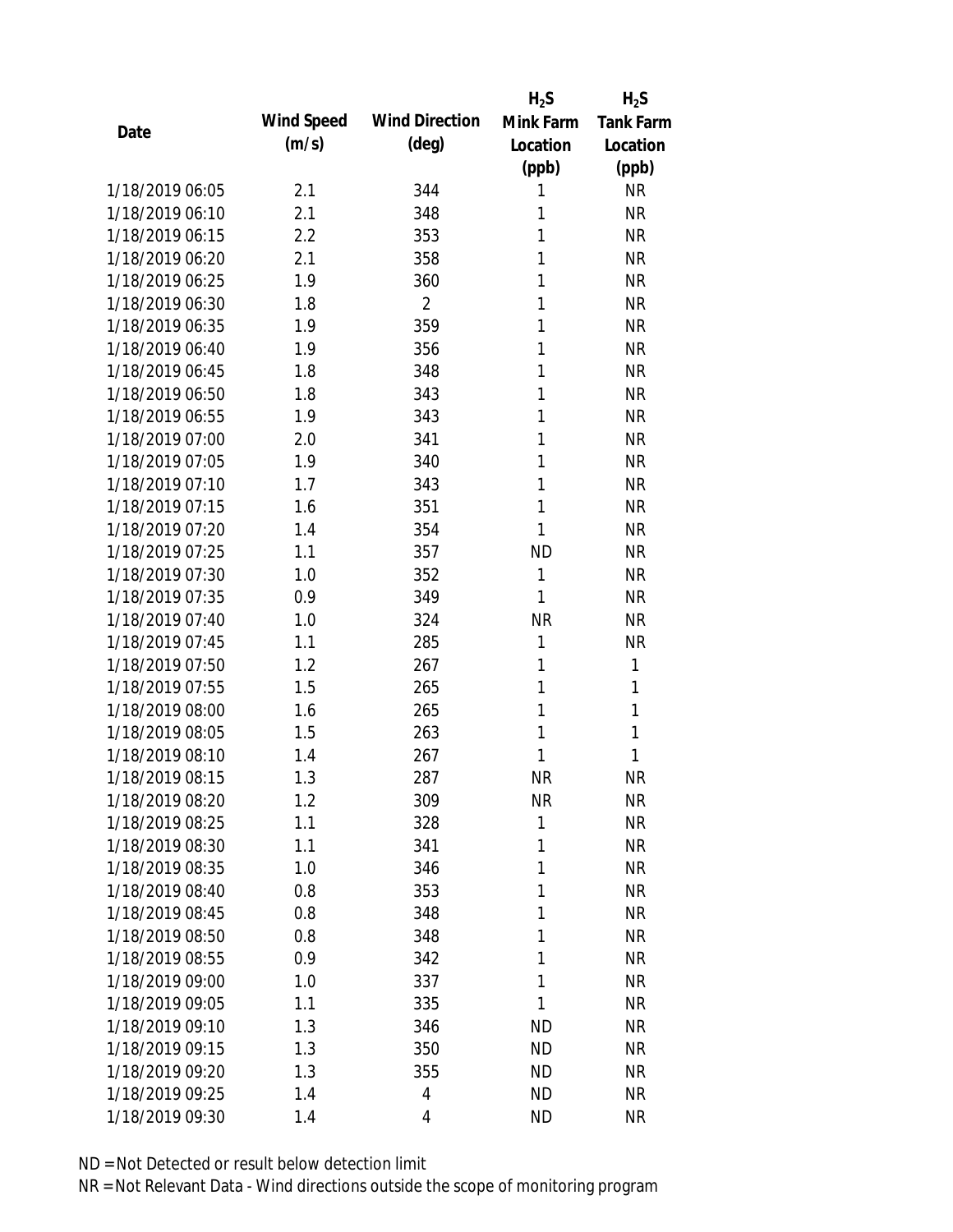|                 |            |                       | $H_2S$    | $H_2S$           |
|-----------------|------------|-----------------------|-----------|------------------|
| Date            | Wind Speed | <b>Wind Direction</b> | Mink Farm | <b>Tank Farm</b> |
|                 | (m/s)      | (deg)                 | Location  | Location         |
|                 |            |                       | (ppb)     | (ppb)            |
| 1/18/2019 09:35 | 1.5        | 6                     | 1         | <b>NR</b>        |
| 1/18/2019 09:40 | 1.7        | $\overline{2}$        | 1         | <b>NR</b>        |
| 1/18/2019 09:45 | 1.8        | 3                     | 1         | <b>NR</b>        |
| 1/18/2019 09:50 | 2.1        | 4                     | 1         | <b>NR</b>        |
| 1/18/2019 09:55 | 1.9        | 1                     | 1         | <b>NR</b>        |
| 1/18/2019 10:00 | 1.8        | $\overline{2}$        | 1         | <b>NR</b>        |
| 1/18/2019 10:05 | 1.9        | 3                     | 1         | <b>NR</b>        |
| 1/18/2019 10:10 | 1.7        | $\overline{2}$        | 1         | <b>NR</b>        |
| 1/18/2019 10:15 | 1.6        | 358                   | 1         | <b>NR</b>        |
| 1/18/2019 10:20 | 1.4        | 350                   | 1         | <b>NR</b>        |
| 1/18/2019 10:25 | 1.4        | 348                   | 1         | <b>NR</b>        |
| 1/18/2019 10:30 | 1.5        | 345                   | 1         | <b>NR</b>        |
| 1/18/2019 10:35 | 1.3        | 347                   | 1         | <b>NR</b>        |
| 1/18/2019 10:40 | 1.3        | 353                   | 1         | <b>NR</b>        |
| 1/18/2019 10:45 | 1.4        | $\overline{2}$        | 1         | <b>NR</b>        |
| 1/18/2019 10:50 | 1.3        | 16                    | 1         | <b>NR</b>        |
| 1/18/2019 10:55 | 1.1        | 24                    | 1         | <b>NR</b>        |
| 1/18/2019 11:00 | 1.0        | 44                    | <b>NR</b> | <b>NR</b>        |
| 1/18/2019 11:05 | 0.9        | 53                    | <b>NR</b> | <b>NR</b>        |
| 1/18/2019 11:10 | 0.9        | 67                    | <b>NR</b> | <b>NR</b>        |
| 1/18/2019 11:15 | 0.7        | 87                    | <b>NR</b> | <b>NR</b>        |
| 1/18/2019 11:20 | 0.7        | 96                    | <b>NR</b> | <b>NR</b>        |
| 1/18/2019 11:25 | 1.0        | 94                    | <b>NR</b> | <b>NR</b>        |
| 1/18/2019 11:30 | 1.2        | 92                    | <b>NR</b> | <b>NR</b>        |
| 1/18/2019 11:35 | 1.5        | 91                    | <b>NR</b> | <b>NR</b>        |
| 1/18/2019 11:40 | 1.6        | 87                    | <b>NR</b> | <b>NR</b>        |
| 1/18/2019 11:45 | 1.8        | 85                    | <b>NR</b> | <b>NR</b>        |
| 1/18/2019 11:50 | 1.7        | 88                    | <b>NR</b> | <b>NR</b>        |
| 1/18/2019 11:55 | 1.7        | 91                    | <b>NR</b> | <b>NR</b>        |
| 1/18/2019 12:00 | 1.6        | 95                    | <b>NR</b> | NR               |
| 1/18/2019 12:05 | 1.4        | 88                    | <b>NR</b> | <b>NR</b>        |
| 1/18/2019 12:10 | 1.2        | 87                    | <b>NR</b> | NR               |
| 1/18/2019 12:15 | 1.0        | 87                    | <b>NR</b> | NR               |
| 1/18/2019 12:20 | 1.0        | 78                    | <b>NR</b> | NR               |
| 1/18/2019 12:25 | 0.9        | 66                    | <b>NR</b> | <b>NR</b>        |
| 1/18/2019 12:30 | 1.0        | 46                    | <b>NR</b> | <b>NR</b>        |
| 1/18/2019 12:35 | 1.1        | 53                    | <b>NR</b> | <b>NR</b>        |
| 1/18/2019 12:40 | 1.4        | 56                    | <b>NR</b> | <b>NR</b>        |
| 1/18/2019 12:45 | 1.6        | 54                    | <b>NR</b> | <b>NR</b>        |
| 1/18/2019 12:50 | 1.8        | 51                    | <b>NR</b> | NR               |
| 1/18/2019 12:55 | 1.9        | 51                    | <b>NR</b> | <b>NR</b>        |
| 1/18/2019 13:00 |            |                       | <b>NR</b> | <b>NR</b>        |
|                 | 1.8        | 55                    |           |                  |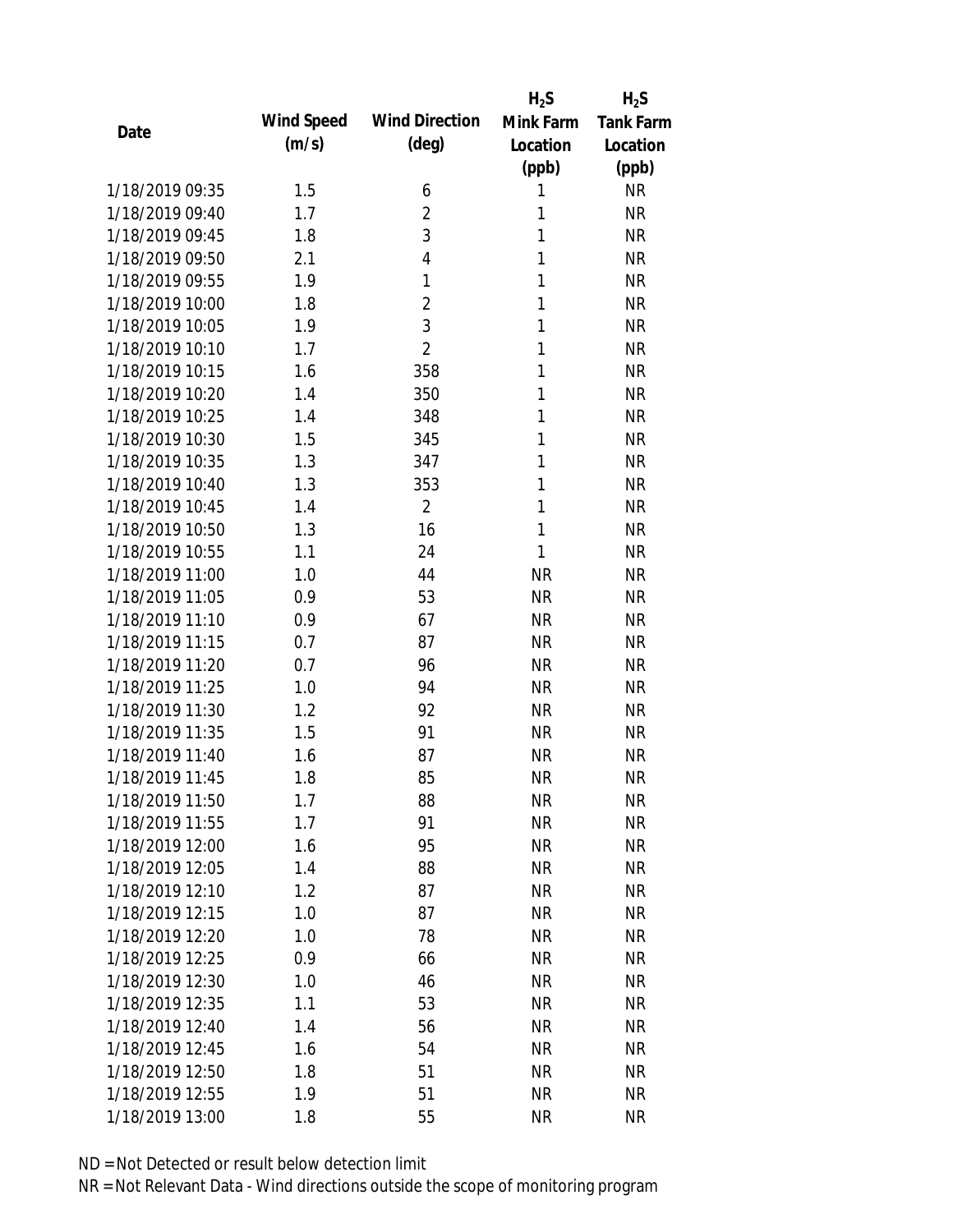|                 |            |                       | $H_2S$    | $H_2S$           |
|-----------------|------------|-----------------------|-----------|------------------|
| Date            | Wind Speed | <b>Wind Direction</b> | Mink Farm | <b>Tank Farm</b> |
|                 | (m/s)      | $(\text{deg})$        | Location  | Location         |
|                 |            |                       | (ppb)     | (ppb)            |
| 1/18/2019 13:05 | 1.9        | 55                    | <b>NR</b> | <b>NR</b>        |
| 1/18/2019 13:10 | 1.8        | 56                    | <b>NR</b> | <b>NR</b>        |
| 1/18/2019 13:15 | 1.8        | 55                    | <b>NR</b> | <b>NR</b>        |
| 1/18/2019 13:20 | 1.8        | 56                    | <b>NR</b> | <b>NR</b>        |
| 1/18/2019 13:25 | 1.8        | 60                    | <b>NR</b> | <b>NR</b>        |
| 1/18/2019 13:30 | 1.9        | 65                    | <b>NR</b> | <b>NR</b>        |
| 1/18/2019 13:35 | 1.9        | 70                    | <b>NR</b> | <b>NR</b>        |
| 1/18/2019 13:40 | 1.9        | 75                    | <b>NR</b> | <b>NR</b>        |
| 1/18/2019 13:45 | 1.9        | 82                    | <b>NR</b> | <b>NR</b>        |
| 1/18/2019 13:50 | 1.8        | 84                    | <b>NR</b> | <b>NR</b>        |
| 1/18/2019 13:55 | 1.8        | 86                    | <b>NR</b> | <b>NR</b>        |
| 1/18/2019 14:00 | 1.8        | 85                    | <b>NR</b> | <b>NR</b>        |
| 1/18/2019 14:05 | 1.7        | 82                    | <b>NR</b> | <b>NR</b>        |
| 1/18/2019 14:10 | 1.8        | 79                    | <b>NR</b> | <b>NR</b>        |
| 1/18/2019 14:15 | 1.8        | 75                    | <b>NR</b> | <b>NR</b>        |
| 1/18/2019 14:20 | 1.9        | 75                    | <b>NR</b> | <b>NR</b>        |
| 1/18/2019 14:25 | 2.0        | 70                    | <b>NR</b> | <b>NR</b>        |
| 1/18/2019 14:30 | 2.1        | 67                    | <b>NR</b> | <b>NR</b>        |
| 1/18/2019 14:35 | 2.2        | 66                    | <b>NR</b> | <b>NR</b>        |
| 1/18/2019 14:40 | 2.3        | 61                    | <b>NR</b> | <b>NR</b>        |
| 1/18/2019 14:45 | 2.5        | 58                    | <b>NR</b> | <b>NR</b>        |
| 1/18/2019 14:50 | 2.5        | 55                    | <b>NR</b> | <b>NR</b>        |
| 1/18/2019 14:55 | 2.8        | 54                    | <b>NR</b> | <b>NR</b>        |
| 1/18/2019 15:00 | 3.0        | 52                    | <b>NR</b> | <b>NR</b>        |
| 1/18/2019 15:05 | 3.3        | 49                    | <b>NR</b> | <b>NR</b>        |
| 1/18/2019 15:10 | 3.5        | 49                    | <b>NR</b> | <b>NR</b>        |
| 1/18/2019 15:15 | 3.4        | 51                    | <b>NR</b> | <b>NR</b>        |
| 1/18/2019 15:20 | 3.5        | 52                    | <b>NR</b> | <b>NR</b>        |
| 1/18/2019 15:25 | 3.4        | 52                    | <b>NR</b> | <b>NR</b>        |
| 1/18/2019 15:30 | 3.4        | 54                    | NR        | <b>NR</b>        |
| 1/18/2019 15:35 | 3.5        | 57                    | <b>NR</b> | <b>NR</b>        |
| 1/18/2019 15:40 | 3.4        | 56                    | <b>NR</b> | <b>NR</b>        |
| 1/18/2019 15:45 | 3.5        | 57                    | <b>NR</b> | <b>NR</b>        |
| 1/18/2019 15:50 | 3.7        | 54                    | <b>NR</b> | <b>NR</b>        |
| 1/18/2019 15:55 | 3.6        | 54                    | <b>NR</b> | <b>NR</b>        |
| 1/18/2019 16:00 | 3.7        | 54                    | <b>NR</b> | <b>NR</b>        |
| 1/18/2019 16:05 | 3.5        | 54                    | NR        | <b>NR</b>        |
| 1/18/2019 16:10 | 3.5        | 53                    | <b>NR</b> | <b>NR</b>        |
| 1/18/2019 16:15 | 3.6        | 52                    | <b>NR</b> | <b>NR</b>        |
| 1/18/2019 16:20 | 3.7        | 51                    | <b>NR</b> | <b>NR</b>        |
| 1/18/2019 16:25 | 3.9        | 49                    | <b>NR</b> | <b>NR</b>        |
| 1/18/2019 16:30 | 3.9        | 47                    | <b>NR</b> | <b>NR</b>        |
|                 |            |                       |           |                  |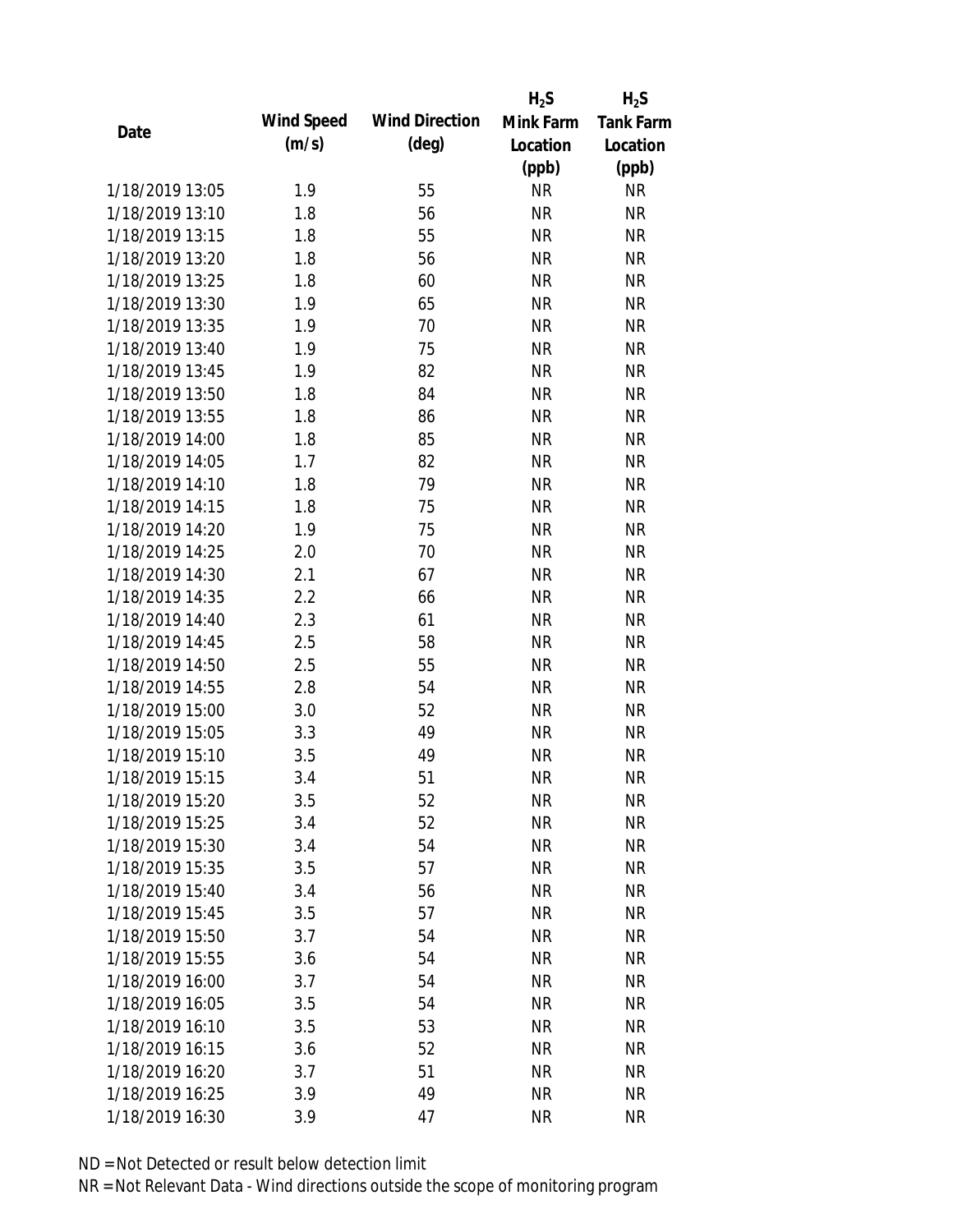|                 |            |                       | $H_2S$    | $H_2S$           |
|-----------------|------------|-----------------------|-----------|------------------|
| Date            | Wind Speed | <b>Wind Direction</b> | Mink Farm | <b>Tank Farm</b> |
|                 | (m/s)      | $(\text{deg})$        | Location  | Location         |
|                 |            |                       | (ppb)     | (ppb)            |
| 1/18/2019 16:35 | 3.9        | 46                    | <b>NR</b> | NR               |
| 1/18/2019 16:40 | 3.9        | 46                    | <b>NR</b> | <b>NR</b>        |
| 1/18/2019 16:45 | 3.8        | 48                    | <b>NR</b> | <b>NR</b>        |
| 1/18/2019 16:50 | 3.8        | 48                    | <b>NR</b> | <b>NR</b>        |
| 1/18/2019 16:55 | 3.8        | 48                    | <b>NR</b> | <b>NR</b>        |
| 1/18/2019 17:00 | 3.6        | 49                    | <b>NR</b> | <b>NR</b>        |
| 1/18/2019 17:05 | 3.6        | 49                    | <b>NR</b> | <b>NR</b>        |
| 1/18/2019 17:10 | 3.7        | 50                    | <b>NR</b> | <b>NR</b>        |
| 1/18/2019 17:15 | 3.8        | 49                    | <b>NR</b> | <b>NR</b>        |
| 1/18/2019 17:20 | 3.8        | 50                    | <b>NR</b> | <b>NR</b>        |
| 1/18/2019 17:25 | 3.6        | 51                    | <b>NR</b> | <b>NR</b>        |
| 1/18/2019 17:30 | 3.6        | 52                    | <b>NR</b> | <b>NR</b>        |
| 1/18/2019 17:35 | 3.5        | 51                    | <b>NR</b> | <b>NR</b>        |
| 1/18/2019 17:40 | 3.4        | 50                    | <b>NR</b> | <b>NR</b>        |
| 1/18/2019 17:45 | 3.1        | 49                    | <b>NR</b> | <b>NR</b>        |
| 1/18/2019 17:50 | 2.9        | 49                    | <b>NR</b> | <b>NR</b>        |
| 1/18/2019 17:55 | 2.7        | 51                    | <b>NR</b> | <b>NR</b>        |
| 1/18/2019 18:00 | 2.7        | 52                    | <b>NR</b> | <b>NR</b>        |
| 1/18/2019 18:05 | 2.7        | 56                    | <b>NR</b> | <b>NR</b>        |
| 1/18/2019 18:10 | 2.6        | 60                    | <b>NR</b> | <b>NR</b>        |
| 1/18/2019 18:15 | 2.8        | 63                    | <b>NR</b> | <b>NR</b>        |
| 1/18/2019 18:20 | 3.1        | 67                    | <b>NR</b> | <b>NR</b>        |
| 1/18/2019 18:25 | 3.3        | 70                    | <b>NR</b> | <b>NR</b>        |
| 1/18/2019 18:30 | 3.4        | 71                    | <b>NR</b> | <b>NR</b>        |
| 1/18/2019 18:35 | 3.3        | 72                    | <b>NR</b> | <b>NR</b>        |
| 1/18/2019 18:40 | 3.2        | 73                    | <b>NR</b> | <b>NR</b>        |
| 1/18/2019 18:45 | 3.2        | 74                    | <b>NR</b> | <b>NR</b>        |
| 1/18/2019 18:50 | 3.0        | 74                    | <b>NR</b> | <b>NR</b>        |
| 1/18/2019 18:55 | 3.0        | 73                    | <b>NR</b> | <b>NR</b>        |
| 1/18/2019 19:00 | 3.0        | 74                    | <b>NR</b> | <b>NR</b>        |
| 1/18/2019 19:05 | 3.4        | 75                    | <b>NR</b> | <b>NR</b>        |
| 1/18/2019 19:10 | 3.8        | 74                    | <b>NR</b> | NR               |
| 1/18/2019 19:15 | 3.8        | 76                    | <b>NR</b> | <b>NR</b>        |
| 1/18/2019 19:20 | 3.9        | 76                    | <b>NR</b> | NR               |
| 1/18/2019 19:25 | 3.9        | 78                    | <b>NR</b> | NR               |
| 1/18/2019 19:30 | 4.1        | 77                    | <b>NR</b> | <b>NR</b>        |
| 1/18/2019 19:35 | 3.9        | 76                    | <b>NR</b> | NR               |
| 1/18/2019 19:40 | 3.6        | 74                    | <b>NR</b> | <b>NR</b>        |
| 1/18/2019 19:45 | 3.6        | 74                    | <b>NR</b> | NR               |
| 1/18/2019 19:50 | 3.7        | 73                    | <b>NR</b> | NR               |
| 1/18/2019 19:55 | 3.6        | 72                    | <b>NR</b> | <b>NR</b>        |
| 1/18/2019 20:00 | 3.3        | 71                    | <b>NR</b> | <b>NR</b>        |
|                 |            |                       |           |                  |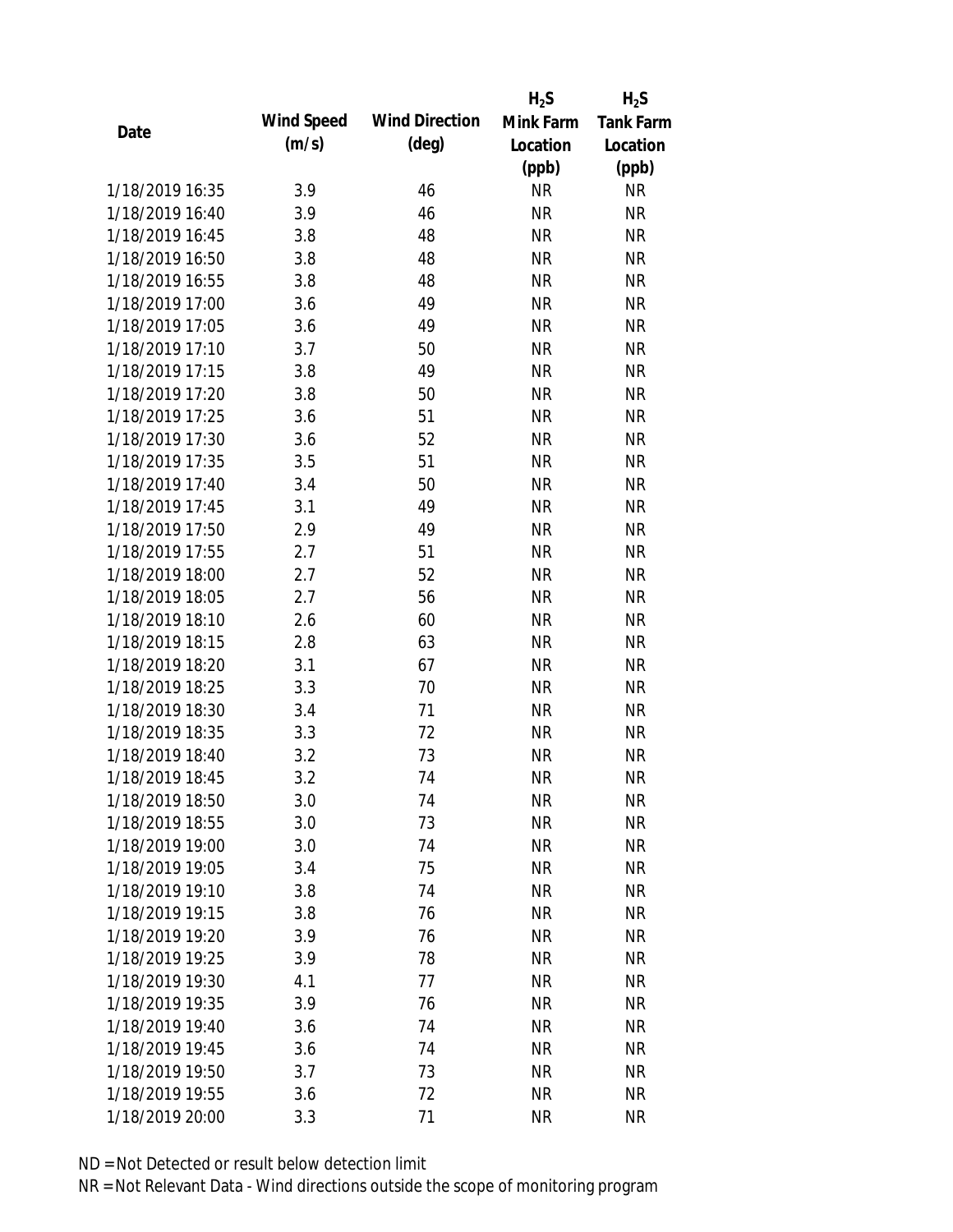|                 |            |                       | $H_2S$    | $H_2S$           |
|-----------------|------------|-----------------------|-----------|------------------|
|                 | Wind Speed | <b>Wind Direction</b> | Mink Farm | <b>Tank Farm</b> |
| Date            | (m/s)      | $(\text{deg})$        | Location  | Location         |
|                 |            |                       | (ppb)     | (ppb)            |
| 1/18/2019 20:05 | 3.4        | 71                    | <b>NR</b> | <b>NR</b>        |
| 1/18/2019 20:10 | 3.4        | 71                    | <b>NR</b> | <b>NR</b>        |
| 1/18/2019 20:15 | 3.4        | 72                    | <b>NR</b> | <b>NR</b>        |
| 1/18/2019 20:20 | 3.3        | 72                    | <b>NR</b> | <b>NR</b>        |
| 1/18/2019 20:25 | 3.5        | 74                    | <b>NR</b> | <b>NR</b>        |
| 1/18/2019 20:30 | 3.6        | 75                    | <b>NR</b> | <b>NR</b>        |
| 1/18/2019 20:35 | 3.6        | 77                    | <b>NR</b> | <b>NR</b>        |
| 1/18/2019 20:40 | 3.6        | 78                    | <b>NR</b> | <b>NR</b>        |
| 1/18/2019 20:45 | 3.8        | 79                    | <b>NR</b> | <b>NR</b>        |
| 1/18/2019 20:50 | 4.1        | 81                    | <b>NR</b> | <b>NR</b>        |
| 1/18/2019 20:55 | 4.0        | 84                    | <b>NR</b> | <b>NR</b>        |
| 1/18/2019 21:00 | 4.2        | 87                    | <b>NR</b> | <b>NR</b>        |
| 1/18/2019 21:05 | 4.4        | 86                    | <b>NR</b> | <b>NR</b>        |
| 1/18/2019 21:10 | 4.6        | 88                    | <b>NR</b> | <b>NR</b>        |
| 1/18/2019 21:15 | 4.7        | 88                    | <b>NR</b> | <b>NR</b>        |
| 1/18/2019 21:20 | 4.8        | 88                    | <b>NR</b> | <b>NR</b>        |
| 1/18/2019 21:25 | 5.0        | 86                    | <b>NR</b> | <b>NR</b>        |
| 1/18/2019 21:30 | 5.0        | 85                    | <b>NR</b> | <b>NR</b>        |
| 1/18/2019 21:35 | 4.8        | 86                    | <b>NR</b> | <b>NR</b>        |
| 1/18/2019 21:40 | 4.6        | 86                    | <b>NR</b> | <b>NR</b>        |
| 1/18/2019 21:45 | 4.5        | 86                    | <b>NR</b> | <b>NR</b>        |
| 1/18/2019 21:50 | 4.2        | 85                    | <b>NR</b> | <b>NR</b>        |
| 1/18/2019 21:55 | 4.0        | 85                    | <b>NR</b> | <b>NR</b>        |
| 1/18/2019 22:00 | 3.9        | 85                    | <b>NR</b> | <b>NR</b>        |
| 1/18/2019 22:05 | 3.8        | 85                    | <b>NR</b> | <b>NR</b>        |
| 1/18/2019 22:10 | 3.7        | 84                    | <b>NR</b> | <b>NR</b>        |
| 1/18/2019 22:15 | 3.6        | 84                    | <b>NR</b> | <b>NR</b>        |
| 1/18/2019 22:20 | 3.6        | 83                    | <b>NR</b> | <b>NR</b>        |
| 1/18/2019 22:25 | 3.5        | 82                    | <b>NR</b> | <b>NR</b>        |
| 1/18/2019 22:30 | 3.5        | 81                    | <b>NR</b> | NR               |
| 1/18/2019 22:35 | 3.5        | 80                    | <b>NR</b> | <b>NR</b>        |
| 1/18/2019 22:40 | 3.6        | 78                    | <b>NR</b> | NR               |
| 1/18/2019 22:45 | 3.6        | 76                    | <b>NR</b> | NR               |
| 1/18/2019 22:50 | 3.7        | 74                    | <b>NR</b> | <b>NR</b>        |
| 1/18/2019 22:55 | 3.8        | 71                    | <b>NR</b> | NR               |
| 1/18/2019 23:00 | 3.7        | 68                    | <b>NR</b> | <b>NR</b>        |
| 1/18/2019 23:05 | 3.6        | 67                    | <b>NR</b> | NR               |
| 1/18/2019 23:10 | 3.7        | 65                    | <b>NR</b> | NR               |
| 1/18/2019 23:15 | 3.8        | 63                    | <b>NR</b> | NR               |
| 1/18/2019 23:20 | 3.8        | 63                    | <b>NR</b> | NR               |
| 1/18/2019 23:25 | 3.7        | 64                    | <b>NR</b> | <b>NR</b>        |
| 1/18/2019 23:30 | 3.8        | 64                    | <b>NR</b> | <b>NR</b>        |
|                 |            |                       |           |                  |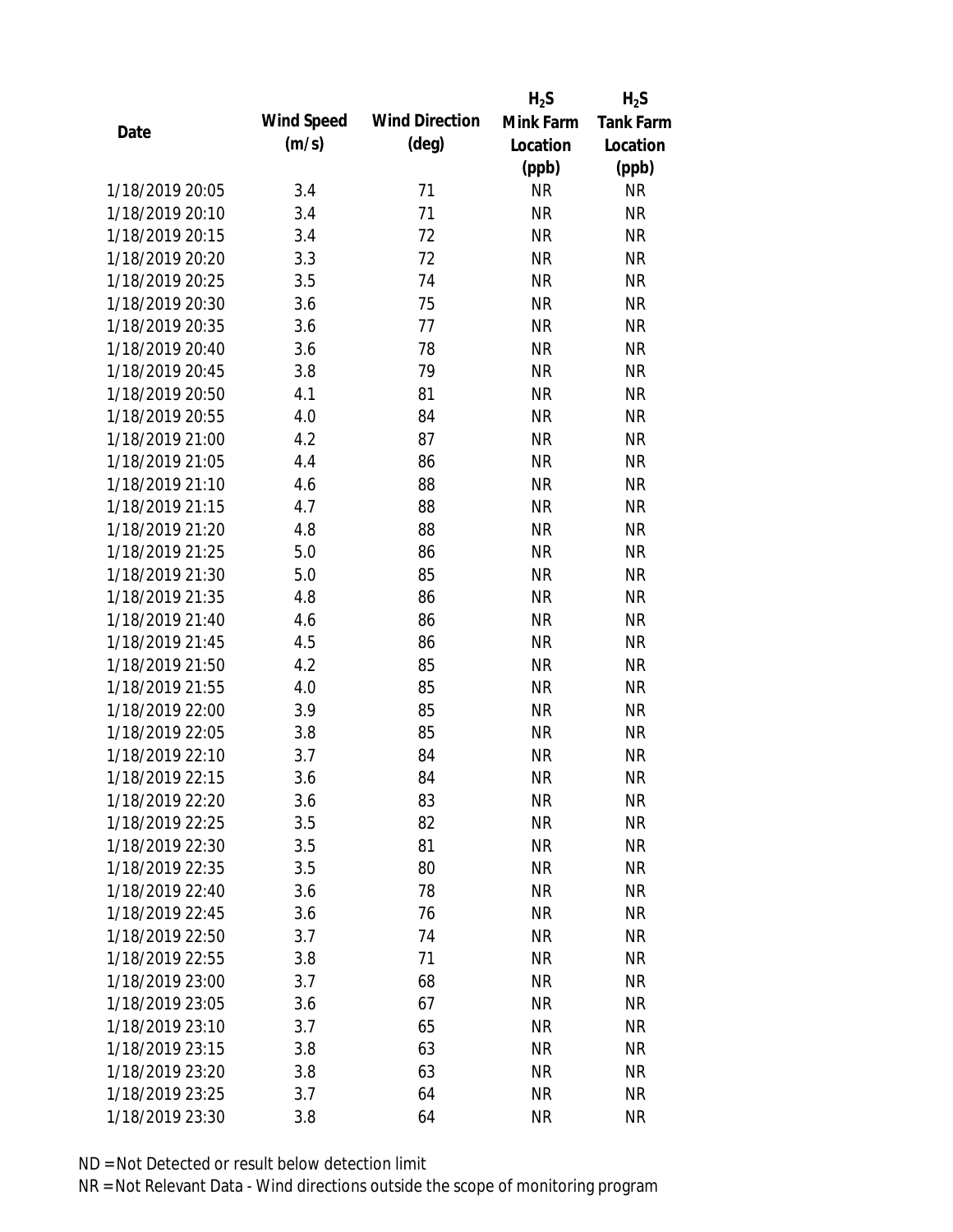|                 |            |                       | $H_2S$    | $H_2S$           |
|-----------------|------------|-----------------------|-----------|------------------|
| Date            | Wind Speed | <b>Wind Direction</b> | Mink Farm | <b>Tank Farm</b> |
|                 | (m/s)      | $(\text{deg})$        | Location  | Location         |
|                 |            |                       | (ppb)     | (ppb)            |
| 1/18/2019 23:35 | 3.9        | 63                    | <b>NR</b> | NR               |
| 1/18/2019 23:40 | 4.1        | 62                    | <b>NR</b> | <b>NR</b>        |
| 1/18/2019 23:45 | 4.1        | 61                    | <b>NR</b> | <b>NR</b>        |
| 1/18/2019 23:50 | 4.1        | 60                    | <b>NR</b> | <b>NR</b>        |
| 1/18/2019 23:55 | 4.2        | 60                    | <b>NR</b> | <b>NR</b>        |
| 1/18/2019 24:00 | 4.2        | 61                    | <b>NR</b> | <b>NR</b>        |
| 1/19/2019 00:05 | 4.0        | 62                    | <b>NR</b> | <b>NR</b>        |
| 1/19/2019 00:10 | 3.7        | 63                    | <b>NR</b> | <b>NR</b>        |
| 1/19/2019 00:15 | 3.5        | 64                    | <b>NR</b> | <b>NR</b>        |
| 1/19/2019 00:20 | 3.3        | 64                    | <b>NR</b> | <b>NR</b>        |
| 1/19/2019 00:25 | 3.0        | 65                    | <b>NR</b> | <b>NR</b>        |
| 1/19/2019 00:30 | 2.8        | 65                    | <b>NR</b> | <b>NR</b>        |
| 1/19/2019 00:35 | 2.7        | 65                    | <b>NR</b> | <b>NR</b>        |
| 1/19/2019 00:40 | 2.6        | 65                    | <b>NR</b> | <b>NR</b>        |
| 1/19/2019 00:45 | 2.6        | 64                    | <b>NR</b> | <b>NR</b>        |
| 1/19/2019 00:50 | 2.6        | 64                    | <b>NR</b> | <b>NR</b>        |
| 1/19/2019 00:55 | 2.8        | 62                    | <b>NR</b> | <b>NR</b>        |
| 1/19/2019 01:00 | 3.0        | 59                    | <b>NR</b> | <b>NR</b>        |
| 1/19/2019 01:05 | 3.2        | 58                    | <b>NR</b> | <b>NR</b>        |
| 1/19/2019 01:10 | 3.3        | 56                    | <b>NR</b> | <b>NR</b>        |
| 1/19/2019 01:15 | 3.3        | 57                    | <b>NR</b> | <b>NR</b>        |
| 1/19/2019 01:20 | 3.3        | 59                    | <b>NR</b> | <b>NR</b>        |
| 1/19/2019 01:25 | 3.3        | 62                    | <b>NR</b> | <b>NR</b>        |
| 1/19/2019 01:30 | 3.2        | 66                    | <b>NR</b> | <b>NR</b>        |
| 1/19/2019 01:35 | 3.2        | 68                    | <b>NR</b> | <b>NR</b>        |
| 1/19/2019 01:40 | 3.1        | 70                    | <b>NR</b> | <b>NR</b>        |
| 1/19/2019 01:45 | 3.4        | 71                    | <b>NR</b> | <b>NR</b>        |
| 1/19/2019 01:50 | 3.6        | 72                    | <b>NR</b> | <b>NR</b>        |
| 1/19/2019 01:55 | 3.8        | 73                    | <b>NR</b> | <b>NR</b>        |
| 1/19/2019 02:00 | 3.9        | 75                    | <b>NR</b> | <b>NR</b>        |
| 1/19/2019 02:05 | 3.9        | 76                    | <b>NR</b> | <b>NR</b>        |
| 1/19/2019 02:10 | 4.0        | 77                    | <b>NR</b> | NR               |
| 1/19/2019 02:15 | 3.8        | 78                    | <b>NR</b> | <b>NR</b>        |
| 1/19/2019 02:20 | 3.6        | 79                    | <b>NR</b> | <b>NR</b>        |
| 1/19/2019 02:25 | 3.5        | 78                    | <b>NR</b> | NR               |
| 1/19/2019 02:30 | 3.5        | 76                    | <b>NR</b> | <b>NR</b>        |
| 1/19/2019 02:35 | 3.6        | 75                    | <b>NR</b> | <b>NR</b>        |
| 1/19/2019 02:40 | 3.5        | 72                    | <b>NR</b> | <b>NR</b>        |
| 1/19/2019 02:45 | 3.5        | 71                    | <b>NR</b> | NR               |
| 1/19/2019 02:50 | 3.5        | 70                    | <b>NR</b> | NR               |
| 1/19/2019 02:55 | 3.7        | 68                    | <b>NR</b> | <b>NR</b>        |
| 1/19/2019 03:00 | 3.8        | 66                    | <b>NR</b> | <b>NR</b>        |
|                 |            |                       |           |                  |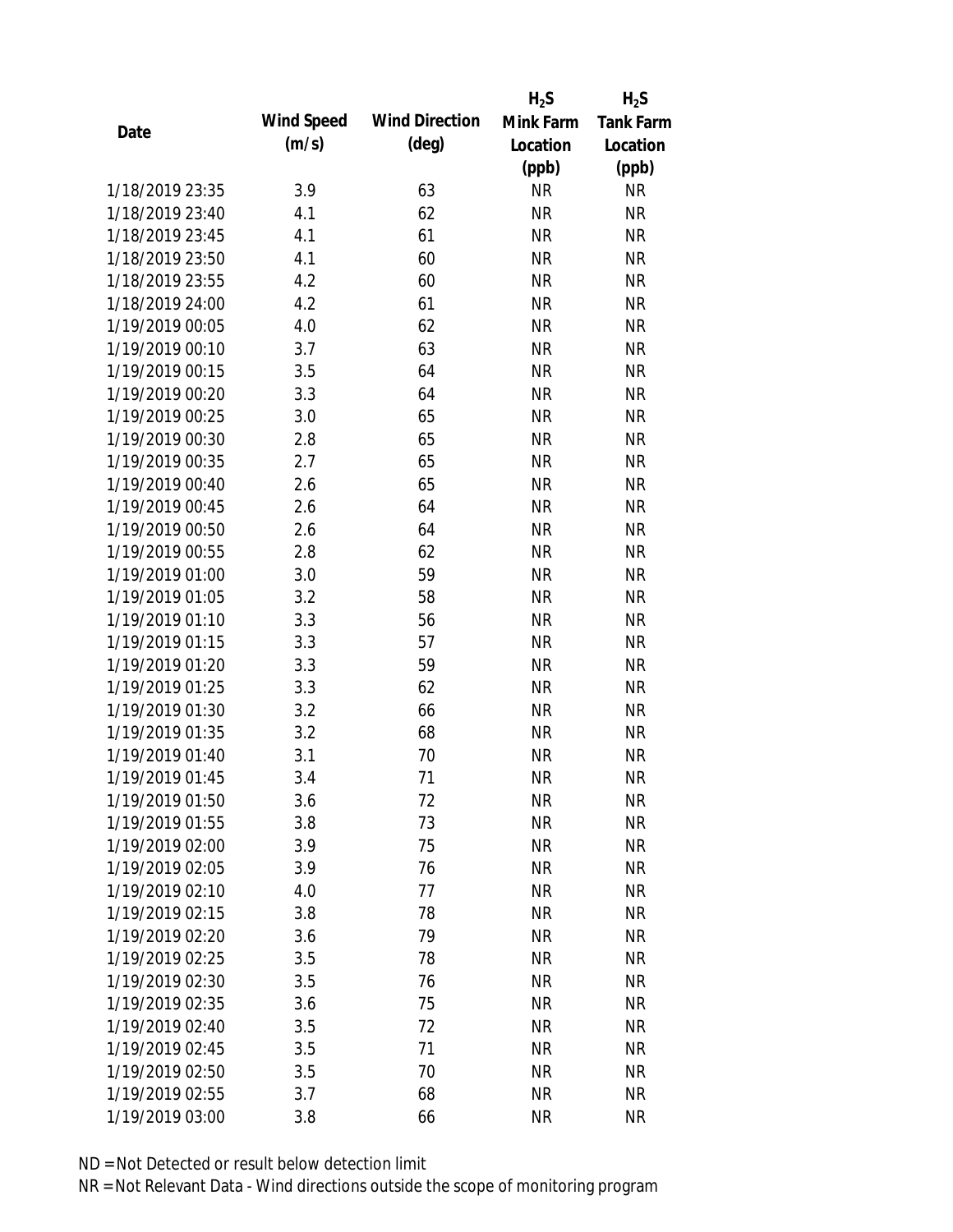|                 |            |                       | $H_2S$    | $H_2S$           |
|-----------------|------------|-----------------------|-----------|------------------|
| Date            | Wind Speed | <b>Wind Direction</b> | Mink Farm | <b>Tank Farm</b> |
|                 | (m/s)      | $(\text{deg})$        | Location  | Location         |
|                 |            |                       | (ppb)     | (ppb)            |
| 1/19/2019 03:05 | 3.7        | 67                    | <b>NR</b> | NR               |
| 1/19/2019 03:10 | 3.8        | 67                    | <b>NR</b> | <b>NR</b>        |
| 1/19/2019 03:15 | 3.9        | 69                    | <b>NR</b> | <b>NR</b>        |
| 1/19/2019 03:20 | 4.0        | 69                    | <b>NR</b> | <b>NR</b>        |
| 1/19/2019 03:25 | 4.1        | 70                    | <b>NR</b> | <b>NR</b>        |
| 1/19/2019 03:30 | 4.1        | 72                    | <b>NR</b> | <b>NR</b>        |
| 1/19/2019 03:35 | 4.0        | 72                    | <b>NR</b> | <b>NR</b>        |
| 1/19/2019 03:40 | 3.9        | 74                    | <b>NR</b> | <b>NR</b>        |
| 1/19/2019 03:45 | 4.2        | 74                    | <b>NR</b> | <b>NR</b>        |
| 1/19/2019 03:50 | 4.3        | 76                    | <b>NR</b> | <b>NR</b>        |
| 1/19/2019 03:55 | 4.4        | 76                    | <b>NR</b> | <b>NR</b>        |
| 1/19/2019 04:00 | 4.5        | 76                    | <b>NR</b> | <b>NR</b>        |
| 1/19/2019 04:05 | 4.7        | 75                    | <b>NR</b> | <b>NR</b>        |
| 1/19/2019 04:10 | 4.9        | 74                    | <b>NR</b> | <b>NR</b>        |
| 1/19/2019 04:15 | 4.6        | 72                    | <b>NR</b> | <b>NR</b>        |
| 1/19/2019 04:20 | 4.6        | 70                    | <b>NR</b> | <b>NR</b>        |
| 1/19/2019 04:25 | 4.6        | 68                    | <b>NR</b> | <b>NR</b>        |
| 1/19/2019 04:30 | 4.7        | 66                    | <b>NR</b> | <b>NR</b>        |
| 1/19/2019 04:35 | 4.6        | 66                    | <b>NR</b> | <b>NR</b>        |
| 1/19/2019 04:40 | 4.5        | 64                    | <b>NR</b> | <b>NR</b>        |
| 1/19/2019 04:45 | 4.5        | 63                    | <b>NR</b> | <b>NR</b>        |
| 1/19/2019 04:50 | 4.4        | 61                    | <b>NR</b> | <b>NR</b>        |
| 1/19/2019 04:55 | 4.2        | 61                    | <b>NR</b> | <b>NR</b>        |
| 1/19/2019 05:00 | 3.9        | 61                    | <b>NR</b> | <b>NR</b>        |
| 1/19/2019 05:05 | 3.9        | 60                    | <b>NR</b> | <b>NR</b>        |
| 1/19/2019 05:10 | 3.8        | 61                    | <b>NR</b> | <b>NR</b>        |
| 1/19/2019 05:15 | 3.8        | 61                    | <b>NR</b> | <b>NR</b>        |
| 1/19/2019 05:20 | 3.8        | 59                    | <b>NR</b> | <b>NR</b>        |
| 1/19/2019 05:25 | 3.8        | 58                    | <b>NR</b> | <b>NR</b>        |
| 1/19/2019 05:30 | 3.9        | 57                    | <b>NR</b> | <b>NR</b>        |
| 1/19/2019 05:35 | 3.8        | 58                    | <b>NR</b> | <b>NR</b>        |
| 1/19/2019 05:40 | 3.9        | 56                    | <b>NR</b> | NR               |
| 1/19/2019 05:45 | 4.0        | 54                    | <b>NR</b> | <b>NR</b>        |
| 1/19/2019 05:50 | 4.0        | 53                    | <b>NR</b> | <b>NR</b>        |
| 1/19/2019 05:55 | 3.9        | 52                    | <b>NR</b> | NR               |
| 1/19/2019 06:00 | 3.8        | 49                    | <b>NR</b> | <b>NR</b>        |
| 1/19/2019 06:05 | 3.9        | 48                    | <b>NR</b> | <b>NR</b>        |
| 1/19/2019 06:10 | 3.9        | 47                    | NR        | <b>NR</b>        |
| 1/19/2019 06:15 | 4.0        | 46                    | <b>NR</b> | NR               |
| 1/19/2019 06:20 | 4.0        | 46                    | <b>NR</b> | NR               |
| 1/19/2019 06:25 | 4.2        | 45                    | <b>NR</b> | <b>NR</b>        |
| 1/19/2019 06:30 |            |                       |           |                  |
|                 | 4.4        | 46                    | <b>NR</b> | <b>NR</b>        |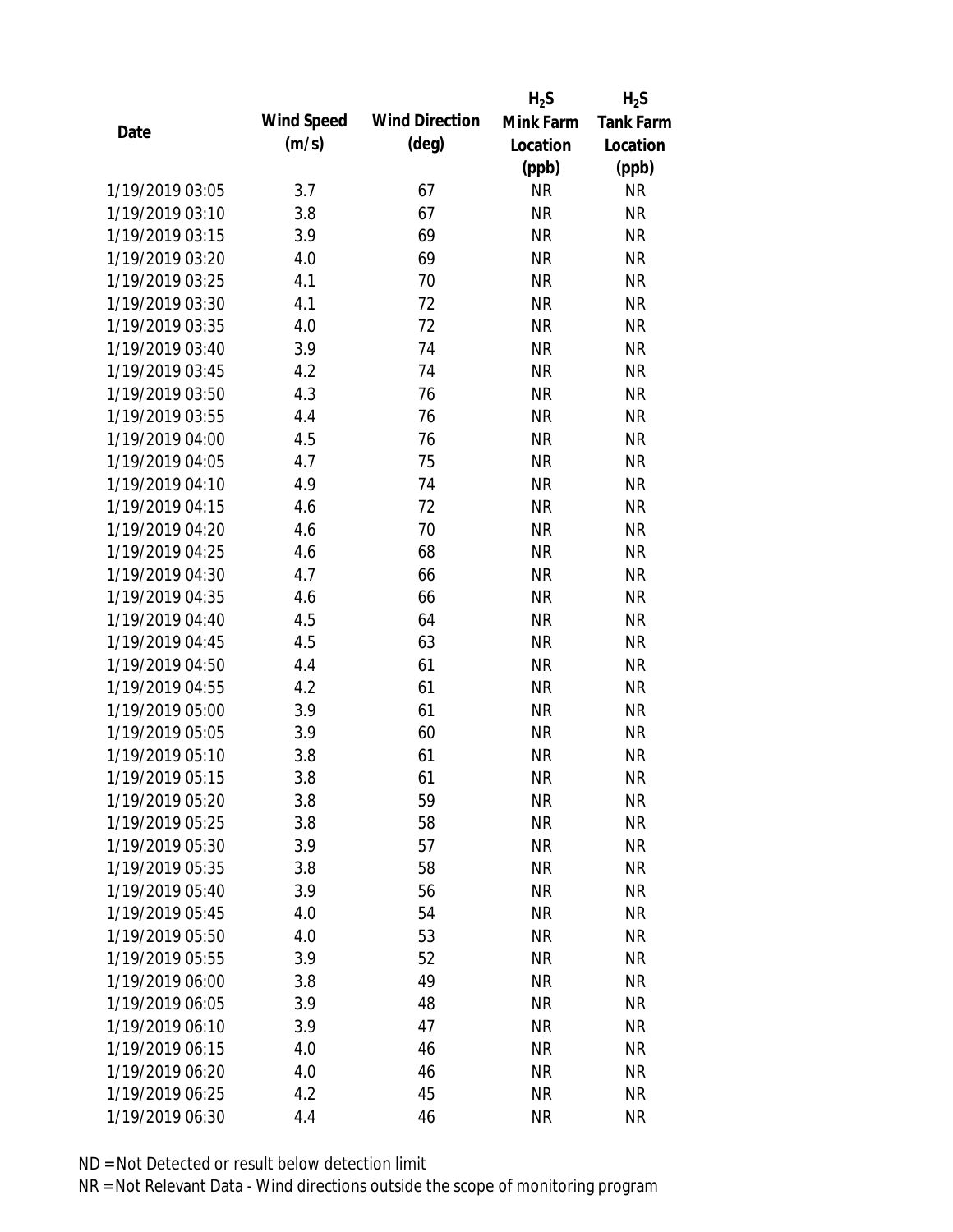|                 |            |                       | $H_2S$    | $H_2S$           |
|-----------------|------------|-----------------------|-----------|------------------|
| Date            | Wind Speed | <b>Wind Direction</b> | Mink Farm | <b>Tank Farm</b> |
|                 | (m/s)      | $(\text{deg})$        | Location  | Location         |
|                 |            |                       | (ppb)     | (ppb)            |
| 1/19/2019 06:35 | 4.6        | 45                    | <b>NR</b> | NR               |
| 1/19/2019 06:40 | 4.6        | 46                    | <b>NR</b> | <b>NR</b>        |
| 1/19/2019 06:45 | 4.7        | 47                    | <b>NR</b> | <b>NR</b>        |
| 1/19/2019 06:50 | 4.8        | 46                    | <b>NR</b> | <b>NR</b>        |
| 1/19/2019 06:55 | 4.7        | 46                    | <b>NR</b> | <b>NR</b>        |
| 1/19/2019 07:00 | 4.5        | 46                    | <b>NR</b> | <b>NR</b>        |
| 1/19/2019 07:05 | 4.6        | 46                    | <b>NR</b> | <b>NR</b>        |
| 1/19/2019 07:10 | 4.5        | 45                    | <b>NR</b> | <b>NR</b>        |
| 1/19/2019 07:15 | 4.4        | 44                    | <b>NR</b> | <b>NR</b>        |
| 1/19/2019 07:20 | 4.3        | 44                    | <b>NR</b> | <b>NR</b>        |
| 1/19/2019 07:25 | 4.5        | 44                    | <b>NR</b> | <b>NR</b>        |
| 1/19/2019 07:30 | 4.8        | 44                    | <b>NR</b> | <b>NR</b>        |
| 1/19/2019 07:35 | 4.9        | 44                    | <b>NR</b> | <b>NR</b>        |
| 1/19/2019 07:40 | 5.1        | 45                    | <b>NR</b> | <b>NR</b>        |
| 1/19/2019 07:45 | 5.4        | 45                    | <b>NR</b> | <b>NR</b>        |
| 1/19/2019 07:50 | 5.5        | 47                    | <b>NR</b> | <b>NR</b>        |
| 1/19/2019 07:55 | 5.3        | 47                    | <b>NR</b> | <b>NR</b>        |
| 1/19/2019 08:00 | 5.4        | 47                    | <b>NR</b> | <b>NR</b>        |
| 1/19/2019 08:05 | 5.3        | 46                    | <b>NR</b> | <b>NR</b>        |
| 1/19/2019 08:10 | 5.2        | 47                    | <b>NR</b> | <b>NR</b>        |
| 1/19/2019 08:15 | 5.1        | 47                    | <b>NR</b> | <b>NR</b>        |
| 1/19/2019 08:20 | 5.1        | 45                    | <b>NR</b> | <b>NR</b>        |
| 1/19/2019 08:25 | 5.6        | 45                    | <b>NR</b> | <b>NR</b>        |
| 1/19/2019 08:30 | 5.7        | 44                    | <b>NR</b> | <b>NR</b>        |
| 1/19/2019 08:35 | 5.9        | 44                    | <b>NR</b> | <b>NR</b>        |
| 1/19/2019 08:40 | 6.0        | 43                    | <b>NR</b> | <b>NR</b>        |
| 1/19/2019 08:45 | 5.8        | 42                    | <b>NR</b> | <b>NR</b>        |
| 1/19/2019 08:50 | 5.8        | 43                    | <b>NR</b> | <b>NR</b>        |
| 1/19/2019 08:55 | 5.6        | 42                    | <b>NR</b> | <b>NR</b>        |
| 1/19/2019 09:00 | 5.5        | 41                    | <b>NR</b> | NR               |
| 1/19/2019 09:05 | 5.6        | 40                    | 1         | <b>NR</b>        |
| 1/19/2019 09:10 | 5.5        | 40                    | 1         | NR               |
| 1/19/2019 09:15 | 5.6        | 41                    | <b>NR</b> | NR               |
| 1/19/2019 09:20 | 5.5        | 41                    | <b>NR</b> | NR               |
| 1/19/2019 09:25 | 5.4        | 42                    | <b>NR</b> | NR               |
| 1/19/2019 09:30 | 5.4        | 42                    | <b>NR</b> | <b>NR</b>        |
| 1/19/2019 09:35 | 5.5        | 42                    | <b>NR</b> | <b>NR</b>        |
| 1/19/2019 09:40 | 5.7        | 42                    | <b>NR</b> | <b>NR</b>        |
| 1/19/2019 09:45 | 6.0        | 41                    | <b>NR</b> | NR               |
| 1/19/2019 09:50 | 6.1        | 39                    | 1         | <b>NR</b>        |
| 1/19/2019 09:55 | 6.3        | 39                    | <b>ND</b> | <b>NR</b>        |
| 1/19/2019 10:00 | 6.3        | 39                    | <b>ND</b> | <b>NR</b>        |
|                 |            |                       |           |                  |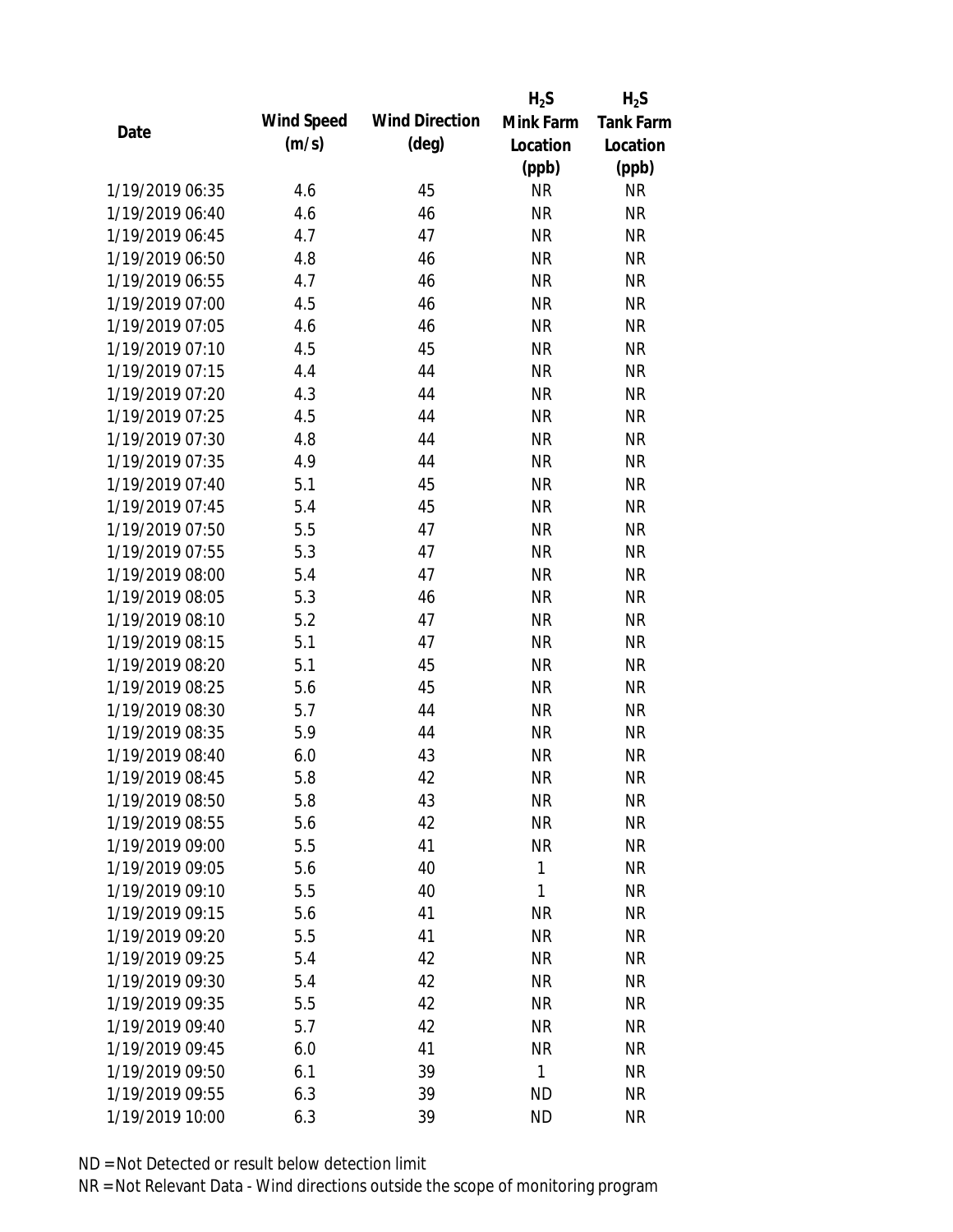|                 |            |                       | $H_2S$       | $H_2S$           |
|-----------------|------------|-----------------------|--------------|------------------|
| Date            | Wind Speed | <b>Wind Direction</b> | Mink Farm    | <b>Tank Farm</b> |
|                 | (m/s)      | $(\text{deg})$        | Location     | Location         |
|                 |            |                       | (ppb)        | (ppb)            |
| 1/19/2019 10:05 | 6.1        | 39                    | 1            | <b>NR</b>        |
| 1/19/2019 10:10 | 6.1        | 38                    | 1            | <b>NR</b>        |
| 1/19/2019 10:15 | 5.9        | 39                    | 1            | <b>NR</b>        |
| 1/19/2019 10:20 | 5.8        | 40                    | 1            | <b>NR</b>        |
| 1/19/2019 10:25 | 5.8        | 41                    | <b>NR</b>    | <b>NR</b>        |
| 1/19/2019 10:30 | 5.7        | 42                    | <b>NR</b>    | <b>NR</b>        |
| 1/19/2019 10:35 | 5.7        | 42                    | <b>NR</b>    | <b>NR</b>        |
| 1/19/2019 10:40 | 5.7        | 42                    | <b>NR</b>    | <b>NR</b>        |
| 1/19/2019 10:45 | 5.8        | 41                    | <b>NR</b>    | <b>NR</b>        |
| 1/19/2019 10:50 | 6.0        | 40                    | 1            | <b>NR</b>        |
| 1/19/2019 10:55 | 5.9        | 38                    | 1            | <b>NR</b>        |
| 1/19/2019 11:00 | 6.2        | 37                    | 1            | <b>NR</b>        |
| 1/19/2019 11:05 | 6.2        | 36                    | 1            | <b>NR</b>        |
| 1/19/2019 11:10 | 6.2        | 35                    | 1            | <b>NR</b>        |
| 1/19/2019 11:15 | 6.4        | 35                    | 1            | <b>NR</b>        |
| 1/19/2019 11:20 | 6.4        | 35                    | 1            | <b>NR</b>        |
| 1/19/2019 11:25 | 6.5        | 35                    | 1            | <b>NR</b>        |
| 1/19/2019 11:30 | 6.5        | 35                    | 1            | <b>NR</b>        |
| 1/19/2019 11:35 | 6.4        | 36                    | 1            | <b>NR</b>        |
| 1/19/2019 11:40 | 6.3        | 36                    | 1            | <b>NR</b>        |
| 1/19/2019 11:45 | 6.2        | 36                    | 1            | <b>NR</b>        |
| 1/19/2019 11:50 | 6.3        | 36                    | 1            | <b>NR</b>        |
| 1/19/2019 11:55 | 6.4        | 37                    | 1            | <b>NR</b>        |
| 1/19/2019 12:00 | 6.5        | 37                    | <b>ND</b>    | <b>NR</b>        |
| 1/19/2019 12:05 | 6.5        | 36                    | <b>ND</b>    | <b>NR</b>        |
| 1/19/2019 12:10 | 6.7        | 37                    | <b>ND</b>    | <b>NR</b>        |
| 1/19/2019 12:15 | 6.7        | 36                    | <b>ND</b>    | <b>NR</b>        |
| 1/19/2019 12:20 | 6.5        | 35                    | <b>ND</b>    | <b>NR</b>        |
| 1/19/2019 12:25 | 6.3        | 34                    | <b>ND</b>    | <b>NR</b>        |
| 1/19/2019 12:30 | 6.3        | 34                    | $\mathbf{1}$ | <b>NR</b>        |
| 1/19/2019 12:35 | 6.2        | 34                    | 1            | <b>NR</b>        |
| 1/19/2019 12:40 | 6.3        | 34                    | 1            | <b>NR</b>        |
| 1/19/2019 12:45 | 6.2        | 33                    | 1            | <b>NR</b>        |
| 1/19/2019 12:50 | 6.5        | 33                    | 1            | <b>NR</b>        |
| 1/19/2019 12:55 | 6.6        | 33                    | 1            | <b>NR</b>        |
| 1/19/2019 13:00 | 6.7        | 32                    | 1            | <b>NR</b>        |
| 1/19/2019 13:05 | 7.0        | 32                    | 1            | <b>NR</b>        |
| 1/19/2019 13:10 | 7.2        | 32                    | 1            | <b>NR</b>        |
| 1/19/2019 13:15 | 7.3        | 32                    | 1            | <b>NR</b>        |
| 1/19/2019 13:20 | 7.5        | 32                    | 1            | <b>NR</b>        |
| 1/19/2019 13:25 | 7.7        | 32                    | 1            | <b>NR</b>        |
| 1/19/2019 13:30 | 7.8        | 32                    | 1            | <b>NR</b>        |
|                 |            |                       |              |                  |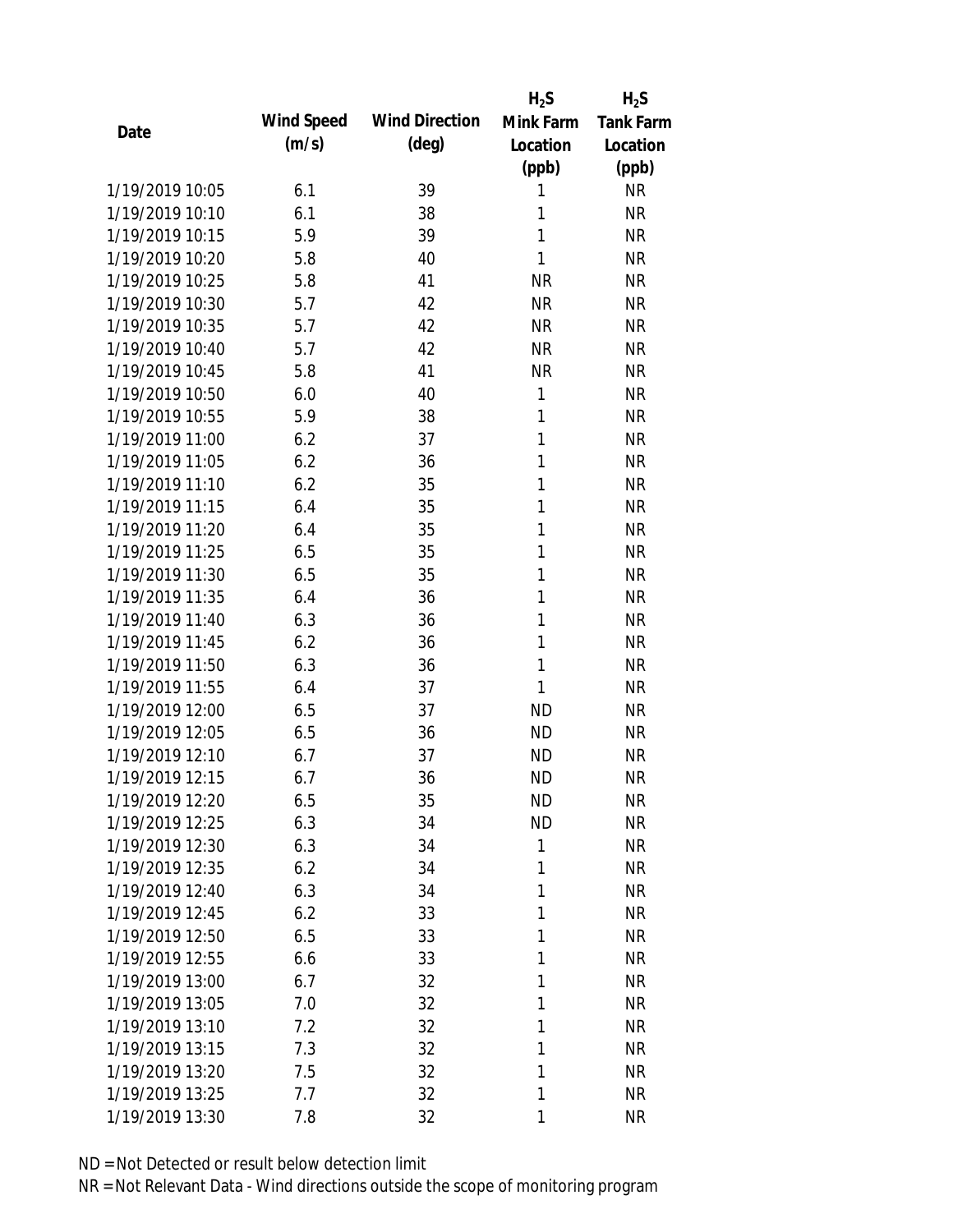|                 |            |                       | $H_2S$    | $H_2S$           |
|-----------------|------------|-----------------------|-----------|------------------|
| Date            | Wind Speed | <b>Wind Direction</b> | Mink Farm | <b>Tank Farm</b> |
|                 | (m/s)      | $(\text{deg})$        | Location  | Location         |
|                 |            |                       | (ppb)     | (ppb)            |
| 1/19/2019 13:35 | 7.5        | 33                    | 1         | <b>NR</b>        |
| 1/19/2019 13:40 | 7.2        | 33                    | 1         | <b>NR</b>        |
| 1/19/2019 13:45 | 7.2        | 32                    | 1         | <b>NR</b>        |
| 1/19/2019 13:50 | 7.0        | 33                    | 1         | <b>NR</b>        |
| 1/19/2019 13:55 | 7.0        | 34                    | 1         | <b>NR</b>        |
| 1/19/2019 14:00 | 7.0        | 34                    | 1         | <b>NR</b>        |
| 1/19/2019 14:05 | 7.1        | 33                    | 1         | <b>NR</b>        |
| 1/19/2019 14:10 | 7.4        | 31                    | 1         | <b>NR</b>        |
| 1/19/2019 14:15 | 7.5        | 31                    | 1         | <b>NR</b>        |
| 1/19/2019 14:20 | 7.9        | 29                    | 1         | <b>NR</b>        |
| 1/19/2019 14:25 | 7.7        | 27                    | 1         | <b>NR</b>        |
| 1/19/2019 14:30 | 7.5        | 26                    | 1         | <b>NR</b>        |
| 1/19/2019 14:35 | 7.7        | 25                    | 1         | <b>NR</b>        |
| 1/19/2019 14:40 | 8.0        | 26                    | 1         | <b>NR</b>        |
| 1/19/2019 14:45 | 8.1        | 25                    | 1         | <b>NR</b>        |
| 1/19/2019 14:50 | 7.7        | 25                    | 1         | <b>NR</b>        |
| 1/19/2019 14:55 | 7.8        | 25                    | 1         | <b>NR</b>        |
| 1/19/2019 15:00 | 7.8        | 24                    | 1         | <b>NR</b>        |
| 1/19/2019 15:05 | 7.8        | 25                    | 1         | <b>NR</b>        |
| 1/19/2019 15:10 | 7.5        | 24                    | 1         | <b>NR</b>        |
| 1/19/2019 15:15 | 7.3        | 25                    | 1         | <b>NR</b>        |
| 1/19/2019 15:20 | 7.5        | 24                    | 1         | <b>NR</b>        |
| 1/19/2019 15:25 | 7.6        | 23                    | 1         | <b>NR</b>        |
| 1/19/2019 15:30 | 7.9        | 24                    | 1         | <b>NR</b>        |
| 1/19/2019 15:35 | 7.8        | 24                    | 1         | <b>NR</b>        |
| 1/19/2019 15:40 | 7.9        | 23                    | 1         | <b>NR</b>        |
| 1/19/2019 15:45 | 7.8        | 22                    | 1         | <b>NR</b>        |
| 1/19/2019 15:50 | 7.8        | 22                    | 1         | <b>NR</b>        |
| 1/19/2019 15:55 | 8.1        | 24                    | 1         | <b>NR</b>        |
| 1/19/2019 16:00 | 8.0        | 23                    | 1         | <b>NR</b>        |
| 1/19/2019 16:05 | 8.0        | 22                    | 1         | <b>NR</b>        |
| 1/19/2019 16:10 | 7.9        | 22                    | 1         | <b>NR</b>        |
| 1/19/2019 16:15 | 8.1        | 22                    | 1         | <b>NR</b>        |
| 1/19/2019 16:20 | 7.9        | 22                    | 1         | <b>NR</b>        |
| 1/19/2019 16:25 | 7.7        | 20                    | 1         | <b>NR</b>        |
| 1/19/2019 16:30 | 7.9        | 20                    | 1         | <b>NR</b>        |
| 1/19/2019 16:35 | 8.2        | 21                    | 1         | <b>NR</b>        |
| 1/19/2019 16:40 | 8.2        | 20                    | 1         | <b>NR</b>        |
| 1/19/2019 16:45 | 8.3        | 20                    | 1         | <b>NR</b>        |
| 1/19/2019 16:50 | 8.4        | 21                    | 1         | <b>NR</b>        |
| 1/19/2019 16:55 | 8.4        | 21                    | 1         | <b>NR</b>        |
| 1/19/2019 17:00 | 7.9        | 21                    | 1         | <b>NR</b>        |
|                 |            |                       |           |                  |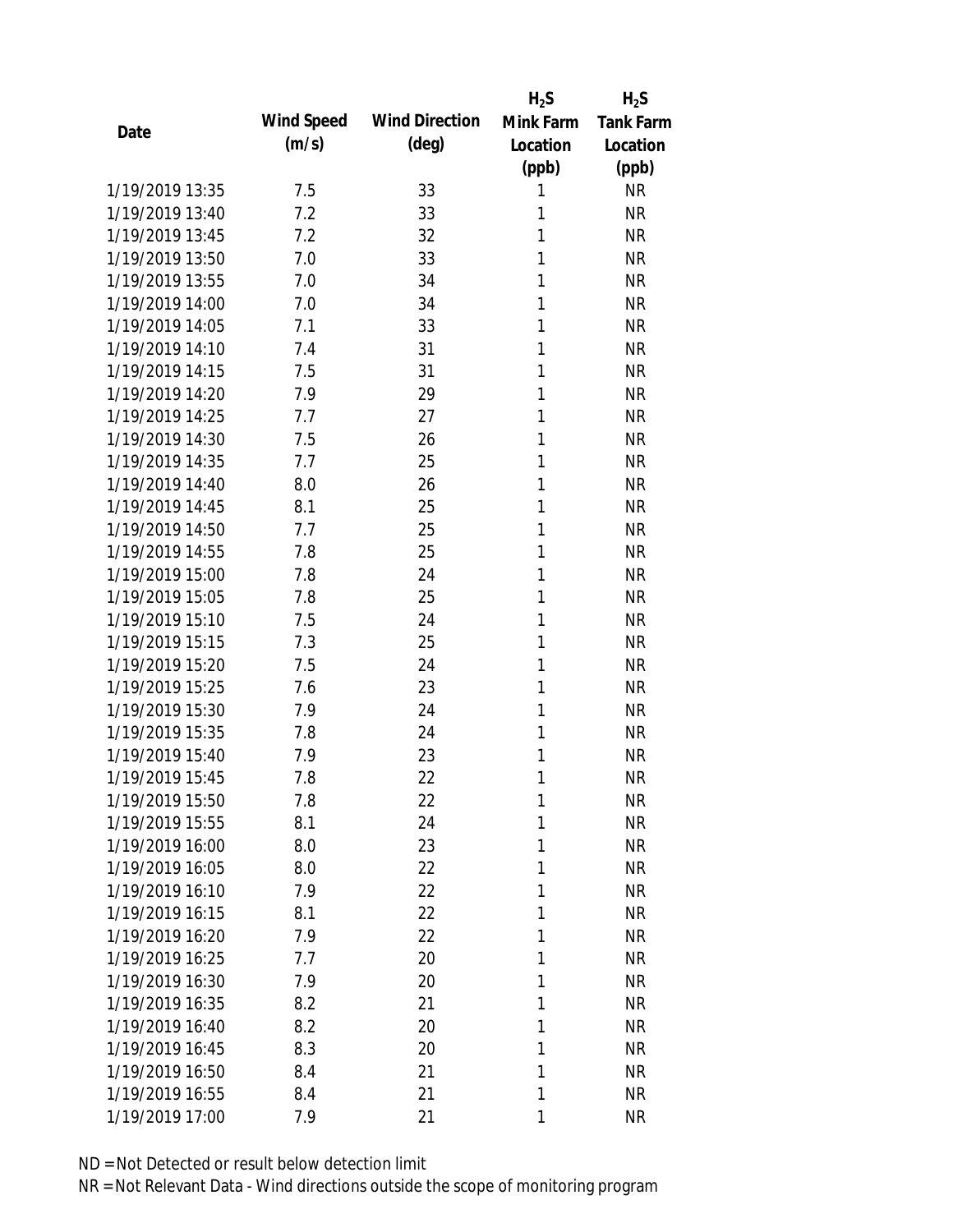|                 |            |                       | $H_2S$    | $H_2S$           |
|-----------------|------------|-----------------------|-----------|------------------|
| Date            | Wind Speed | <b>Wind Direction</b> | Mink Farm | <b>Tank Farm</b> |
|                 | (m/s)      | $(\text{deg})$        | Location  | Location         |
|                 |            |                       | (ppb)     | (ppb)            |
| 1/19/2019 17:05 | 7.9        | 22                    | 1         | <b>NR</b>        |
| 1/19/2019 17:10 | 8.0        | 24                    | 1         | <b>NR</b>        |
| 1/19/2019 17:15 | 7.7        | 23                    | 1         | <b>NR</b>        |
| 1/19/2019 17:20 | 7.5        | 23                    | 1         | <b>NR</b>        |
| 1/19/2019 17:25 | 7.5        | 23                    | 1         | <b>NR</b>        |
| 1/19/2019 17:30 | 7.9        | 22                    | 1         | <b>NR</b>        |
| 1/19/2019 17:35 | 7.7        | 21                    | 1         | <b>NR</b>        |
| 1/19/2019 17:40 | 7.9        | 19                    | 1         | <b>NR</b>        |
| 1/19/2019 17:45 | 8.1        | 18                    | 1         | <b>NR</b>        |
| 1/19/2019 17:50 | 8.3        | 18                    | 1         | <b>NR</b>        |
| 1/19/2019 17:55 | 7.9        | 16                    | 1         | <b>NR</b>        |
| 1/19/2019 18:00 | 7.9        | 16                    | 1         | <b>NR</b>        |
| 1/19/2019 18:05 | 7.8        | 15                    | 1         | <b>NR</b>        |
| 1/19/2019 18:10 | 7.7        | 14                    | 1         | <b>NR</b>        |
| 1/19/2019 18:15 | 7.7        | 14                    | 1         | <b>NR</b>        |
| 1/19/2019 18:20 | 7.9        | 14                    | 1         | <b>NR</b>        |
| 1/19/2019 18:25 | 8.1        | 15                    | 1         | <b>NR</b>        |
| 1/19/2019 18:30 | 7.9        | 15                    | 1         | <b>NR</b>        |
| 1/19/2019 18:35 | 8.2        | 15                    | 1         | <b>NR</b>        |
| 1/19/2019 18:40 | 8.0        | 14                    | 1         | <b>NR</b>        |
| 1/19/2019 18:45 | 8.0        | 14                    | 1         | <b>NR</b>        |
| 1/19/2019 18:50 | 7.5        | 14                    | 1         | <b>NR</b>        |
| 1/19/2019 18:55 | 7.3        | 13                    | 1         | <b>NR</b>        |
| 1/19/2019 19:00 | 7.2        | 12                    | 1         | <b>NR</b>        |
| 1/19/2019 19:05 | 6.7        | 10                    | 1         | <b>NR</b>        |
| 1/19/2019 19:10 | 6.4        | 8                     | 1         | <b>NR</b>        |
| 1/19/2019 19:15 | 6.3        | 5                     | 1         | <b>NR</b>        |
| 1/19/2019 19:20 | 6.3        | 3                     | 1         | <b>NR</b>        |
| 1/19/2019 19:25 | 6.2        | 1                     | 1         | <b>NR</b>        |
| 1/19/2019 19:30 | 6.0        | 360                   | 1         | <b>NR</b>        |
| 1/19/2019 19:35 | 6.1        | 360                   | 1         | <b>NR</b>        |
| 1/19/2019 19:40 | 5.9        | 1                     | 1         | <b>NR</b>        |
| 1/19/2019 19:45 | 5.6        | $\overline{2}$        | 1         | <b>NR</b>        |
| 1/19/2019 19:50 | 5.4        | $\overline{2}$        | 1         | <b>NR</b>        |
| 1/19/2019 19:55 | 5.3        | 1                     | 1         | <b>NR</b>        |
| 1/19/2019 20:00 | 5.1        | 1                     | 1         | <b>NR</b>        |
| 1/19/2019 20:05 | 5.1        | 1                     | 1         | <b>NR</b>        |
| 1/19/2019 20:10 | 5.2        | 1                     | 1         | <b>NR</b>        |
| 1/19/2019 20:15 | 5.2        | 1                     | 1         | <b>NR</b>        |
| 1/19/2019 20:20 | 5.2        | 1                     | 1         | <b>NR</b>        |
| 1/19/2019 20:25 | 5.4        | $\overline{2}$        | 1         | <b>NR</b>        |
| 1/19/2019 20:30 | 5.7        | 3                     | 1         | <b>NR</b>        |
|                 |            |                       |           |                  |